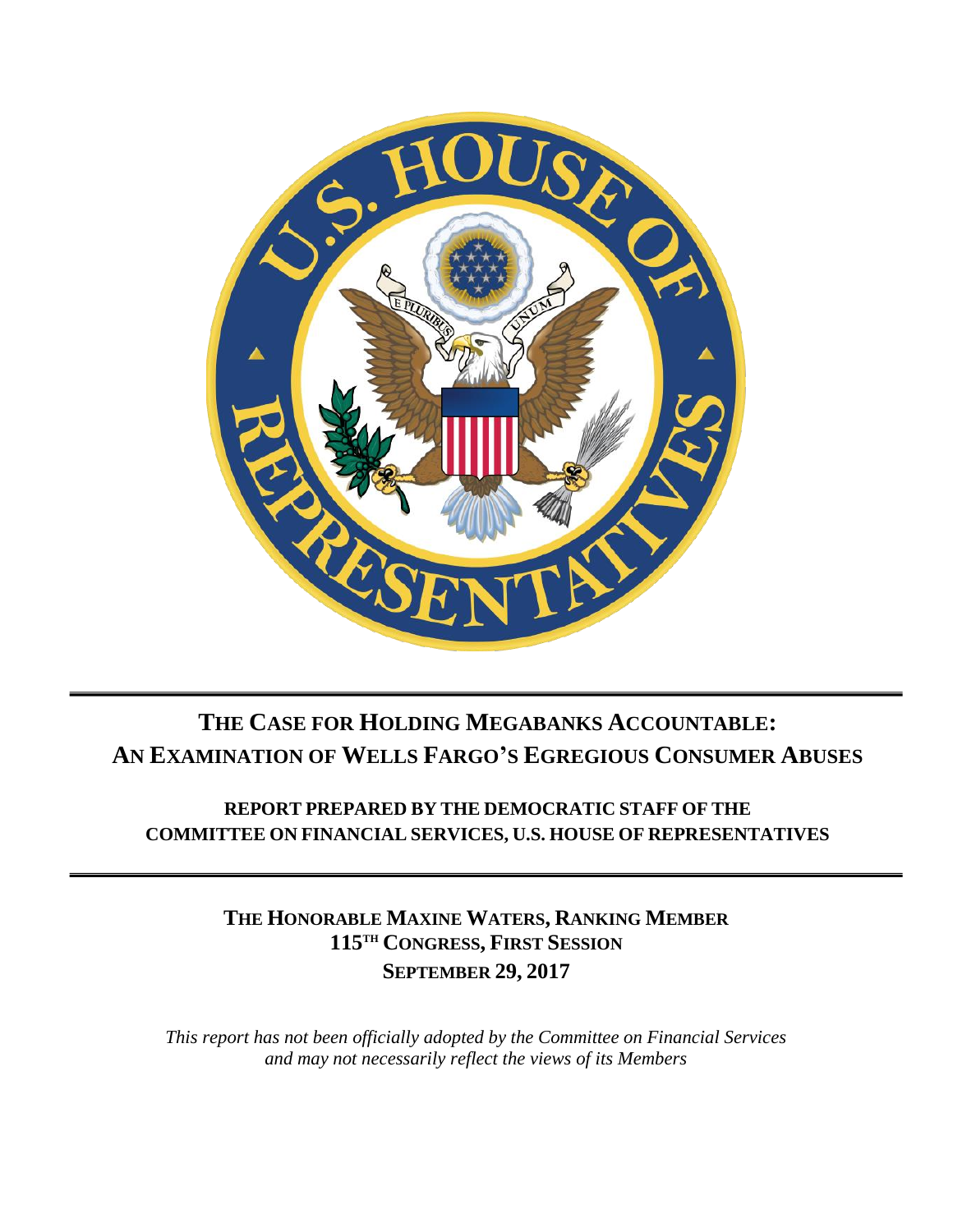# **Table of Contents**

|                 | <b>Executive Summary</b>                                                                                                                      | $\mathfrak{Z}$ |  |
|-----------------|-----------------------------------------------------------------------------------------------------------------------------------------------|----------------|--|
| <b>Findings</b> |                                                                                                                                               | 5              |  |
| I.              | <b>Repeat Offender: Wells Fargo and its Record of Repeatedly and Egregiously</b><br><b>Harming its Customers</b>                              | 6              |  |
|                 | Figure 1. Wells Fargo's Profits Compared to Penalties Paid by the Bank Since 2000                                                             | $\overline{7}$ |  |
| A.              | <b>Millions of Fraudulent Customer Accounts</b>                                                                                               | 7              |  |
|                 | Figure 2. State-by-State Breakdown of Wells Fargo's Number of Unauthorized Accounts and<br>Number of Employees Fired (Source: Wells Fargo)    | 9              |  |
| <b>B.</b>       | <b>Illegal Student Loan Servicing Practices</b>                                                                                               | 12             |  |
| $\mathbf{C}$ .  | <b>Checking Account Overdraft Fees</b>                                                                                                        | 13             |  |
| D.              | <b>Mortgage Lending</b>                                                                                                                       | 14             |  |
| E.              | <b>Auto Lending Abuses</b>                                                                                                                    | 18             |  |
| F.              | <b>Committee Republicans' Flawed Investigation into Wells Fargo's Bad Practices</b><br>and Continued Misguided Attacks on the Consumer Bureau | 19             |  |
| П.              | <b>Federal Regulators Must Take Stronger Actions: Ineffective Deterrence Underscores</b>                                                      |                |  |
|                 | <b>Need to Shut Down Banks like Wells Fargo</b>                                                                                               | 20             |  |
| A.              | <b>Statutory Authorities of the Regulators</b>                                                                                                | 21             |  |
|                 | B. The Prudential Regulators' Failures with Wells Fargo and the Fraudulent Account                                                            |                |  |
|                 | <b>Scandal</b>                                                                                                                                | 23             |  |
|                 | Figure 3. Wells Fargo Board of Directors                                                                                                      | 27             |  |
| III.            | If Regulators Don't Act, Congress Must Compel Action to Better Protect<br><b>Consumers</b>                                                    | 28             |  |
| A.              | <b>Need for Congressional Action</b>                                                                                                          | 28             |  |
| <b>B.</b>       | <b>Additional Legislative Considerations</b>                                                                                                  | 29             |  |
| IV.             | <b>Conclusion</b>                                                                                                                             | 32             |  |
|                 | <b>Appendix A</b>                                                                                                                             | 33             |  |
|                 |                                                                                                                                               | 33             |  |
|                 | Wells Fargo Annual Profits between 2000-2016                                                                                                  |                |  |
|                 | <b>Appendix B</b>                                                                                                                             | 34             |  |
|                 | Legal Actions listed in Wells Fargo's June 30, 2017 Quarterly Public Filing                                                                   | 34             |  |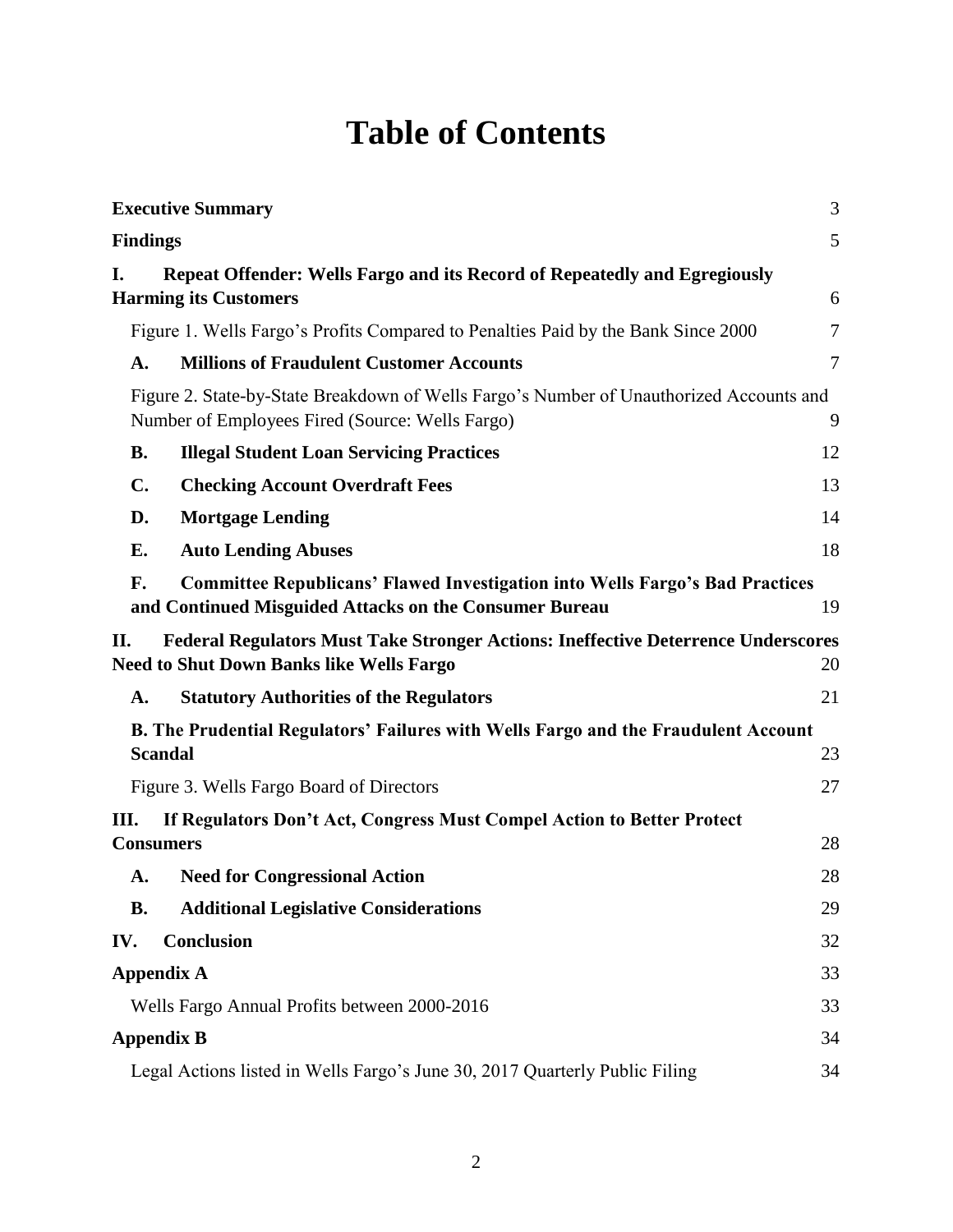#### <span id="page-2-0"></span>**Executive Summary**

On September 8, 2016, the Consumer Financial Protection Bureau ("Consumer Bureau") announced a \$100 million fine against Wells Fargo Bank, N.A. ("Wells Fargo") for illegally opening millions of fraudulent credit card and deposit accounts in its customers' names without their knowledge or consent.<sup>1</sup> The Office of the Comptroller of the Currency ("OCC") announced a \$35 million civil penalty<sup>2</sup> and the Office of the Los Angeles City Attorney ("LACA") announced a \$50 million civil penalty against the bank for the same abusive acts. 3 The combination of a toxic, high-pressure sales environment at Wells Fargo—along with misconduct sanctioned, and even encouraged, by its executives—resulted in widespread consumer harm. Unfortunately, the fraudulent sales practices were not an isolated incident and instead have been revealed to be just one scandal in a series of revelations of other illicit customer abuses that have occurred at the bank.

In addition to these fines levied on the bank, Wells Fargo has paid out billions of dollars for a disturbingly consistent pattern of other wrongdoing. These practices, discussed in Section I, include illegal student loan servicing practices, inappropriate checking account overdraft fees, and unlawful mortgage lending practices, such as overcharging veterans for refinance loans. There are also allegations that the bank has engaged in unlawful practices that have not yet been subject to fines and enforcement actions, including enrolling customers in life insurance policies without their consent,<sup>4</sup> delaying mortgage closing dates until after the expiration of borrowers' interest rate lock to levy additional fees,<sup>5</sup> and charging over  $570,000$  customers for auto insurance policies they did not need, which resulted in at least 20,000 customers, including active duty service members, having their vehicles inappropriately repossessed.<sup>6</sup>

When megabanks like Wells Fargo engage in repeated, intentional, regular, deliberate, or institutionalized misconduct by violating laws and regulations that cause widespread and significant harm to innocent customers, such conduct warrants the use of regulators' most severe enforcement tools to protect the interest of the public and ensure the integrity of the U.S. banking system.

As Section II of this report describes, the federal prudential banking regulators – the OCC, the Board of Governors of the Federal Reserve System ("Federal Reserve Board"), and the Federal Deposit Insurance Corporation ("FDIC") – have enforcement tools beyond civil money

<sup>&</sup>lt;sup>1</sup> Consumer Financial Protection Bureau, "Consumer Financial Protection Bureau Fines Wells Fargo \$100 Million for Widespread Illegal Practice of Secretly Opening Unauthorized Accounts," (Sept. 8, 2016), *available at[:](https://www.consumerfinance.gov/about-us/newsroom/consumer-financial-protection-bureau-fines-wells-fargo-100-million-widespread-illegal-practice-secretly-opening-unauthorized-accounts/)* [https://www.consumerfinance.gov/about-us/newsroom/consumer-financial-protection-bureau-fines-wells-fargo-100](https://www.consumerfinance.gov/about-us/newsroom/consumer-financial-protection-bureau-fines-wells-fargo-100-million-widespread-illegal-practice-secretly-opening-unauthorized-accounts/) [million-widespread-illegal-practice-secretly-opening-unauthorized-accounts/.](https://www.consumerfinance.gov/about-us/newsroom/consumer-financial-protection-bureau-fines-wells-fargo-100-million-widespread-illegal-practice-secretly-opening-unauthorized-accounts/)

<sup>2</sup> [https://www.occ.gov/news-issuances/news-releases/2016/nr-occ-2016-106.html.](https://www.occ.gov/news-issuances/news-releases/2016/nr-occ-2016-106.html)

<sup>3</sup> [http://www.lacityattorney.org/allegations-against-wells-fargo.](http://www.lacityattorney.org/allegations-against-wells-fargo)

<sup>4</sup> Matt Egan, "Wells Fargo scandal spreads to Prudential insurance," CNN Money (Dec. 12, 2016), *available at*[:](http://money.cnn.com/2016/12/12/investing/wells-fargo-insurance-scandal-prudential/index.html) [http://money.cnn.com/2016/12/12/investing/wells-fargo-insurance-scandal-prudential/index.html.](http://money.cnn.com/2016/12/12/investing/wells-fargo-insurance-scandal-prudential/index.html)

<sup>&</sup>lt;sup>5</sup> Jesse Eisinger, "Wells Fargo Places L.A. Exec on Leave Amid Rate-Lock Fee Inquiry," PROPUBLICA (Feb. 22, 2017), *available at:* [https://www.propublica.org/article/wells-fargo-places-la-exec-on-leave-amid-rate-lock-fee](https://www.propublica.org/article/wells-fargo-places-la-exec-on-leave-amid-rate-lock-fee-inquiry)[inquiry.](https://www.propublica.org/article/wells-fargo-places-la-exec-on-leave-amid-rate-lock-fee-inquiry)

<sup>6</sup> Gretchen Morgenson, "Wells Fargo Forced Unwanted Auto Insurance on Borrowers," NEW YORK TIMES (Jul. 27, 2017), *available at:* [https://www.nytimes.com/2017/07/27/business/wells-fargo-unwanted-auto-insurance.html.](https://www.nytimes.com/2017/07/27/business/wells-fargo-unwanted-auto-insurance.html)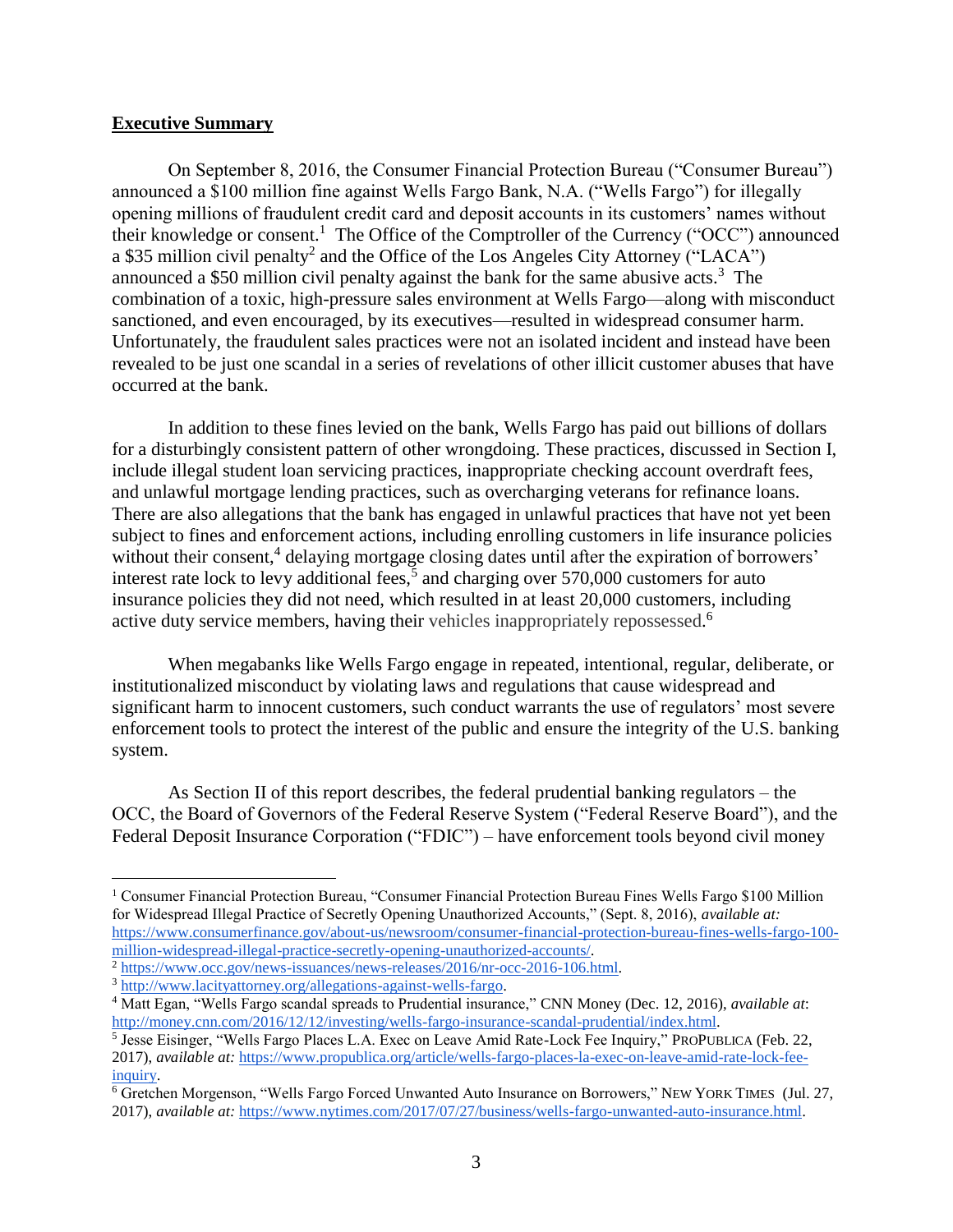penalties that should be deployed to more effectively deter wrongdoing by highly profitable megabanks, for which even steep fines for illicit activity seem to amount to merely the cost of doing business. While regulators can impose large civil money penalties, only the federal prudential banking regulators have the authority to impose the most severe sanctions against a bank and its senior executives, such as restricting a bank's line of business relating to any fraudulent activity, directing a bank to remove senior officers and directors and permanently banning them from working in the industry, revoking a bank's national charter, or appointing a receiver to wind down a bank. These underutilized authorities should be, but have not been in the case of Wells Fargo, exercised in order to adequately combat rampant, illicit activity by a bank.

Obtaining a national charter and operating a federally-insured bank in the United States is a privilege, not an entitlement, which is conditioned upon compliance with all applicable laws and regulations and is subject to the regulatory purpose for which Congress established banking laws. The federal prudential banking regulators' seeming unwillingness to exercise their strongest statutory enforcement powers demonstrates the need for an additional review from Congress. Legislation is needed to address the regulators' reluctance to use all available enforcement powers, and to underscore the importance of deterrence to these regulators and the banks they supervise. Because megabanks offer and provide financial products and services to millions of American consumers, it is particularly important for Congress to close any loopholes that have shielded executives and senior management at these institutions who knew, or should have known, about the repeated violations of consumer protections that transpired under their leadership. Potential remedies to address this problem will be discussed in Section III.

Unfortunately, the House Financial Services Committee ("Committee") Republicans' investigation into Wells Fargo's fraudulent sales practices has focused primarily on the role of the Consumer Bureau instead of the long list of illegal conduct by the bank outlined in this report. Furthermore, Committee Republicans have yet to announce any hearings this year to have Wells Fargo's senior leadership discuss additional revelations of wrongdoing that have been unmasked since the last hearing held on this matter over a year ago in September 2016, despite a specific request by the Committee's Ranking Member and other senior Committee Democrats to do so. In lieu of a more robust and holistic investigation by Committee Republicans, this staff report attempts to shine a light on Wells Fargo's long list of illicit activities that have harmed consumers, identify the broad array of enforcement tools available to regulators, and underscore potential legislative and regulatory solutions that would better protect consumers and to achieve actual accountability for unlawful practices at megabanks by ensuring the leadership within these institutions are held accountable. Such steps would serve as a deterrent to stop megabanks from continuing to engage in schemes that reap huge profits at the expense of consumers and in violation of laws and regulations.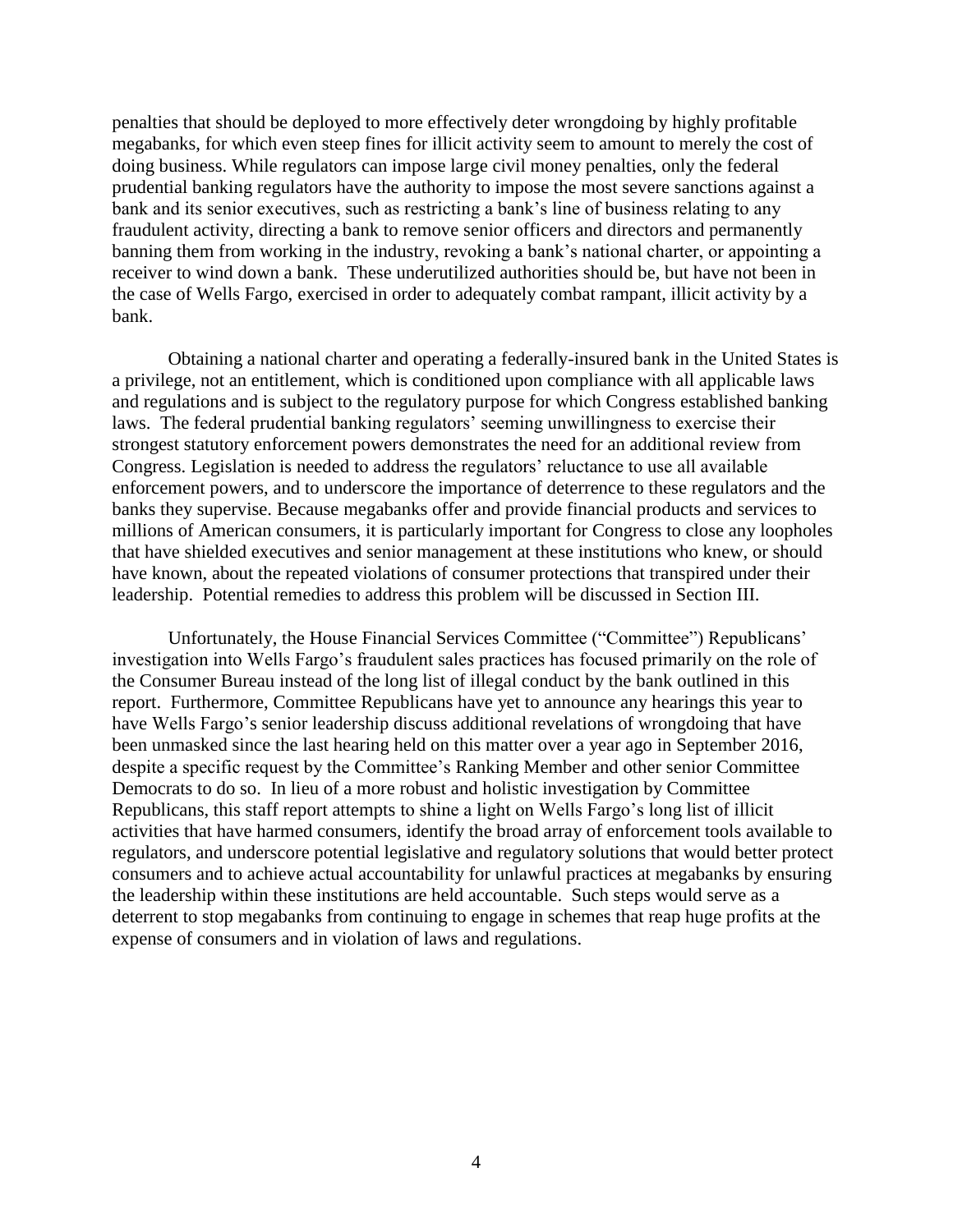## <span id="page-4-0"></span>**Findings**

## *Wells Fargo Has Demonstrated a Pattern of Egregiously Harming Its Customers*

- Wells Fargo has repeatedly engaged in a pattern of consumer abuses and other violations of law, which have unjustly enriched the bank at the expense of the bank's customers.
- When a megabank has engaged in a pattern of extensive violations of law that harms millions of consumers, like Wells Fargo has, it should not be allowed to continue to operate within our nation's banking system, and avail itself of all of the associated privileges afforded to it.

## *Prudential Regulators Have Failed to Use Their Most Severe Tools to Shut Down Recidivist Megabanks*

- To date, Wells Fargo has not been deterred by the current enforcement tools utilized by regulators. Even civil money penalties in the billions have proven ineffective in stopping a trillion dollar megabank like Wells Fargo from engaging in practices that repeatedly harm consumers, because fines — even extremely large ones — solely amount to the "cost of doing business" for these institutions. Furthermore, penalties imposed on megabanks are often actually paid by shareholders, not the chief executives and senior officials responsible for the wrongdoing at the institution. As such, while fines have resulted in bad publicity that may temporarily lower a bank's share prices, the leadership within these megabanks, who condoned or failed to stop the unlawful practices, are rarely, if ever, held personally accountable.
- While regulators, including the Consumer Bureau, have the authority to impose civil money penalties, and have done so, federal prudential banking regulators, including the OCC, Federal Reserve Board, and FDIC, have not fully utilized other enforcement tools with respect to Wells Fargo, including restricting the bank's line of business, directing the bank to remove senior officers and directors and barring them from working at another bank, revoking the bank's charter, or terminating the bank's federal deposit insurance.

## *Effective Deterrence Demands the Use of Robust Enforcement Tools to End Unlawful Practices of Megabanks and their Senior Officers and Directors*

- If federal prudential banking regulators refuse to deploy their most aggressive enforcement tools to shut down a megabank like Wells Fargo that has engaged in a pattern of repeated violations of consumer protection laws, Congress should consider legislation mandating the use of these tools to finally end such conduct and examine ways to improve accountability and address barriers that have previously prevented regulators and law enforcement from imposing civil and criminal penalties against the senior executives at these megabanks.
- Committee Republicans' failure to conduct a full-scale investigation into the long list of Wells Fargo's illicit practices or agree to Committee Democrats' request to hold a follow-up hearing with Wells Fargo's current executives demonstrates a fatal flaw in the scope and credibility of the Committee Republican's investigation to date. Instead of a tunnel-vision focus on the Consumer Bureau, the Committee should more fully review Wells Fargo's misdeeds, the full suite of enforcement tools that can be used by all federal prudential banking regulators, and consider legislative and regulatory remedies that may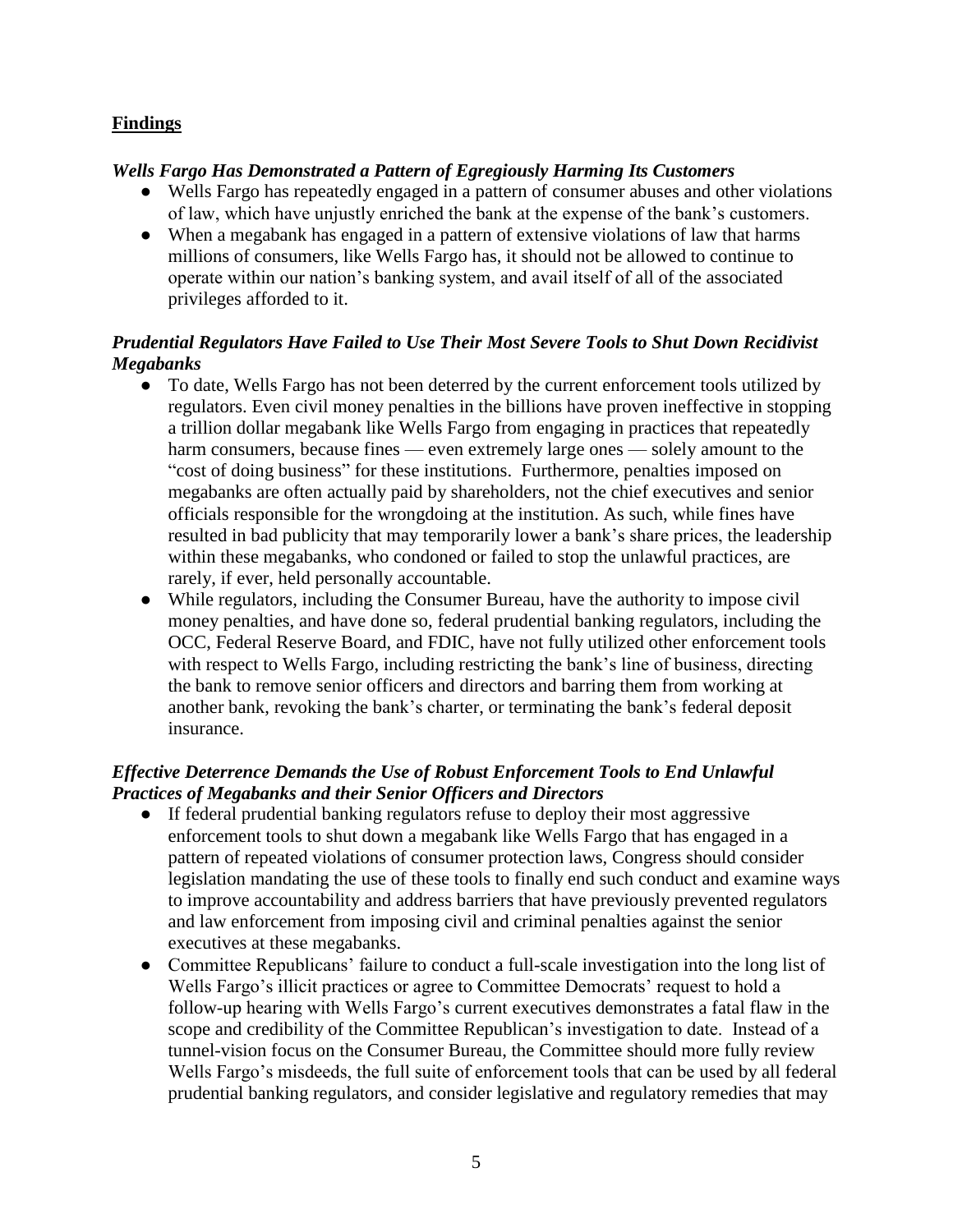be needed to ensure that a megabank cannot engage in a pattern of illicit activity that harms millions of consumers with impunity.

## <span id="page-5-0"></span>**I. Repeat Offender: Wells Fargo and its Record of Repeatedly and Egregiously Harming its Customers**

Wells Fargo has established a track record of repeatedly and egregiously harming its customers in an astonishing and growing variety of ways. According to one estimate, Wells Fargo & Company and its subsidiaries have paid over \$11 billion in fines and penalties for consumer and other violations since  $2000$ .<sup>7</sup> It appears that a series of large monetary penalties have not been a sufficient deterrent for Wells Fargo, a company with over \$1.93 trillion in assets that has generated over \$200 billion in profits since 2000.<sup>8</sup>

As some observers and experts have noted, large fines amount to the "cost of doing business" for large corporations and megabanks like Wells Fargo, and they do not serve as an adequate deterrent to stop similar bad behavior.<sup>9</sup> Indeed, Wells Fargo has continually chosen to eschew its consumer protection responsibilities, and instead has presumably engaged in systematic abuses to maximize profits. A sample of the bank's most grievous actions, which appear to permeate every division of its consumer lending business, are detailed below.

<sup>8</sup> Wells Fargo & Company Annual Reports and Proxy Statements, *available at:* [https://www.wellsfargo.com/about/investor-relations/annual-reports/.](https://www.wellsfargo.com/about/investor-relations/annual-reports/) Since the inception of Wells Fargo's fraudulent account scandal, which is believed to be in 2001, Wells Fargo has accumulated nearly \$200 billion in

profits. See appendix for annual profits by year for Wells Fargo.

<sup>7</sup> Good Jobs First, "Tracking Subsidies, Promoting Accountability in Economic Development," Violation Tracker Parent Company Summary for Wells Fargo, *available at:*

[http://violationtracker.goodjobsfirst.org/prog.php?parent=wells-fargo;](http://violationtracker.goodjobsfirst.org/prog.php?parent=wells-fargo) *see also* Americans for Financial Reform, "Wells Fargo Scandal Tracker" (Sep. 18, 2017), *available a*t: [http://blog.ourfinancialsecurity.org/2017/09/wells](http://blog.ourfinancialsecurity.org/2017/09/wells-fargo-scandal-tracker/)[fargo-scandal-tracker/.](http://blog.ourfinancialsecurity.org/2017/09/wells-fargo-scandal-tracker/)

<sup>9</sup> *See* David Dayen, "Give Wells Fargo the Corporate Death Penalty," The New Republic (Aug. 1, 2017), *available at*: [https://newrepublic.com/article/144144/give-wells-fargo-corporate-death-penalty;](https://newrepublic.com/article/144144/give-wells-fargo-corporate-death-penalty) Patrick Radden Keefe, "Why Corrupt Bankers Avoid Jail," New Yorker (July 31, 2017), *available at*:

[https://www.newyorker.com/magazine/2017/07/31/why-corrupt-bankers-avoid-jail;](https://www.newyorker.com/magazine/2017/07/31/why-corrupt-bankers-avoid-jail) Kyle Noonan, "The Case for a Federal Corporate Charter Revocation Penalty," The George Washington Law Review (Feb. 2012), *available at*: [http://www.gwlr.org/wp-content/uploads/2012/03/80-2-Noonan.pdf;](http://www.gwlr.org/wp-content/uploads/2012/03/80-2-Noonan.pdf) and The Honorable Jed S. Rakoff, "The Financial Crisis: Why Have No High-Level Executives Been Prosecuted?" The New York Review of Books (Jan. 9,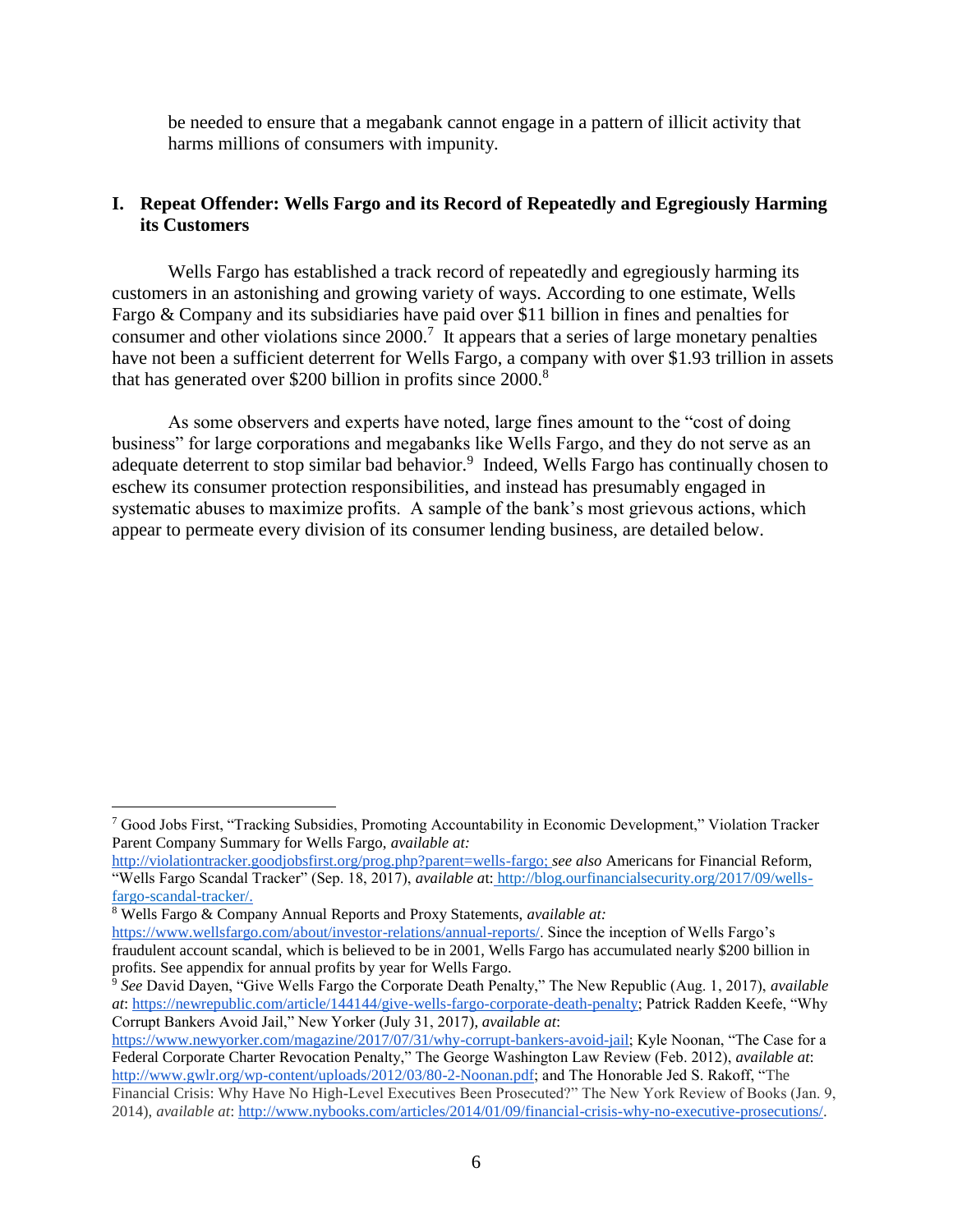<span id="page-6-0"></span>

**Figure 1. Wells Fargo's Profits Compared to Penalties Paid by the Bank Since 2000**

Source: Committee on Financial Services, Democratic Staff

 $\overline{a}$ 

#### <span id="page-6-1"></span>**A. Millions of Fraudulent Customer Accounts**

On September 8, 2016, the Consumer Bureau, the Office of the Los Angeles City Attorney, and the OCC revealed that Wells Fargo had opened at least 2 million customer accounts without the authorization or knowledge of its customers. Under its consent order with the Consumer Bureau, Wells Fargo is required to take a number of remedial steps to improve its compliance with federal consumer protection laws, pay restitution to consumers harmed by the bank's fraudulent account scandal, and pay civil money penalties of \$100 million.<sup>10</sup> Under its

<sup>10</sup> Consumer Financial Protection Bureau, In the Matter of: Wells Fargo Bank, N.A. Consent Order, 2016-CFPB-0015 (Sept. 8, 2016), *available at:*

[http://files.consumerfinance.gov/f/documents/092016\\_cfpb\\_WFBconsentorder.pdf.](http://files.consumerfinance.gov/f/documents/092016_cfpb_WFBconsentorder.pdf) Consumer Financial Protection Bureau, In the Matter of: Wells Fargo Bank, N.A. Consent Order, 2016-CFPB-0015 (Sept. 8, 2016), *available at*: [http://files.consumerfinance.gov/f/documents/092016\\_cfpb\\_WFBconsentorder.pdf.](http://files.consumerfinance.gov/f/documents/092016_cfpb_WFBconsentorder.pdf) [S](http://files.consumerfinance.gov/f/documents/092016_cfpb_WFBconsentorder.pdf)ubsequent actions that have occurred since Wells Fargo was exposed for its fraudulent account scandal include, the firing of more than 5,300 Wells Fargo employees, removal of 700 manager positions, clawbacks of over \$70 million in bonuses paid to four executives, and the resignation of the bank's former chief executive officer, John Stumpf. Additionally, Wells Fargo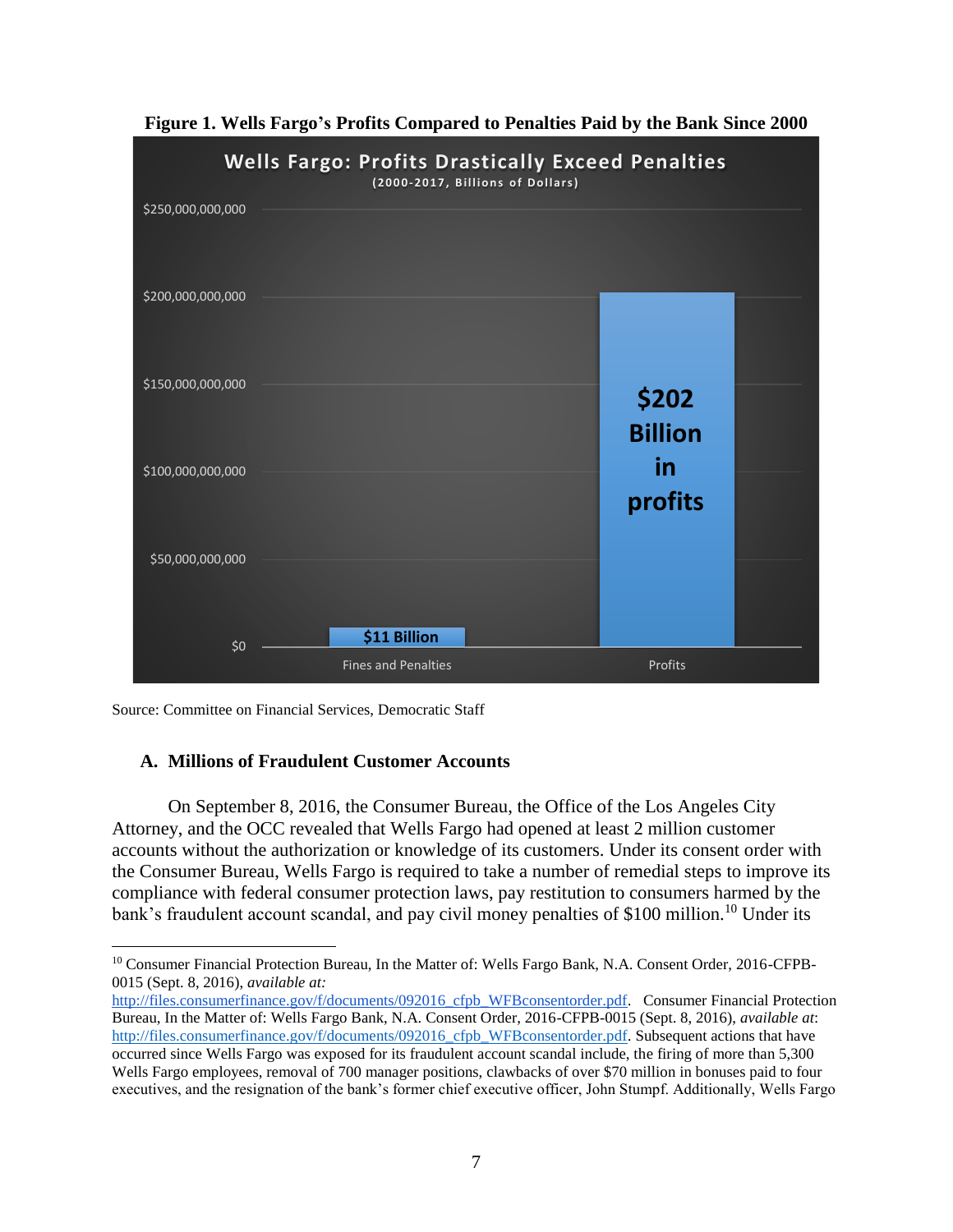consent order with the OCC, the bank also agreed to take certain remedial steps to address its sales practices that were deemed unsafe or unsound business practices by the agency, and pay an additional \$35 million civil money penalty to the OCC.<sup>11</sup> Wells Fargo agreed to another  $$50$ million in penalties as settlement to its lawsuit with the LACA.<sup>12</sup>

In Wells Fargo's March 2017 annual public SEC filing, the bank warned investors that its original estimate of the number of accounts opened during the fraudulent account scandal period may have been low, and recently, Wells Fargo disclosed that a third-party review of Wells Fargo's business records indicates that the number of fraudulent accounts is closer to 3.5 million from the period of January 2009 to September 2016.<sup>13</sup>

Wells Fargo's fraudulent account practices began in 2002, if not earlier.<sup>14</sup> The company's troubling sales practices (a result of "cross-selling") and the employee misconduct that emanated from them were sanctioned, and even encouraged, by upper-level management within the company. Per Wells Fargo's own records, its employees would open unauthorized customer checking accounts to meet sales goals, and then transfer funds from consumers' authorized accounts to fund the unauthorized ones. Furthermore, the bank's employees opened unauthorized credit card accounts by "utilizing a bank database to identify customers who had been preapproved for credit cards, then ordered cards without asking them."<sup>15</sup>

According to an internal investigation performed by Wells Fargo's Independent Directors of the Board, "[i]n 2002, the Community Bank [Wells Fargo] took steps to address an increase in

 $\overline{a}$ 

<sup>12</sup> Press Release, Los Angeles City Attorney, "Los Angeles City Attorney Mike Feuer Achieves Historic Result in Consumer Action Against Wells Fargo; Bank to Make Restitution to Customers, Pay \$50-million in Penalties; Unprecedented Coordination with Federal Regulators to Benefit Consumers Nationwide," (Sept. 8, 2016), *available at:* [http://www.lacityattorney.org/single-post/2016/09/08/Los-Angeles-City-Attorney-Mike-Feuer-Achieves-](http://www.lacityattorney.org/single-post/2016/09/08/Los-Angeles-City-Attorney-Mike-Feuer-Achieves-Historic-Result-in-Consumer-Action-Against-Wells-Fargo-Bank-to-Make-Restitution-to-Customers-Pay-50-million-in-Penalties-Unprecedented-Coordination-with-Federal-Regulators-to-Benefit-Consumers-Nationwide)[Historic-Result-in-Consumer-Action-Against-Wells-Fargo-Bank-to-Make-Restitution-to-Customers-Pay-50](http://www.lacityattorney.org/single-post/2016/09/08/Los-Angeles-City-Attorney-Mike-Feuer-Achieves-Historic-Result-in-Consumer-Action-Against-Wells-Fargo-Bank-to-Make-Restitution-to-Customers-Pay-50-million-in-Penalties-Unprecedented-Coordination-with-Federal-Regulators-to-Benefit-Consumers-Nationwide) [million-in-Penalties-Unprecedented-Coordination-with-Federal-Regulators-to-Benefit-Consumers-Nationwide8](http://www.lacityattorney.org/single-post/2016/09/08/Los-Angeles-City-Attorney-Mike-Feuer-Achieves-Historic-Result-in-Consumer-Action-Against-Wells-Fargo-Bank-to-Make-Restitution-to-Customers-Pay-50-million-in-Penalties-Unprecedented-Coordination-with-Federal-Regulators-to-Benefit-Consumers-Nationwide), 2016), *available at*: [http://www.lacityattorney.org/single-post/2016/09/08/Los-Angeles-City-Attorney-Mike-Feuer-](http://www.lacityattorney.org/single-post/2016/09/08/Los-Angeles-City-Attorney-Mike-Feuer-Achieves-Historic-Result-in-Consumer-Action-Against-Wells-Fargo-Bank-to-Make-Restitution-to-Customers-Pay-50-million-in-Penalties-Unprecedented-Coordination-with-Federal-Regulators-to-Benefit-Consumers-Nationwide)[Achieves-Historic-Result-in-Consumer-Action-Against-Wells-Fargo-Bank-to-Make-Restitution-to-Customers-Pay-](http://www.lacityattorney.org/single-post/2016/09/08/Los-Angeles-City-Attorney-Mike-Feuer-Achieves-Historic-Result-in-Consumer-Action-Against-Wells-Fargo-Bank-to-Make-Restitution-to-Customers-Pay-50-million-in-Penalties-Unprecedented-Coordination-with-Federal-Regulators-to-Benefit-Consumers-Nationwide)

is being sued by its shareholders for misleading them about the severity of the account scandal, and in its most recent quarterly filing with the SEC, the bank disclosed that its review of the expanded fraudulent account timeline "may lead to a significant increase in the identified number of potentially unauthorized accounts" which is currently estimated at 3.5 million. The OCC also removed the lead examiner responsible for overseeing Wells Fargo from his position at the agency.

<sup>&</sup>lt;sup>11</sup> Press Release, Office of the Comptroller of the Currency, "OCC Assesses Penalty Against Wells Fargo, Orders Restitution for Unsafe or Unsound Sales Practices," (Sept. 8, 2016), *available at*: [https://www.occ.treas.gov/news](https://www.occ.treas.gov/news-issuances/news-releases/2016/nr-occ-2016-106.html)[issuances/news-releases/2016/nr-occ-2016-106.htmlhttps://www.occ.treas.gov/news-issuances/news](https://www.occ.treas.gov/news-issuances/news-releases/2016/nr-occ-2016-106.html)[releases/2016/nr-occ-2016-106.html.](https://www.occ.treas.gov/news-issuances/news-releases/2016/nr-occ-2016-106.html)

[<sup>50-</sup>million-in-Penalties-Unprecedented-Coordination-with-Federal-Regulators-to-Benefit-Consumers-Nationwide.](http://www.lacityattorney.org/single-post/2016/09/08/Los-Angeles-City-Attorney-Mike-Feuer-Achieves-Historic-Result-in-Consumer-Action-Against-Wells-Fargo-Bank-to-Make-Restitution-to-Customers-Pay-50-million-in-Penalties-Unprecedented-Coordination-with-Federal-Regulators-to-Benefit-Consumers-Nationwide) <sup>13</sup> Laura J Keller, "Wells Fargo Boosts Fake -Account Estimate 67% to 3.5 million," Bloomberg (Aug. 31, 2017), *available at*: [https://www.bloomberg.com/news/articles/2017-08-31/wells-fargo-increases-fake-account-estimate-](https://www.bloomberg.com/news/articles/2017-08-31/wells-fargo-increases-fake-account-estimate-67-to-3-5-million)[67-to-3-5-million;](https://www.bloomberg.com/news/articles/2017-08-31/wells-fargo-increases-fake-account-estimate-67-to-3-5-million) Kartikay Mehrotra and Laura J Keller, "Wells Fargo's Fake Accounts Grow to 3.5 Million in Suit," Bloomberg (May 12, 2017), *available at:* [https://www.bloomberg.com/news/articles/2017-05-12/wells-fargo](https://www.bloomberg.com/news/articles/2017-05-12/wells-fargo-bogus-account-estimate-in-suit-grows-to-3-5-million)[bogus-account-estimate-in-suit-grows-to-3-5-million.](https://www.bloomberg.com/news/articles/2017-05-12/wells-fargo-bogus-account-estimate-in-suit-grows-to-3-5-million)

<sup>&</sup>lt;sup>14</sup> Dawn Giel, "Wells Fargo fake account scandal may be bigger than thought," CNBC (May 12, 2017), *available at:* [http://www.cnbc.com/2017/05/12/wells-fargo-fake-account-scandal-may-be-bigger-than-thought.html.](http://www.cnbc.com/2017/05/12/wells-fargo-fake-account-scandal-may-be-bigger-than-thought.html)

<sup>&</sup>lt;sup>15</sup> E. Scott Reckard, "Wells Fargo's pressure-cooker sales culture comes at a cost," Los Angeles Times (December 21, 2013), *available at:* <http://www.latimes.com/business/la-fi-wells-fargo-sale-pressure-20131222-story.html>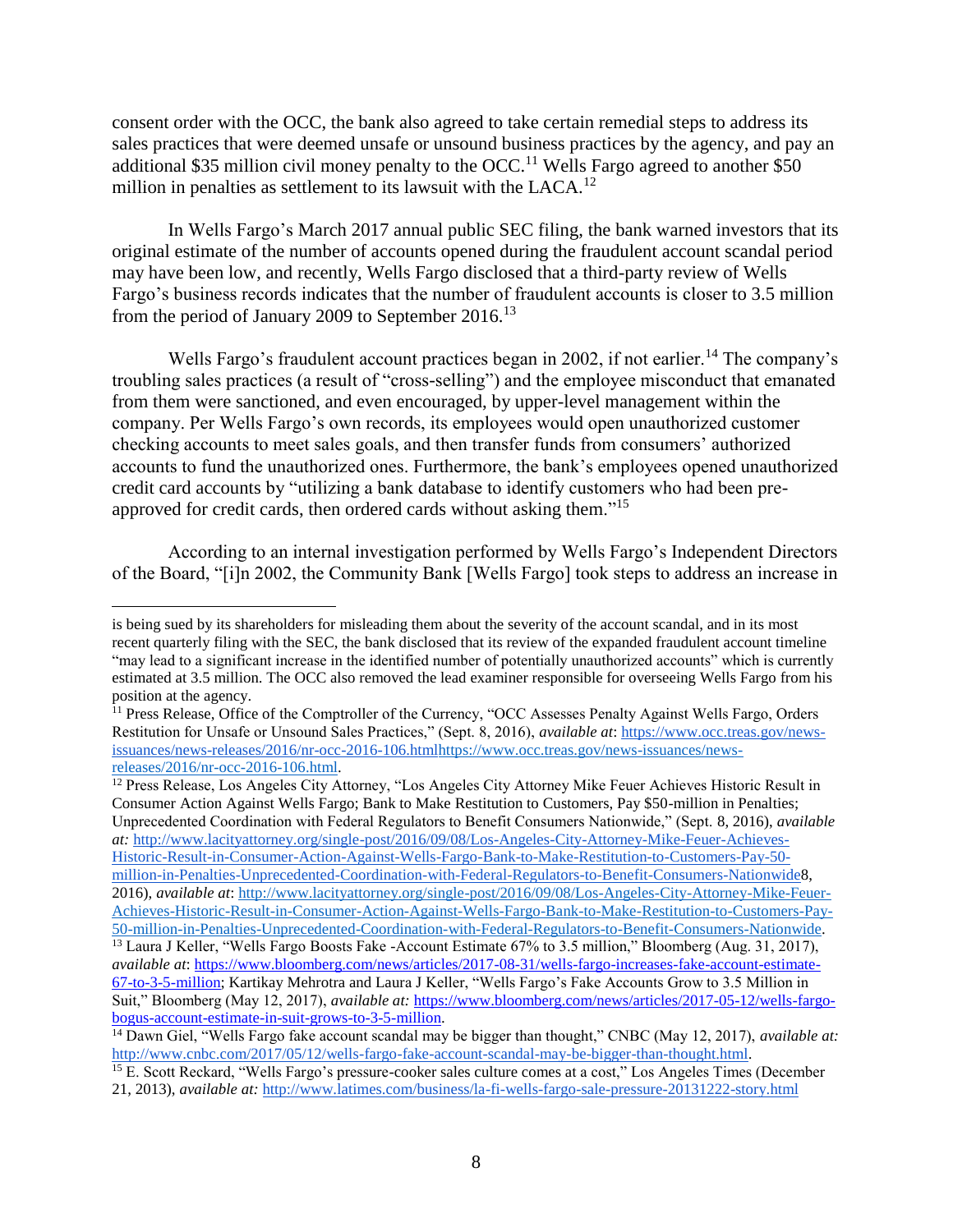consent order with the OCC, the bank also agreed to take certain remedial steps to address its sales practices that were deemed unsafe or unsound business practices by the agency, and pay an additional \$35 million civil money penalty to the OCCWells Fargo agreed to another \$50 million in penalties as settlement to its lawsuit with the LACA.

, Q: H O O V Malicul 20R7 annual public SEC filing the bank warned investat its original estimate of the number of accounts opened during the fraudulent account scandal period may have been low, and recently, Wells Fargo disclosed that aptirity dreview of Wells ) DUJR¶V EXVLQHVV UHFRUGV LQGLFDWHV WK6B.WmNWoKH QXPEH from the period of January 2009 to September 2016.

:HOOV) DUJR¶V IUDXGXOHQW DFFRXQW<sup>4</sup> SKUHDFTWR**PFSHDVQ**NEHNJ WURXEOLQJ VDOHV SUDVEHNOLOFLHOVJ'D DUOHG/XNOKWH FRIF SFOURR\MH PLVF from them were sanctioned, and even encouraged, by-leweet management within the FRPSDQ\ 3HU :HOOV )DUJR¶V RZQ UHFRUGV LWV HPSOR\HH FKHFNLQJ DFFRXQWV WR PHHW VDOHV JRDOV iz@NQG WKHQ W DFFRXQWV WR IXQG WKH XQDXWKRUL]HG RQHV )XUWKHUPR credit card accounts \ 3 X W L O L ] L Q J D E D Q N G D W D E D V H W R L G H Q W L I \ approved for credit cards, then ordered cards without asking them

*SFFRUGLQJ WR DQ LQWHUQDO LQYHVWLJDWLRQ SHUIRU* RI WKH %RDUG 3>L@Q WKH & RPPXQLW\%DQN >:HOOV)

 $12$  3UHVV 5HOHDVH /RV \$QJHOHV &LW\ \$WWRUQH\  $3/RV$  \$QJHOHV &LW\ \$V Consumer Action Against Wells Fargo; Bank to Make Restitution to Customers, Payil\$50 in Penalies;

8QSUHFHGHQWHG & RRUGLQDWLRQ ZLWK ) HGHUDO 58, 2016, DVallable V WR % HC at: http://www.lacityattorney.org/singlpost/2016/09/08/LoAngelesCity-Attorney-Mike-FeuerAchieves

Historic-Resultin-ConsumerAction-AgainstWells-FargoBankto-Make-Restitutionto-CustomersPay50-

million-in-PenaltiesUnprecedente@oordinationwith-FederalRequlatorsto-BenefitConsumersNationwid&

2016), available at http://www.lacityattorney.org/singlpost/2016/09/08/LosngelesCity-Attorney-Mike-Feuer AchievesHistoric-Resultin-ConsumerAction-AgainstWells-FargoBankto-Make-Restitutionto-CustomersPay-

50-million-in-PenaltiesUnprecedente@oordinationwith-FederalRegulatorsto-Benefit-ConsumersNationwide

is being sued by its shareholders for misleading them about the severity of the account scandal, and in its most recent quarterly filing with the SEC, the bank disclosed that its review of the expanded fraudulent account timeline 3PD\OHDG WRLQQFWLHQNHLFLQQWWKH LGHQWLILHG QXPEHU RI SRWHQWLDOO estimated at 3.5 million. The OCC also removed the lead examiner responsible for overseeing Wells Fargo from his position at the agency.

<sup>&</sup>lt;sup>11</sup> Press Release, Office oW KH & RPS WUROOHU RI WKH & XUUHQF\ 32&& \$VVHVVHV 3 H 5 H V W L W X W L R Q I R U 8 Q V D I H R U 8 Q V R XAQil ADIO AD Out bbs V/w 3 w U DOE. We as Fold Whe ws 6 H S W issuances/newseleases/2016/rocc-2016106.htmhttps://www.occ.treas.gov/newssuances/news releases/2016/rocc-2016-106.html

 $13/DXUD$  -  $HOOHU$   $3:HOO$   $\mathcal{G}$   $\mathcal{G}$  F) EDRUXUR W% (RARW LVP VD WDHN H W<sub>R</sub> PLOOLRQ ' %ORR available at https://www.bloomberg.com/news/articles/2008-31/wellsfargo-increasesake-accountestimate

<sup>67-</sup>to-3-5-million; Kartikay Mehrotra and Laud - . HOOHU 3: HOOV ) DUJR¶V ) DNH \$FFRXQWV \* 6 X L W ' % O R R P E H U available at: https://www.bloomberg.com/news/articles/2005-12/wells-fargobogusaccountestimatein-suit-growsto-3-5-million.

<sup>&</sup>lt;sup>14</sup> 'DZQ \*LHO 3:HOOV ) DUJR IDNH DFFRXQW VFDQGDO PD availableEdt:JJHU WKD http://www.cnbc.com/2017/05/12/welfargo-fake-accountscandalmay-be-bigger-than-thought.html

<sup>6</sup> FRWW 5 H FNDUG <sup>3</sup>: HOOKGEY SANDS LOUTER CONSERVATION FARWHW / / RV \$ Q J H O H V 7 L P H V  $15($ 21, 2013) available at:http://www.latimes.com/business/liawells-fargo-salepressure 0131222story.html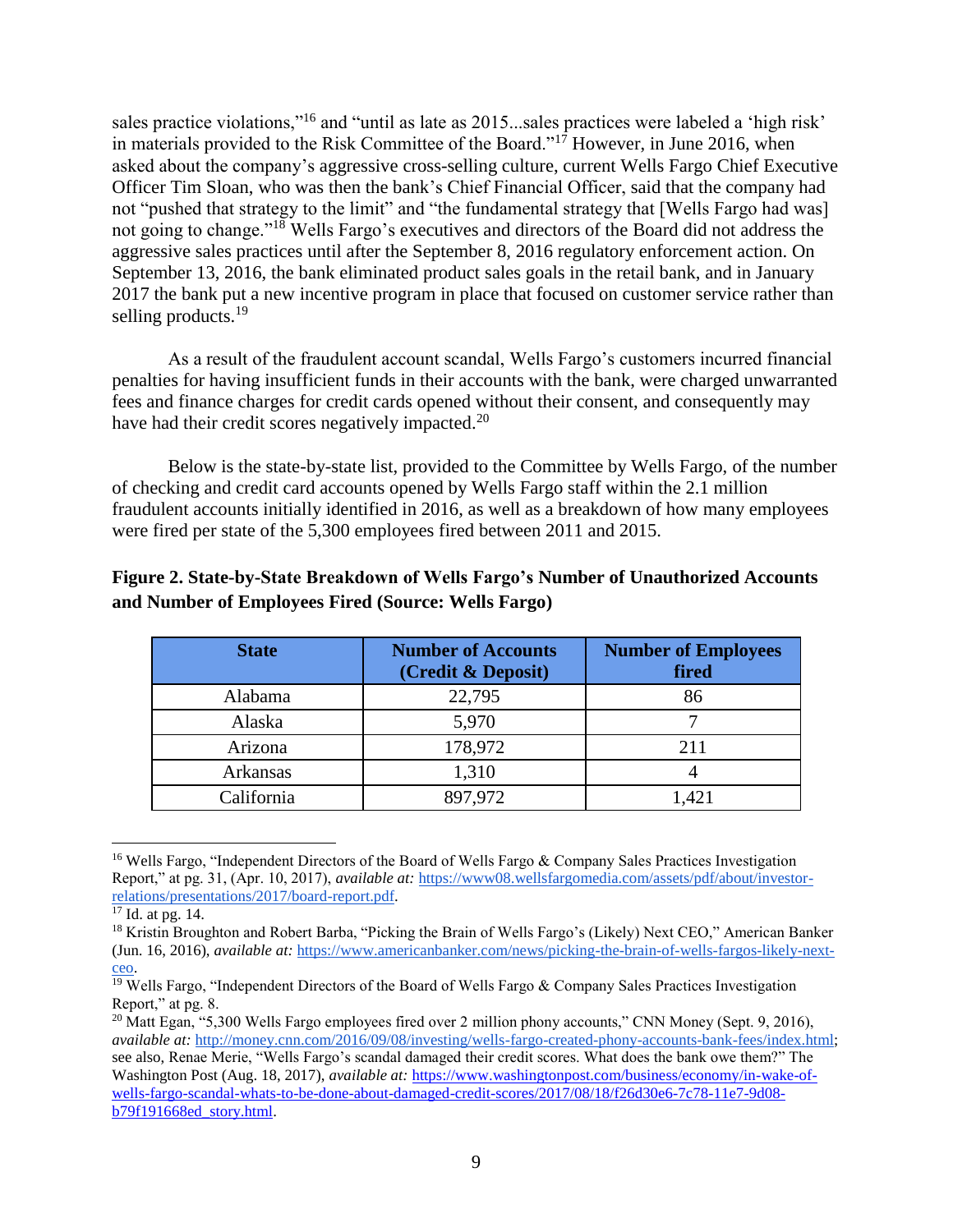## **Executive Summary**

2Q 6HSWHPEHU WKH & RQVXPHU ) LQDQFLDO 3URW DQQRXQFHG D PLOOLRQ ILQH DJDLQVW :HOOV )DUJR %D RSHQLQJ PLOOLRQV RI IUDXGXOHQW FUHGLW FDUG DQG GH their knowledge or consent. The Office of the Comptroller of the Cul U H Q F \  $3288'$  $D$  $O$  $Q$  $R$  $X$ a \$35 million civil penalty and the Office of the Los Angeles City Attorney / \$ & \$ announced a \$50 million civil penalty against the bank for the same we acts The combination of a toxic, highressure sales environment Meells Fargo along with misconduct sanctioned, and even encouraged, by its executives ulted in widespread consumer harm. Unfortunately, the fraudulent sales practices were not an isolated incident and has relation revealed to be just one scandal in a series of revelations of other illicit customer abuses that have occurred at the bank.

In addition to these fines levied on the bank, Wells Fargo has paid out billions of dollars for a disturbingly consistent attern of other wrongdoing. These practices, discussed in Section I, include illegal student loan servicing practices, inappropriate checking account overdraft fees, and unlawful mortgage lending practices, such as overcharging veteraetinfamce loans There are also allegatiotheat the bank hasngagedn unlawful practices that avenot yet been subject to fines and enforcement actions, including enrolling customers in life insurance policies without their consent delaying mortgage closing date QuW LO DIWHU WKH HISLUDWLR interest rate lock to levy additional feesnd charging over 570,000 customers for auto insurance policies they did not need, which resulted in at least 20,000 customers, including active duty service members, hagitheirvehicles inappropriately repossessed

When megabanks like Wells Fargo engage in repeated, intentional, regular, deliberate, or institutionalized misconductby violating laws and regulations that cause widespread and significantharm to innocencustomerssuch conductvariants WKH XVH RI UHJXODWRUV enforcement tools to protect the interest of the publice ansulate the integrity of he U.S. banking system.

As Section II of this report describes, fleeleral prudential baint gregulators +the WKH %RDUG RI \*RYHUQRUV RI WKH )HGHUDO 5HVHUYH  $288$ Federal Deposit IN X U D Q F H & R U S R U D & WHEN THE THOMAGEMENT AND IS beyond civil money

million-widespreadllegal-practicesecretlyopeningunauthorizedaccounts/ <sup>2</sup>https://www.occ.gov/newissuances/newiseleases/2016/rucc-2016106.html

3 http://www.lacityattorney.org/allegatioragainstwells-fargo

<sup>&</sup>lt;sup>1</sup> & RQVXPHU ) LQDQFLDO 3URWHFWLRQ %XUHDX 3& RQVXPHU ) LQDQFLDO 3 IRU :LGHVSUHDG, OOHJDO 3UDFWLFH RI 6HFUHWO\av2aiBableQaLQJ 8QDXWKRUI https://www.consumerfinance.gov/abaut/newsroom/consumdinancial-protectionbureaufines-wells-fargo-100-

http://money.cnn.com/2016/12/12/investing/websgo-insurancescandabrudential/index.html

<sup>5-</sup>HVVH (LVLQJHU 3:HOOV) DUJR 3ODFARVFN \$HKI[HRERTARKORLLUZAH(DeNS.122,\$PLG 5DWH 2017), available at: https://www.propublicarg/article/wellsfargo-placesla-execon-leaveamid-ratelock-feeinguiry.

<sup>6 \*</sup> UHW FKHQ 0RUJHQVRQ 3:HOOV ) DUJR ) RUFHG NEQ YODAQTWME \$GUJ\$ XZVVR , QVXUD 2017), available at:https://www.nytimes.com/2017/07/27/business/wfallsgo-unwantedautoinsurance.html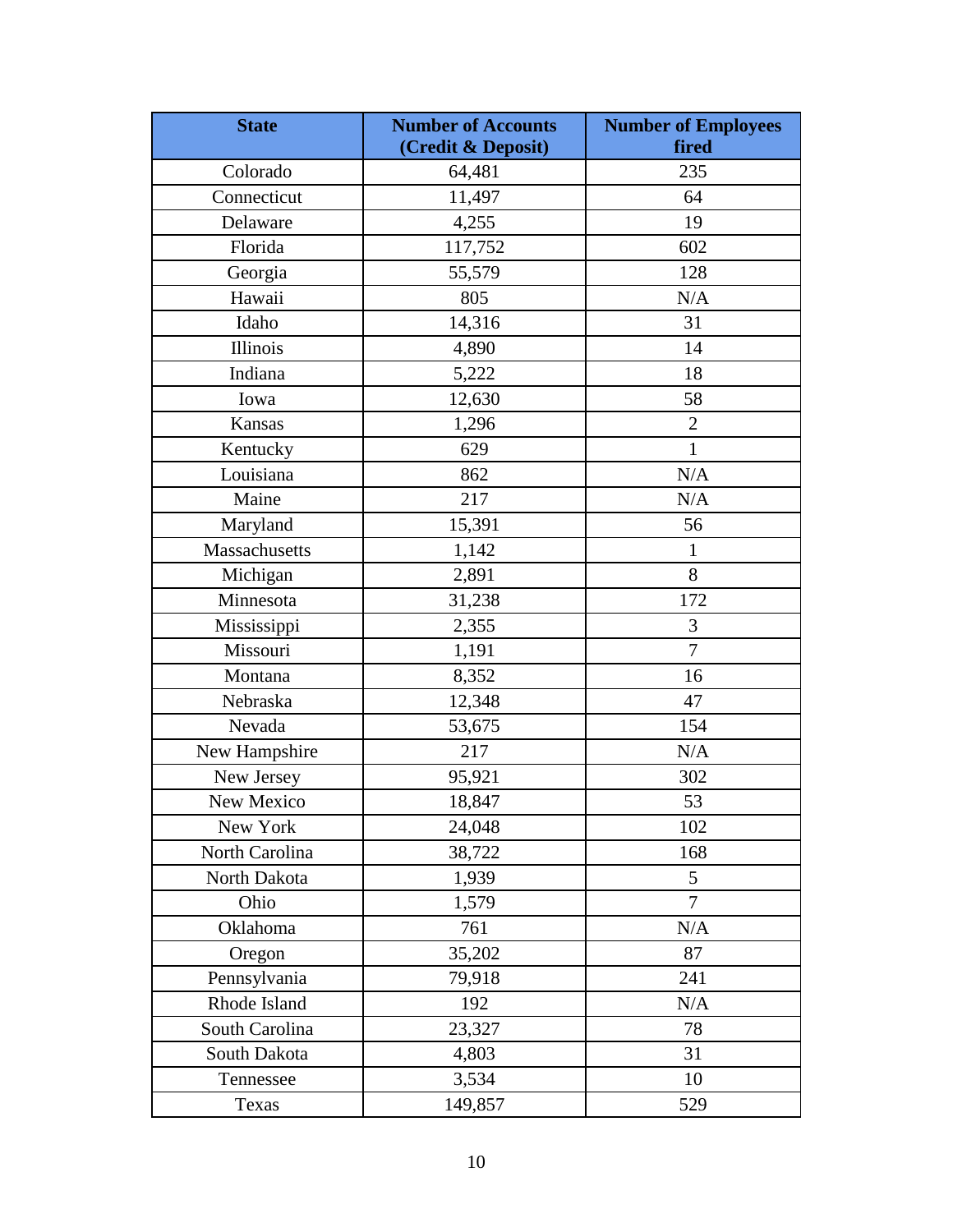| <b>State</b>   | <b>Number of Accounts</b><br>(Credit & Deposit) | <b>Number of</b><br><b>Employees</b> )ired |
|----------------|-------------------------------------------------|--------------------------------------------|
| Utah           | 41,686                                          | 72                                         |
| Vermont        | 144                                             | N/A                                        |
| Virginia       | 41,703                                          | 189                                        |
| Washington     | 38,861                                          | 58                                         |
| Washington, DC | 2,433                                           | 25                                         |
| West Virginia  | 341                                             | N/A                                        |
| Wisconsin      | 8,922                                           | 27                                         |
| Wyoming        | 2,317                                           | 18                                         |

Source: House Committee on Financial Services, "Holding Wall Street Accountable: Investigating Wells Fargo's Opening of Unauthorized Customer Accounts," (Sept. 29, 2016), Wells Fargo & Company's Responses to Questions for the Record.

\*N/A is listed for states in which the number of employees fired in connection with the fraudulent account scandal was not provided.

Moreover, Wells Fargo previously attempted to enforce its mandatory pre-dispute arbitration clauses in the contracts of these defrauded customers in an effort to block harmed consumers from joining together in a class-action suit and pursuing remedies in a court of law. Although Wells Fargo eventually gave up its fight to compel arbitration in one of the larger settlement cases, the bank's blatant attempts to evade full responsibility and mitigate customer redress are shocking.<sup>21</sup> In a response to a written question from Committee Democrats, former Wells Fargo CEO John Stumpf wrote, "We are working to connect with customers and, for those negatively impacted by unauthorized accounts, to fix the issues. For those cases that may require additional attention, Wells Fargo is offering a no-cost mediation option to its customers.<sup>"22</sup> However, Mr. Stumpf neglected to mention that banks like Wells Fargo win an overwhelming 93 percent of these "no-cost mediation" proceedings initiated under mandatory pre-dispute arbitration clauses, and in the rare instances that consumers do recover money under arbitration, the recovery on average is only 12 cents on each dollar that they have lost due to anti-consumer practices by the bank. $^{23}$ 

On a related note, Congressional Republicans have been aggressively attempting to pass a joint resolution pursuant to the Congressional Review Act that would repeal a new rule the Consumer Bureau finalized earlier this year to prevent financial institutions, like Wells Fargo, from using mandatory pre-dispute arbitration clauses to restrict consumers ability to join with

<sup>21</sup> Jabbari, et. al. v. Wells Fargo & Co., *available at*: <https://consumermediallc.files.wordpress.com/2016/12/calcompel.pdf>

<sup>22</sup> House Committee on Financial Services, "Holding Wall Street Accountable: Investigating Wells Fargo's Opening of Unauthorized Customer Accounts," Wells Fargo & Company's Responses to Questions for the Record, pg. 3 (Sept. 29, 2016).

<sup>23</sup> Linda Sherry, "Finally! A rule to stop companies from ripping off consumers," The Hill (Jun. 24, 2016), *available at:* [http://thehill.com/blogs/congress-blog/judicial/284687-finally-a-rule-to-stop-companies-from-ripping-off](http://thehill.com/blogs/congress-blog/judicial/284687-finally-a-rule-to-stop-companies-from-ripping-off-consumers)[consumers](http://thehill.com/blogs/congress-blog/judicial/284687-finally-a-rule-to-stop-companies-from-ripping-off-consumers)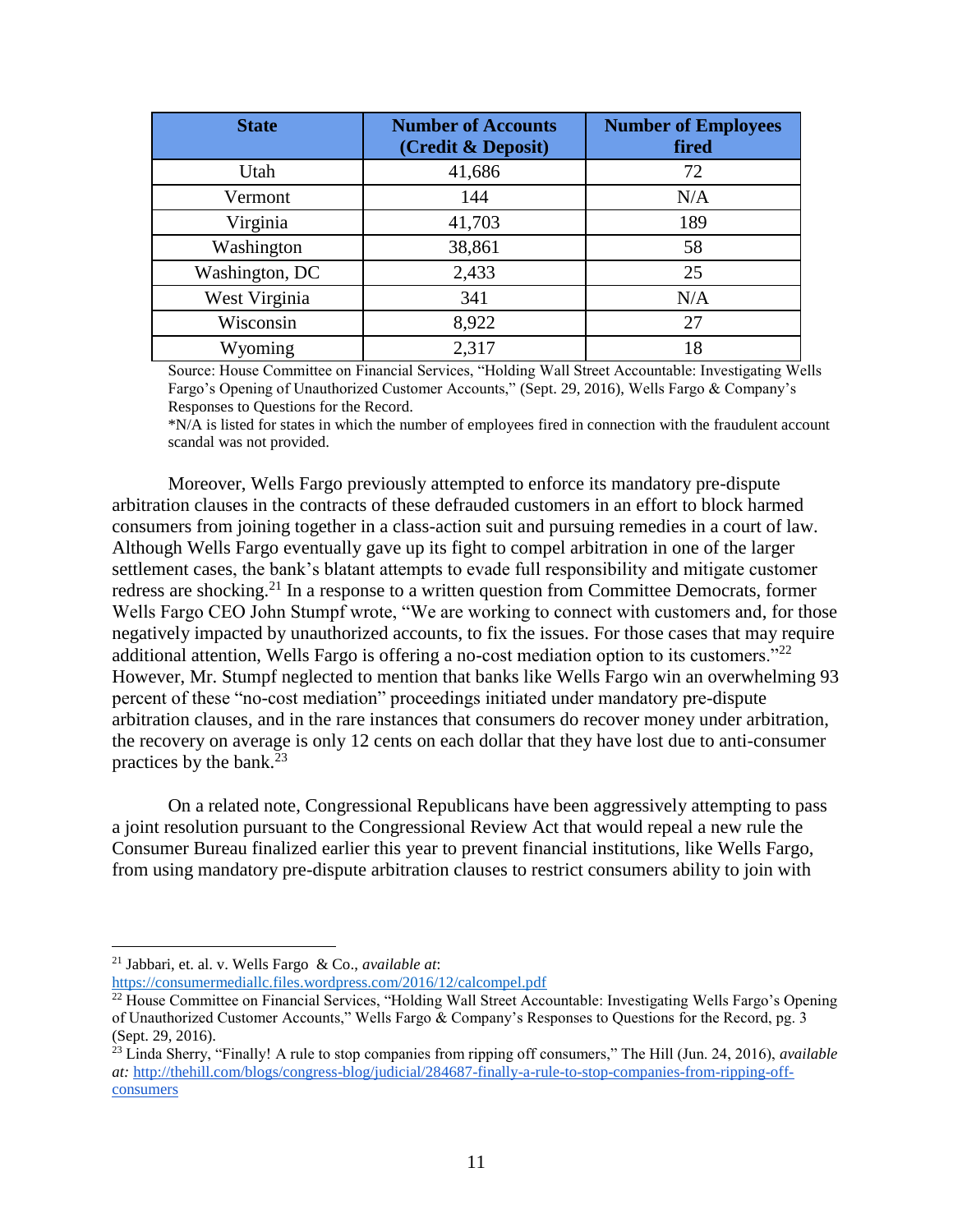other harmed consumers and seek remedies in court.<sup>24</sup> The House passed such a measure on July 25, 2017, $^{25}$  and the Senate may take up the matter soon.

## <span id="page-11-0"></span>**B. Illegal Student Loan Servicing Practices**

 $\overline{a}$ 

In August 2016, the Consumer Bureau took action against Wells Fargo for the bank's illegal student loan servicing practices.<sup>26</sup> After investigating the bank for 10 months,<sup>27</sup> the Consumer Bureau found that Wells Fargo "failed to provide important payment information to consumers, charged consumers illegal fees, and failed to update inaccurate credit report information."<sup>28</sup> Under the consent order with the bank, the Consumer Bureau required Wells Fargo to reimburse harmed customers the amount of \$410,000 and pay an additional \$3.6 million dollars in civil money penalties.<sup>29</sup> According to the Consumer Bureau's findings stated in the consent order, in a familiar pattern for the bank, Wells Fargo processed student loan payments in a way that caused its customers to incur additional costs and fees in an attempt to maximize the bank's profits.<sup>30</sup> According to Richard Cordray, the Director of the Consumer Bureau, "Wells" Fargo hit borrowers with illegal fees and deprived others of critical information needed to effectively manage their student loan accounts." In a time when over 44 million borrowers in the U.S. have more than \$1.34 trillion in student loan debt, and one in six of those borrowers are severely delinquent in repayment,<sup>31</sup> Wells Fargo's actions constitute a failure that has unduly

<sup>24</sup> For more information, *see* Press Release, "Democratic Staff Report Documents Successes of Consumer Financial Protection Bureau, Importance of Rulemaking on Forced Arbitration," (July 24, 2017), *available at*: [https://democrats-financialservices.house.gov/news/documentsingle.aspx?DocumentID=400699;](https://democrats-financialservices.house.gov/news/documentsingle.aspx?DocumentID=400699) Press Release,

<sup>&</sup>quot;Waters Opening Floor Statement in Opposition to Republican Resolution to Repeal Forced Arbitration Rule," (July 25, 2017), *available at*: [https://democrats-](https://democrats-financialservices.house.gov/news/documentsingle.aspx?DocumentID=400716)

[financialservices.house.gov/news/documentsingle.aspx?DocumentID=400716;](https://democrats-financialservices.house.gov/news/documentsingle.aspx?DocumentID=400716) Press Release, "Waters Condemns Republican Effort to Repeal Forced Arbitration Rule," (July 25, 2017), *available at*: [https://democrats](https://democrats-financialservices.house.gov/news/documentsingle.aspx?DocumentID=400717)[financialservices.house.gov/news/documentsingle.aspx?DocumentID=400717;](https://democrats-financialservices.house.gov/news/documentsingle.aspx?DocumentID=400717) and

Press Release, "ICYMI: Waters Joins Pelosi, Warren in Fight Against Republican Attempts to Repeal Forced Arbitration Rule," (July 26, 2017), *available at*: [https://democrats-](https://democrats-financialservices.house.gov/news/documentsingle.aspx?DocumentID=400720)

[financialservices.house.gov/news/documentsingle.aspx?DocumentID=400720.](https://democrats-financialservices.house.gov/news/documentsingle.aspx?DocumentID=400720)

<sup>25</sup> See H.J. Res. 111 (115th Congress), *available at*: [https://www.congress.gov/bill/115th-congress/house-joint](https://www.congress.gov/bill/115th-congress/house-joint-resolution/111/)[resolution/111/.](https://www.congress.gov/bill/115th-congress/house-joint-resolution/111/)

<sup>&</sup>lt;sup>26</sup> Press Release, Consumer Financial Protection Bureau, "CFPB Takes Action Against Wells Fargo for Illegal Student Loan Servicing Practices," (Aug. 22, 2016), *available at:* [https://www.consumerfinance.gov/about](https://www.consumerfinance.gov/about-us/newsroom/cfpb-takes-action-against-wells-fargo-illegal-student-loan-servicing-practices/)[us/newsroom/cfpb-takes-action-against-wells-fargo-illegal-student-loan-servicing-practices/](https://www.consumerfinance.gov/about-us/newsroom/cfpb-takes-action-against-wells-fargo-illegal-student-loan-servicing-practices/)

<sup>&</sup>lt;sup>27</sup> Ashlee Kieler, "Wells Fargo Must Pay \$4M Over Allegedly Illegal Student Loan Servicing," Consumerist (Aug. 22, 2016), *available at:* [https://consumerist.com/2016/08/22/wells-fargo-must-pay-4m-over-allegedly-illegal](https://consumerist.com/2016/08/22/wells-fargo-must-pay-4m-over-allegedly-illegal-student-loan-servicing/)[student-loan-servicing/.](https://consumerist.com/2016/08/22/wells-fargo-must-pay-4m-over-allegedly-illegal-student-loan-servicing/)

<sup>&</sup>lt;sup>28</sup>Press Release, Consumer Financial Protection Bureau, "CFPB Takes Action Against Wells Fargo for Illegal Student Loan Servicing Practices," (Aug. 22, 2016), *available at:* [https://www.consumerfinance.gov/about](https://www.consumerfinance.gov/about-us/newsroom/cfpb-takes-action-against-wells-fargo-illegal-student-loan-servicing-practices/)[us/newsroom/cfpb-takes-action-against-wells-fargo-illegal-student-loan-servicing-practices/](https://www.consumerfinance.gov/about-us/newsroom/cfpb-takes-action-against-wells-fargo-illegal-student-loan-servicing-practices/)  $29$  Id.

<sup>30</sup> Consent Order, In the Matter of: Wells Fargo Bank, N.A., 2016-CFPB-0013, pgs. 6-9 (Aug. 22, 2016), *available at:* [http://files.consumerfinance.gov/f/documents/2016-CFPB-0013Wells\\_Fargo\\_Bank\\_N.A.--\\_Consent\\_Order.pdf](http://files.consumerfinance.gov/f/documents/2016-CFPB-0013Wells_Fargo_Bank_N.A.--_Consent_Order.pdf)

<sup>31</sup> See Federal Reserve Bank of New York, "Quarterly Report on Household Debt and Credit, 2017:Q2," pgs. 2 and 31 (Aug. 2017), *available at:* 

[https://www.newyorkfed.org/medialibrary/interactives/householdcredit/data/pdf/HHDC\\_2017Q2.pdf](https://www.newyorkfed.org/medialibrary/interactives/householdcredit/data/pdf/HHDC_2017Q2.pdf)[;](https://studentloanhero.com/student-loan-debt-statistics/) see also, Kim Clark, "A Record Number of People Aren't Paying Back Their Student Loans," TIME Money (Mar. 14, 2017), *available at:* [http://time.com/money/4701506/student-loan-defaults-record-2016/.](http://time.com/money/4701506/student-loan-defaults-record-2016/)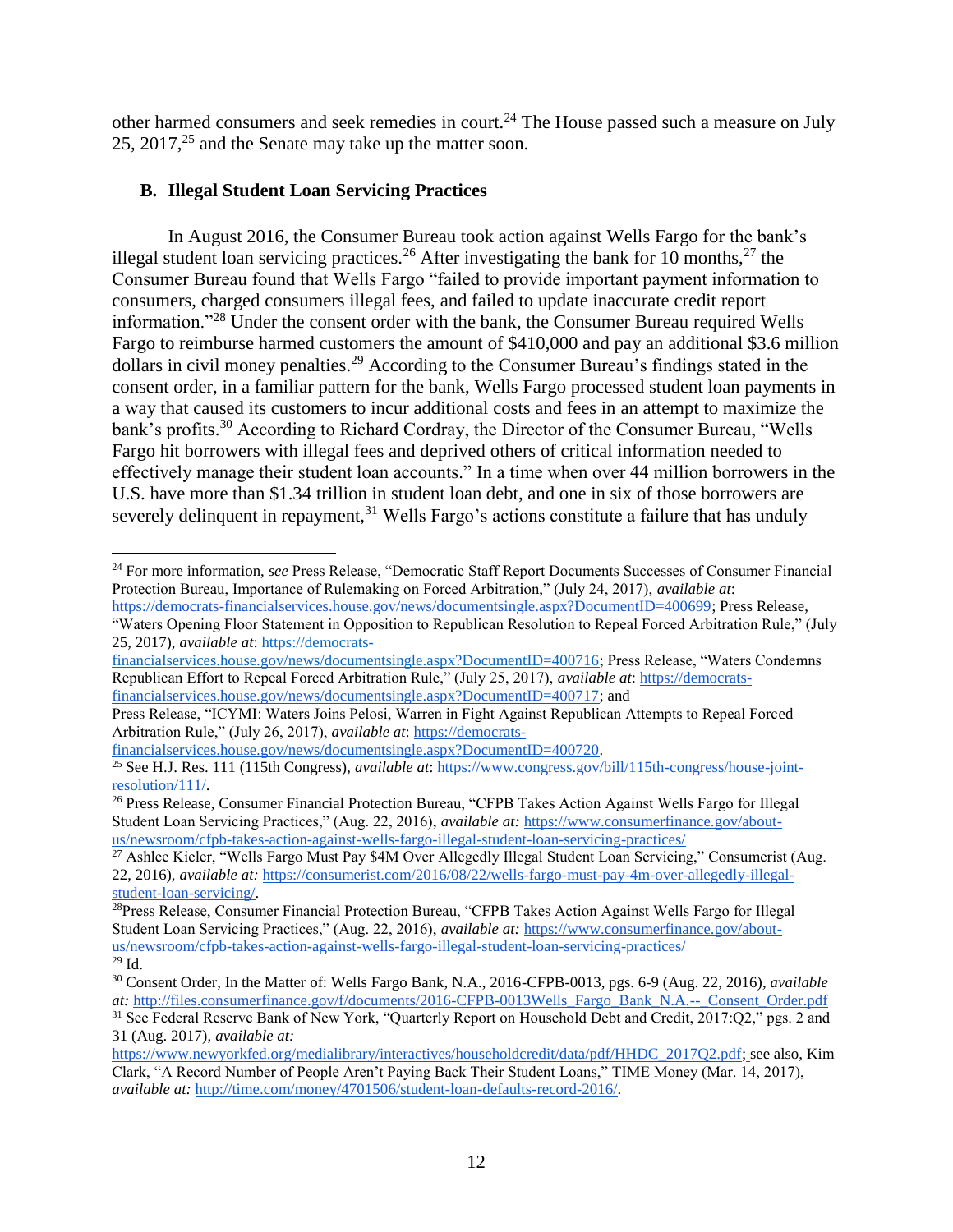increased the amount of delinquent student loan accounts, and unjustly caused financial harm to its private student loan borrowers.

## <span id="page-12-0"></span>**C. Checking Account Overdraft Fees**

In dozens of separate cases seeking class action status, Wells Fargo is accused of reordering the posting of consumer debit card charges in order to obtain the maximum amount of overdraft fees from its customers. Prior to 2001, Wells Fargo posted debits from low-to high (as was common industry practice at that time), which allowed for as many items as the account balance could possibly cover before any overdraft fees would be charged for insufficient funds tied to overdrafts. However, starting in 2001, Wells Fargo began resequencing debit transactions to post in highest-to-lowest order, which had the immediate effect of maximizing the number of overdraft fees charged to customers.<sup>32</sup>

In the 2010 class action case, *Gutierrez v. Wells Fargo Bank, N.A.*, the U.S. District Court of the Northern District of California found that Wells Fargo's actions were deliberate, calculated, and the result of a brazen push for profits.<sup>33</sup> In spite of Wells Fargo's claims that there was no nefarious intent behind its decision to reorder customer debit transactions, the judge in the case stated that:

"The trial record [in the case] is most telling about the true reasons Wells Fargo adopted high-to-low bookkeeping […]. **Internal bank memos and emails leave no doubt that, overdraft revenue being a big profit center, the bank's dominant, indeed sole, motive was to maximize the number of overdrafts** and squeeze as much as possible out of what it called its "ODRI [overdraft/returned item] customers" and particularly out of the four percent of ODRI customers it recognized supplied a whopping 40 percent of its total overdraft and returned-item revenue. This internal history — which is laid bare in the bank's internal memos — is so at odds with the bank's theme of "open and honest" communication and that "overdrafts must be discouraged" that the details will be spread herein[…]

Overdraft fees are the second-largest source of revenue for Wells Fargo's consumer deposits group, the division of the bank dedicated to providing customers with checking accounts, savings accounts, and debit cards. The revenue generated from these fees has been massive. **In California alone, Wells Fargo assessed over \$1.4 billion in overdraft penalties between 2005 and 2007**. Only spread income — money the bank generated using deposited funds — produced more revenue." (emphasis added). $^{334}$ 

<sup>32</sup> See *Gutierrez v. Wells Fargo Bank, N.A.*, 730 F. Supp. 2d 1080 (2010) ("To illustrate, assume that a customer has \$100 in his account and uses his debit card to buy ten small items totaling \$99 followed by one large item for \$100, all of which are presented to the bank for payment on the same business day. Using a low-to-high posting order, there would be only be one overdraft — the one triggered by the \$100 purchase. Using high-to-low resequencing, however, there would be *ten* overdrafts — because the largest \$100 item would be posted first and thus would use up the balance as quickly as possible.").

 $33$  Id.

<sup>34</sup> Id.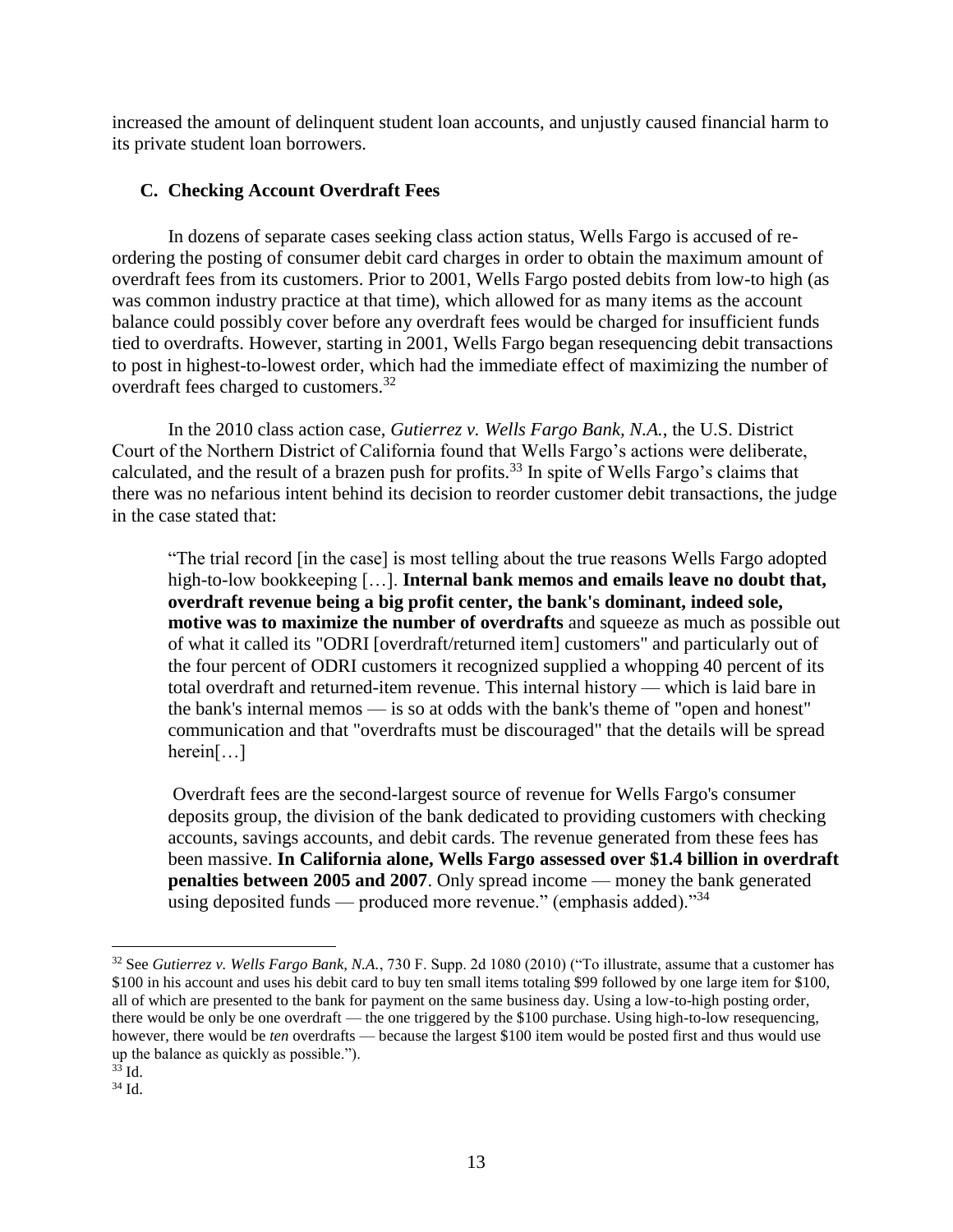The district court ordered Wells Fargo to stop posting transactions in high-to-low order, and to pay out \$203 million in restitution to its customers.<sup>35</sup> Nevertheless, Wells Fargo continues to defend its abusive and deceptive overdraft practices. While other large banks settled similar class action lawsuits,<sup>36</sup> Wells Fargo is still pursuing an appeal to overturn the California district court ruling and push its aggrieved customers into bank-friendly forced arbitration proceedings.<sup>37</sup>

#### <span id="page-13-0"></span>**D. Mortgage Lending**

#### *i. VA Loan Refinancing Fraud*

Wells Fargo is accused of violating the False Claims  $Act^{38}$  by defrauding veterans and charging them illegal fees under its mortgage refinance program, and then concealing those fees from the government so the bank could receive guarantees from the U.S. Department of Veterans Affairs.<sup>39</sup> When lenders provide veteran borrowers with interest rate reduction refinance loans on their homes, the lenders are not allowed to charge attorney fees, escrow fees, or closing fees, but they are authorized to charge a reasonable fee for a title examination.<sup>40</sup> In 2006, a group of whistleblowers revealed that Wells Fargo was advising brokers that the impermissible fees should lumped into title examination costs.<sup>41</sup> As a result, veterans were paying hundreds of dollars more than they needed to pay to refinance. The government was also harmed because it was guaranteeing the loans, and the additional costs raised the risk of default on the loans. Wells Fargo claimed that it lacked the intent necessary to violate the False Claims Act, but on August 4, 2017, the bank paid the government \$108 million to settle a lawsuit related to the allegations.<sup>42</sup>

#### *ii. Discriminatory Mortgage Lending*

Over the past several years, the cities of Los Angeles, Miami, Oakland, Baltimore, Memphis, and Philadelphia have all filed lawsuits against Wells Fargo,<sup>43</sup> asserting that the bank steered African-American and Latino homebuyers into more expensive mortgages compared to

 $\overline{a}$ 

<http://www.benefits.va.gov/warms/docs/admin26/handbook/chapterlendershanbookchapter8.pdf>

 $35$  Id.

<sup>&</sup>lt;sup>36</sup> Andrew Martin, "Bank of America to Settle Overdraft Suit for \$410 Million," NEW YORK TIMES (May 23, 2011), *available at:* [http://www.nytimes.com/2011/05/24/business/24bank.html.](http://www.nytimes.com/2011/05/24/business/24bank.html)

<sup>37</sup> It is worth noting that Wells Fargo only attempted to invoke its forced-arbitration contract provisions *after* it lost the overdraft fee suit at the trial level, once again demonstrating how large companies depend on forced arbitration clauses as a means to evade accountability. In 2016, a Florida district court advised Wells Fargo that it waived any rights it had to compel arbitration when it chose instead to litigate for years in hopes of winning in court, but Wells Fargo continues to pursue arbitration in an attempt to avoid paying out restitution to its victims in the class action suits.

<sup>38</sup> 31 U.S.C. §§ 3729 - 3733. The False Claims Act gives the government and citizens the right to sue people or corporations who knowingly submit a false claim for payment to the government.

<sup>39</sup> Jonathan Stempel, "Wells Fargo to pay U.S. \$108 million over veterans' loans," REUTERS (Aug. 4, 2017), *available at:* <https://www.reuters.com/article/us-wellsfargo-settlement-idUSKBN1AK1U1>

<sup>40</sup> U.S. Department of Veterans Affairs Lenders Handbook, VA Pamphlet 26-7, Chapter 8:Borrower Fees and Charges and the VA Funding Fee, *available at:* 

<sup>41</sup> *United States v. Wells Fargo Home Mortgage, et al.*, Case No. 1:06-cv-00547 (D. Ga. Mar. 8, 2006).  $42$  Id.

<sup>43</sup> J. Weston Phippen, "Philadelphia's Lawsuit Against Wells Fargo," THE ATLANTIC (May 15, 2017), *available at*: <https://www.theatlantic.com/news/archive/2017/05/philadelphia-wells-fargo-lawsuit/526758/>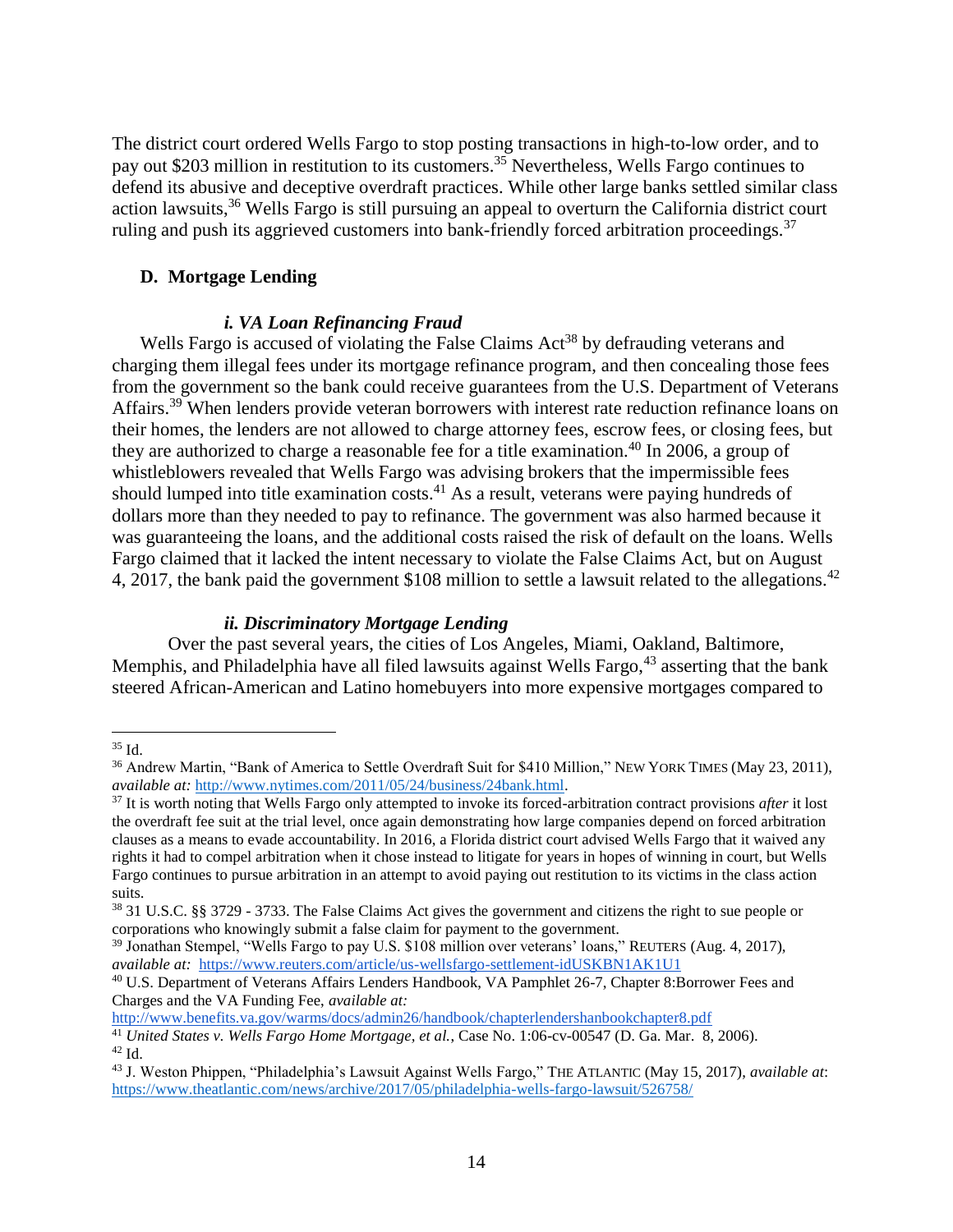their white counterparts, which is a violation of the Fair Housing Act of 1986, and resulted in a disparate number of foreclosures for minority borrowers.<sup>44</sup> According to the City of Los Angeles, between 2004 and 2014, Wells Fargo's African-American borrowers were twice as likely to receive high-cost loans when compared with white borrowers with similar credit backgrounds, and Latino borrowers were 1.7 times as likely to receive costly loans when compared with white borrowers with similar credit backgrounds.<sup>45</sup> The U.S. District Court of the Northern District of California ultimately decided that the city would need to present additional evidence to support the allegations in its complaint that policies of the bank pushed minority borrowers into pricier or riskier mortgages than those offered to white borrowers, and the U.S. Ninth Circuit Court of Appeals upheld the lower court's decision.<sup>46</sup> However, the U.S. Supreme Court has ruled that cities can sue banks for such violations under the Fair Housing Act. $47$  and several cities have severed ties with the bank. Philadelphia City Councilwoman Cindy Bass has even called the bank the "antithesis of corporate social responsibility."<sup>48</sup>

Wells Fargo is also accused of negligently maintaining homes in predominantly minority neighborhoods during the same time frame. According to research by the National Fair Housing Alliance ("NFHA"), Wells Fargo maintained and marketed properties that it owned in predominantly white areas "in materially better condition" than properties that it owned in neighborhoods that are predominantly African-American, Latino, or non-white, all in violation of the Fair Housing Act.<sup>49</sup> Wells Fargo paid \$42 million to settle a lawsuit regarding these allegations.<sup>50</sup>

<sup>44</sup> *City of Los Angeles v. Wells Fargo & Co*., 2015 U.S. Dist. LEXIS 93451, 2015 WL 4398858 (2015) ("In describing the specifics of reverse redlining, the City of Los Angeles identifies in its complaint eight types of allegedly "predatory" home loans issued by Wells Fargo to minority borrowers: (1) high-cost loans (defined by the City as loans with an interest rate three percentage points or more above the federally established benchmark); (2) subprime loans; (3) interest-only loans; (4) balloon payment loans; (5) loans with prepayment penalties; (6) negative-amortization loans; (7) no-documentation loans; and (8) adjustable rate mortgage loans with "teaser" rates.").

<sup>45</sup> Id.

<sup>46</sup> See gen., James Rufus Koren, "Appeals court deals setback to L.A. mortgage discrimination suits against big banks," Los Angeles Times (May 30, 2017), *available at:* [http://www.latimes.com/business/la-fi-mortgage](http://www.latimes.com/business/la-fi-mortgage-discrimination-appeal-20170530-story.html)[discrimination-appeal-20170530-story.html.](http://www.latimes.com/business/la-fi-mortgage-discrimination-appeal-20170530-story.html)

<sup>&</sup>lt;sup>47</sup> Adam Liptak, "Supreme Court Rules Miami Can Sue for Predatory Lending," NEW YORK TIMES (May 1, 2017)(citing Bank of America Corp. v. City of Miami, Florida, 581 US \_\_ (2017)), *available at:* [https://www.nytimes.com/2017/05/01/us/politics/supreme-court-miami-banks-fair-housing.html.](https://www.nytimes.com/2017/05/01/us/politics/supreme-court-miami-banks-fair-housing.html)

<sup>48</sup> Fabiola Cineas, "Philadelphia Sues Wells Fargo Over Discriminatory Lending Practices," BizPhilly (May 15, 2017), *available at:* [http://www.phillymag.com/business/2017/05/15/philadelphia-wells-fargo-discriminatory](http://www.phillymag.com/business/2017/05/15/philadelphia-wells-fargo-discriminatory-lending-practices-loans-lawsuit/#qf5H7XBpQB07TOHE.99)[lending-practices-loans-lawsuit/#qf5H7XBpQB07TOHE.99](http://www.phillymag.com/business/2017/05/15/philadelphia-wells-fargo-discriminatory-lending-practices-loans-lawsuit/#qf5H7XBpQB07TOHE.99)

<sup>49</sup> National Fair Housing Alliance, "Zip Code Inequality: Discrimination by Banks in the Maintenance of Homes in Neighborhoods of Color," (Aug. 27, 2014), *available at:* [http://nationalfairhousing.org/wp](http://nationalfairhousing.org/wp-content/uploads/2017/04/2014-08-27_NFHA_REO_report.pdf)[content/uploads/2017/04/2014-08-27\\_NFHA\\_REO\\_report.pdf](http://nationalfairhousing.org/wp-content/uploads/2017/04/2014-08-27_NFHA_REO_report.pdf)

<sup>&</sup>lt;sup>50</sup> U.S. Department of Housing and Urban Development, Conciliation Agreement under the Fair Housing Act between National Fair Housing Alliance et al. and Wells Fargo Bank, N.A., Case No. 09-12-0708-8 (2013), *available at:* [http://nationalfairhousing.org/wp-](http://nationalfairhousing.org/wp-content/uploads/2017/04/ExecutionVersionofNFHAConciliationAgreement.pdf)

[content/uploads/2017/04/ExecutionVersionofNFHAConciliationAgreement.pdf](http://nationalfairhousing.org/wp-content/uploads/2017/04/ExecutionVersionofNFHAConciliationAgreement.pdf)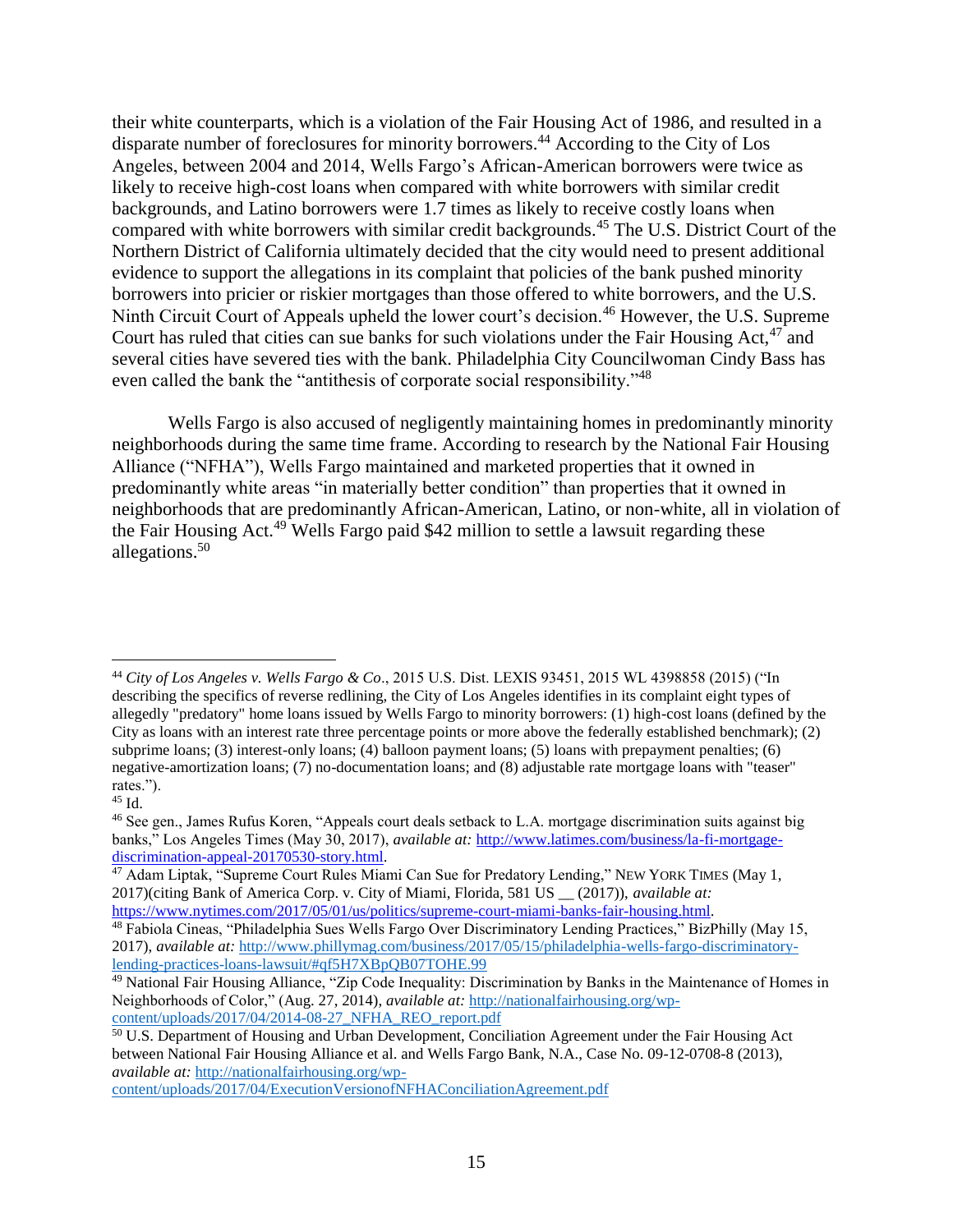Wells Fargo previously paid \$175 million dollars to the U.S. Department of Justice ("DOJ") — the second largest fair lending settlement in the DOJ's history<sup>51</sup> — over allegations that it overcharged borrowers of color for mortgage loans and wrongly steered them into subprime mortgages during the financial crisis, which one DOJ official called "a "racial surtax."<sup>52</sup> While discussing the DOJ settlement, an Assistant U.S. Attorney General opined that the Wells Fargo case was "about real people, African-American and Latino, who suffered real harm as a result of Wells Fargo's discriminatory lending practices," and that "people with similar qualifications […] should be judged by the content of their creditworthiness and not the color of their skin."<sup>53</sup>

#### *iii. Illegal Loan Modifications*

 $\overline{a}$ 

In June 2017, certain borrowers seeking bankruptcy protection filed a class action lawsuit against Wells Fargo in the U.S. Bankruptcy Court for the Western District of North Carolina, claiming the bank has improperly used the Bankruptcy Code and Rules to force debtors into mortgage loan modifications that neither the borrowers nor the bankruptcy courts presiding over the related bankruptcy cases requested or approved.<sup>54</sup> According to the filed complaint, the bank has an unlawful practice of filing unauthorized Notice of Mortgage Payment Change forms in bankruptcy proceedings, which may slightly reduce the borrower's monthly mortgage payments, but also extends the term of the mortgage by decades and thereby exposes the borrower to tens of thousands of dollars more in additional interest payments.<sup>55</sup> In defiance of multiple court orders that instruct Wells Fargo to withdraw its unauthorized mortgage modifications in several cases because they were violations of due process, the bank has continued to file unauthorized Notice of Mortgage Payment Change forms in bankruptcy proceedings.<sup>56</sup> In addition to the class action lawsuit, seven other cases criticizing the bank's loan modification practices have arisen in

<sup>51</sup> The largest fair lending settlement in the DOJ's history is the Countrywide Financial Corporation settlement. See Press Release, U.S. Department of Justice, "Justice Department Reaches \$355 Million Settlement to Resolve Allegations of Lending Discrimination by Countrywide Financial Corporation," (Jun. 22, 2015), *available at:* [https://www.justice.gov/usao-cdca/dojcountrywide-settlement-information.](https://www.justice.gov/usao-cdca/dojcountrywide-settlement-information)

<sup>52</sup> See Press Release, U.S. Department of Justice, "Justice Department Reaches Settlement with Wells Fargo Resulting in More Than \$175 Million in Relief for Homeowners to Resolve Fair Lending Claims,"(Jul. 12, 2012), *available at:* [https://www.justice.gov/opa/pr/justice-department-reaches-settlement-wells-fargo-resulting-more-175](https://www.justice.gov/opa/pr/justice-department-reaches-settlement-wells-fargo-resulting-more-175-million-relief) [million-relief](https://www.justice.gov/opa/pr/justice-department-reaches-settlement-wells-fargo-resulting-more-175-million-relief)

<sup>53</sup> Yian Q. Mui, "Wells Fargo, Justice Department settle discrimination case for \$175 million," The Washington Post (Jul. 12, 2012), *available at:* [https://www.washingtonpost.com/business/economy/wells-fargo-justice-department](https://www.washingtonpost.com/business/economy/wells-fargo-justice-department-settle-discrimination-case-for-175-million/2012/07/12/gJQAX66ZgW_story.html?utm_term=.7739dd3f0077)[settle-discrimination-case-for-175-million/2012/07/12/gJQAX66ZgW\\_story.html?utm\\_term=.7739dd3f0077](https://www.washingtonpost.com/business/economy/wells-fargo-justice-department-settle-discrimination-case-for-175-million/2012/07/12/gJQAX66ZgW_story.html?utm_term=.7739dd3f0077)

<sup>54</sup> Plaintiff's Original Class Complaint and Application for Injunctive Relief, Cotton v. Wells Fargo Bank, N.A., Bankr. W.D. N.C. (2017), *available at*[: https://consumermediallc.files.wordpress.com/2017/06/1.pdf.](https://consumermediallc.files.wordpress.com/2017/06/1.pdf)

<sup>&</sup>lt;sup>55</sup> Id. at pgs. 8-13. The named plaintiffs in the class action lawsuit, the Cottons, claim that they had voluntarily filed a Chapter 13 bankruptcy petition, but were current on their mortgage payments to Wells Fargo when the bankruptcy petition was filed and remained current on their mortgage payments throughout the pendency of their bankruptcy case. However, without the Cottons knowledge or consent, Wells Fargo filed a mortgage payment change notice with the bankruptcy court, requesting modification of the Cotton's mortgage payments to be paid by the appointed Trustee. The mortgage payment amounts were reduced by approximately \$130 per month, however, the term of the Cotton's mortgage was extended by nearly 26 years, which would result in up to \$129,319 in additional interest fees. <sup>56</sup> Obj. to Notice of Mortgage Payment Change at 6, Cotton v. Wells Fargo Bank, N.A., Bankr. W.D. N.C. (2016) (Case No. 14-30287).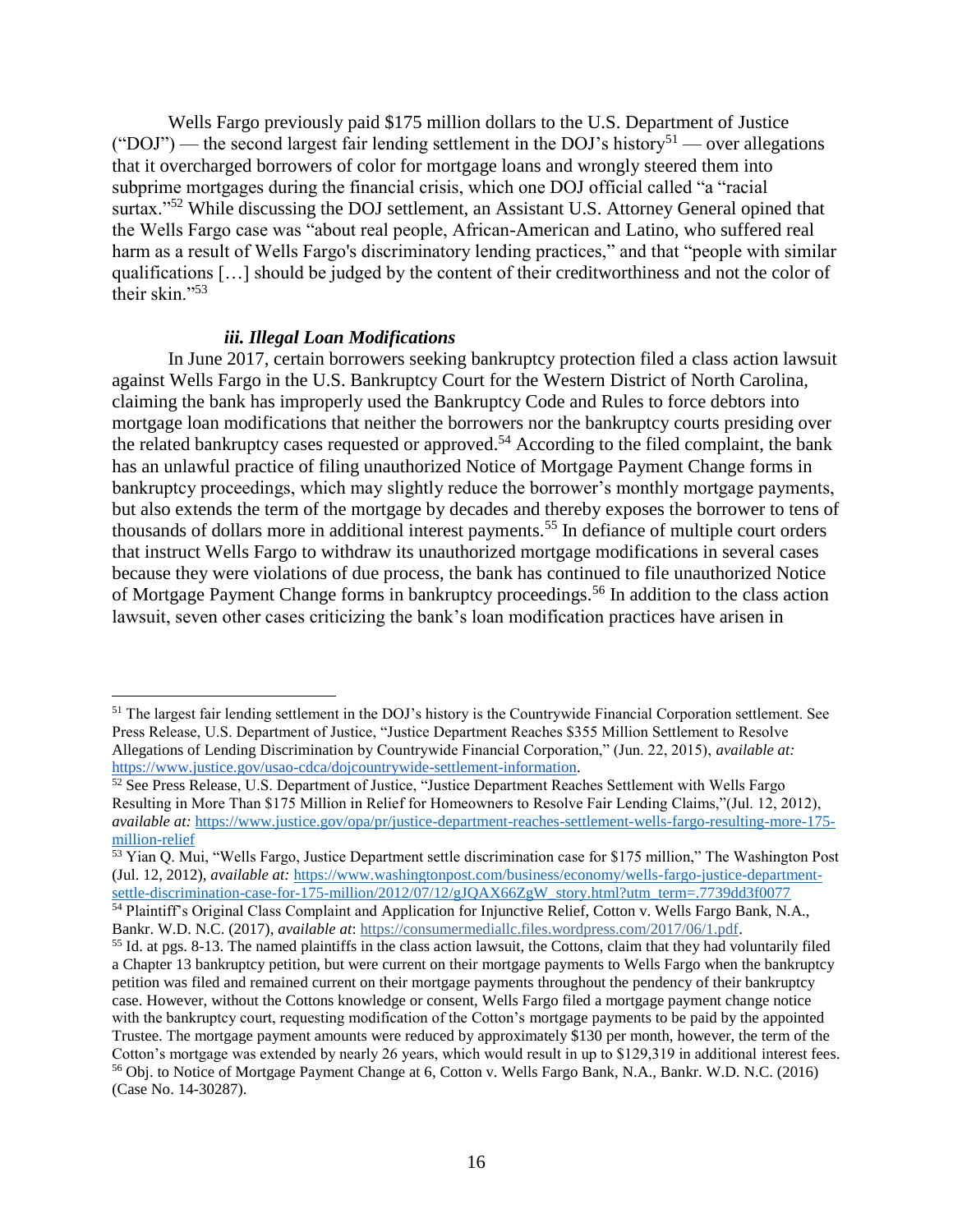Louisiana, New Jersey, North Carolina, Pennsylvania, and Texas.<sup>57</sup> Some borrowers even allege that Wells Fargo's unlawful practice of modifying mortgage terms without the borrower's consent or knowledge have sent them into bankruptcy.<sup>58</sup> Wells Fargo has admitted to pushing unknowing customers into these modifications "at least 100 times in cases that were pending as of April 24, 2017,"<sup>59</sup> and the bank has profited handsomely from the loan modifications, receiving "up to \$1,600" from the government for each distressed loan it modified.<sup>60</sup> In response to one borrower complaint related to the unwanted loan modifications, a bankruptcy court judge called Wells Fargo's practices "beyond the pale of due process."<sup>61</sup>

#### *iv. Fraudulent Mortgage Fees*

When consumers apply for mortgages, it is standard industry practice for lenders to guarantee an interest rate for the borrower for a set period of time, typically 30 to 60 days. These interest rate "locks" protect borrowers from rising interest rates while they are attempting to buy a home.<sup>62</sup> In January 2017, investigative reporters discovered that Wells Fargo was systematically delaying customers' mortgage closing dates until after the expiration of the borrower's interest rate lock period in an attempt to pocket additional fees.<sup>63</sup> Former bank employees in Los Angeles said the delays "were usually the bank's fault, but management forced them to blame the customers."<sup>64</sup> As a result, customers ended up paying fees of \$1,500 or more for the bank's deceptive practices.<sup>65</sup> Since the story was initially published, other current and former Wells Fargo employees and customers have come forward to corroborate the claims, and allege that these practices extend far beyond the Los Angeles area.<sup>66</sup> Furthermore, a former Wells Fargo employee said that he was fired for trying to report the abuses—which included wrongfully blaming customers for the bank's errors and falsifying documents to back up the bank's false narratives—in violation of federal whistleblower laws.<sup>67</sup> A former branch officer who was aware of the practices said: "I believed in Wells Fargo. I loved Wells Fargo. But it was just stealing from people."<sup>68</sup>

<sup>57</sup> Gretchen Morgenson, "Wells Fargo Is Accused of Making Improper Changes to Mortgages," NEW YORK TIMES (Jun. 14, 2017), *available at:* [https://www.nytimes.com/2017/06/14/business/wells-fargo-loan-mortgage.html.](https://www.nytimes.com/2017/06/14/business/wells-fargo-loan-mortgage.html) <sup>58</sup> Kartikay Mehrotra, Laura J Keller, and Margaret Cronin Fisk, "How Wells Fargo's Troubles Went from Bad to Worse," BLOOMBERG BUSINESSWEEK (Aug. 7, 2017), *available at:* [https://www.bloomberg.com/news/articles/2017-](https://www.bloomberg.com/news/articles/2017-08-07/how-wells-fargo-s-troubles-went-from-bad-to-worse-quicktake-q-a) [08-07/how-wells-fargo-s-troubles-went-from-bad-to-worse-quicktake-q-a](https://www.bloomberg.com/news/articles/2017-08-07/how-wells-fargo-s-troubles-went-from-bad-to-worse-quicktake-q-a)

<sup>59</sup> Plaintiff's Original Class Complaint and Application for Injunctive Relief, Cotton v. Wells Fargo Bank, N.A., Bankr. W.D. N.C. (2017), *available at*[: https://consumermediallc.files.wordpress.com/2017/06/1.pdf.](https://consumermediallc.files.wordpress.com/2017/06/1.pdf)

<sup>&</sup>lt;sup>60</sup> Gretchen Morgenson, "Wells Fargo Is Accused of Making Improper Changes to Mortgages," NEW YORK TIMES (Jun. 14, 2017), *available at:* [https://www.nytimes.com/2017/06/14/business/wells-fargo-loan-mortgage.html.](https://www.nytimes.com/2017/06/14/business/wells-fargo-loan-mortgage.html)  $61$  Id.

<sup>62</sup> <https://www.consumerfinance.gov/ask-cfpb/whats-a-lock-in-or-a-rate-lock-en-143/>

<sup>&</sup>lt;sup>63</sup> Jesse Eisinger, "Here's Another Way Wells Fargo Took Advantage of Customers," PROPUBLICA (Jan. 23, 2017), *available at:* <https://www.propublica.org/article/heres-another-way-wells-fargo-took-advantage-of-customers>  $64$  Id.

<sup>65</sup> Id.

<sup>66</sup> James Rufus Koren, "Wells Fargo stuck mortgage borrowers with extra fees, whistle-blower's lawsuit says," LOS ANGELES TIMES, (Jul. 14, 2017), *available at*: [http://www.latimes.com/business/la-fi-wells-fargo-rate-lock-](http://www.latimes.com/business/la-fi-wells-fargo-rate-lock-20170714-story.html)[20170714-story.html](http://www.latimes.com/business/la-fi-wells-fargo-rate-lock-20170714-story.html)

 $\overline{67}$  Id.

<sup>68</sup> Jesse Eisinger, "Wells Fargo Places L.A. Exec on Leave Amid Rate-Lock Fee Inquiry," PROPUBLICA (Feb. 22, 2017), *available at*: [https://www.propublica.org/article/wells-fargo-places-la-exec-on-leave-amid-rate-lock-fee](https://www.propublica.org/article/wells-fargo-places-la-exec-on-leave-amid-rate-lock-fee-inquiry)[inquiry](https://www.propublica.org/article/wells-fargo-places-la-exec-on-leave-amid-rate-lock-fee-inquiry)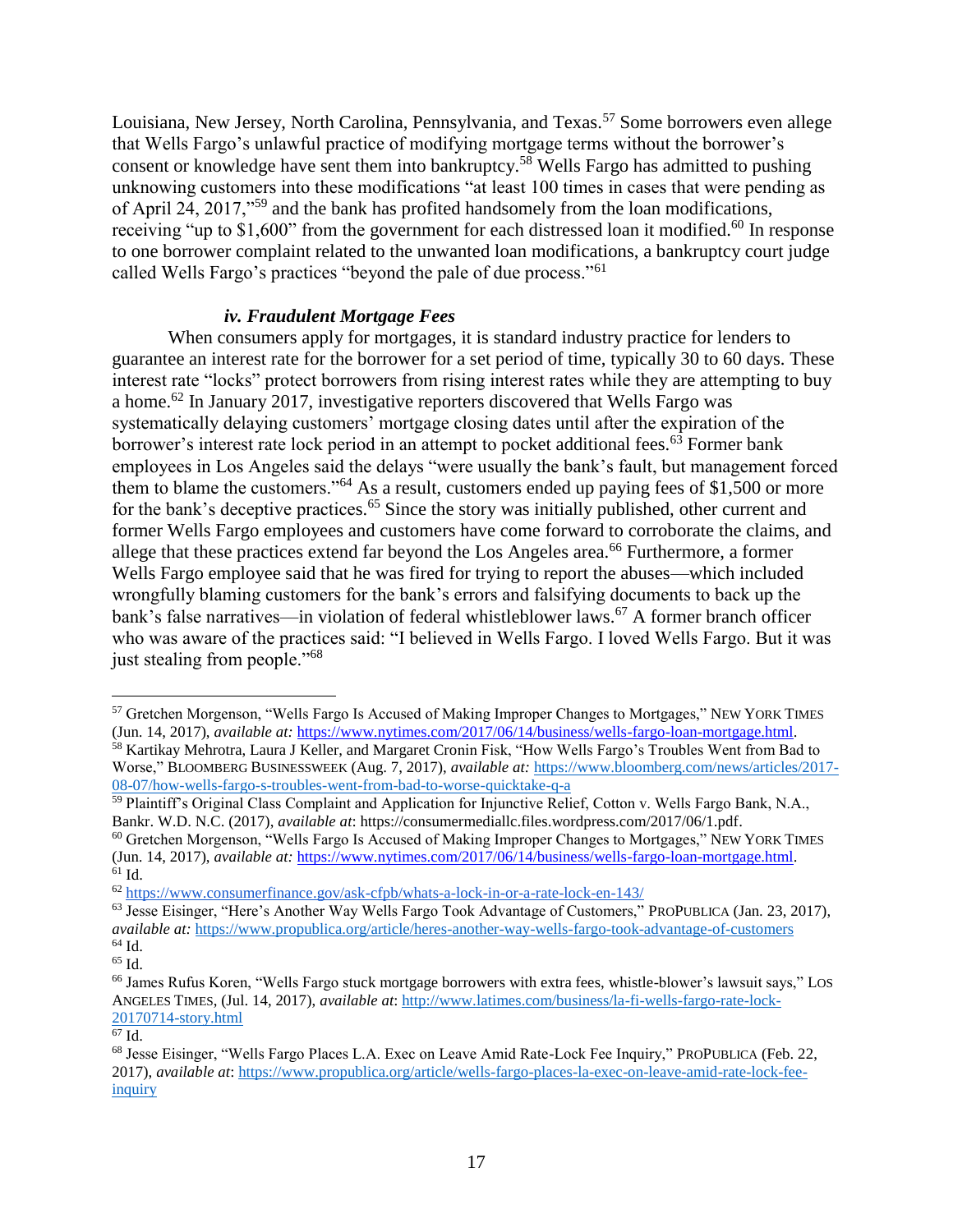#### <span id="page-17-0"></span>**E. Auto Lending Abuses**

In July 2017, the *New York Times* published an article detailing how more than 800,000 people who obtained auto loans from Wells Fargo were charged for collateral protection insurance ("CPI" or "forced-placed auto insurance") they did not need.<sup>69</sup> Wells Fargo had a commercial insurance agreement with National General under which National General was instructed to place CPI on any auto loans for borrowers that National General or Wells Fargo could not confirm had insurance to cover the outstanding balance of the auto loan. However, Wells Fargo's CPI program was administered in a negligent manner, and as a result, over 274,000 Wells Fargo auto loan customers were pushed into delinquency on their loans and over 25,000 customers, including active-duty military and veterans, had their vehicles wrongly repossessed.<sup>70</sup> Wells Fargo alleges that "only" 570,000 of its customers were harmed by the misplaced CPI policies but admitted that the unnecessary CPI policies may have caused approximately 20,000 auto loan customers to go into default and resulted in their vehicles being wrongly repossessed.<sup>71</sup> In a press release, Wells Fargo stated that it "[takes] full responsibility for [its] failure to appropriately manage [its CPI program] and [is] extremely sorry for any harm this caused [its] customers, who expect and deserve better."<sup>72</sup> Wells Fargo customers do indeed deserve better, but the approximately \$64 million in cash remediation that Wells Fargo plans to remit to its customers<sup>73</sup> will not be enough to compensate the thousands of consumers who suffered far more than financial harm: damage to credit reports, emotional harm from repossession, and potential loss of employment from a lack of access to a vehicle all add up to an inexcusable amount of injury.<sup>74</sup> Per the Washington Post, "the effect on customers whose cars were repossessed is likely … catastrophic — similar to losing your home in a foreclosure or declaring bankruptcy — and could last for years."<sup>75</sup> According to the Washington Post article, one victim of the forced-placed auto insurance scandal, Samir Hanef, had his car repossessed and missed work as a result of Wells Fargo's mistakes. He underscored the emotional damage, not just financial harm, he endured because of the unlawful practice, recounting that "the stress and anxiety ... [were] truly indescribable."<sup>76</sup>

 $\overline{a}$ 

<sup>75</sup> Renae Merle, "Wells Fargo's scandal damaged their credit scores. What does the bank owe them?" THE WASHINGTON POST (Aug. 18, 2017), *available at*: [https://www.washingtonpost.com/business/economy/in-wake-of](https://www.washingtonpost.com/business/economy/in-wake-of-wells-fargo-scandal-whats-to-be-done-about-damaged-credit-scores/2017/08/18/f26d30e6-7c78-11e7-9d08-b79f191668ed_story.html?utm_term=.eb3b43e589c3)[wells-fargo-scandal-whats-to-be-done-about-damaged-credit-scores/2017/08/18/f26d30e6-7c78-11e7-9d08](https://www.washingtonpost.com/business/economy/in-wake-of-wells-fargo-scandal-whats-to-be-done-about-damaged-credit-scores/2017/08/18/f26d30e6-7c78-11e7-9d08-b79f191668ed_story.html?utm_term=.eb3b43e589c3) [b79f191668ed\\_story.html.](https://www.washingtonpost.com/business/economy/in-wake-of-wells-fargo-scandal-whats-to-be-done-about-damaged-credit-scores/2017/08/18/f26d30e6-7c78-11e7-9d08-b79f191668ed_story.html?utm_term=.eb3b43e589c3)

<sup>69</sup> Gretchen Morgenson, "Wells Fargo Forced Unwanted Auto Insurance on Borrowers," NEW YORK TIMES (Jul. 27, 2017), *available at:* <https://www.nytimes.com/2017/07/27/business/wells-fargo-unwanted-auto-insurance.html> <sup>70</sup> Id.

<sup>71</sup> Press Release, Wells Fargo & Company, "Wells Fargo Announces Plan to Remediate Customers for Auto Insurance Coverage," (Jul. 27, 2017), *available at*: [https://newsroom.wf.com/press-release/consumer-lending/wells](https://newsroom.wf.com/press-release/consumer-lending/wells-fargo-announces-plan-remediate-customers-auto-insurance)[fargo-announces-plan-remediate-customers-auto-insurance.](https://newsroom.wf.com/press-release/consumer-lending/wells-fargo-announces-plan-remediate-customers-auto-insurance)

 $72$  Id.

<sup>73</sup> Id.

<sup>74</sup> Matt Egan, "Wells Fargo customer: It felt like my car was held as extortion," CNN MONEY (Aug. 8, 2017), *available at*: <http://money.cnn.com/2017/08/08/investing/wells-fargo-auto-insurance-scandal/index.html>

 $\overline{^{76}$  Id.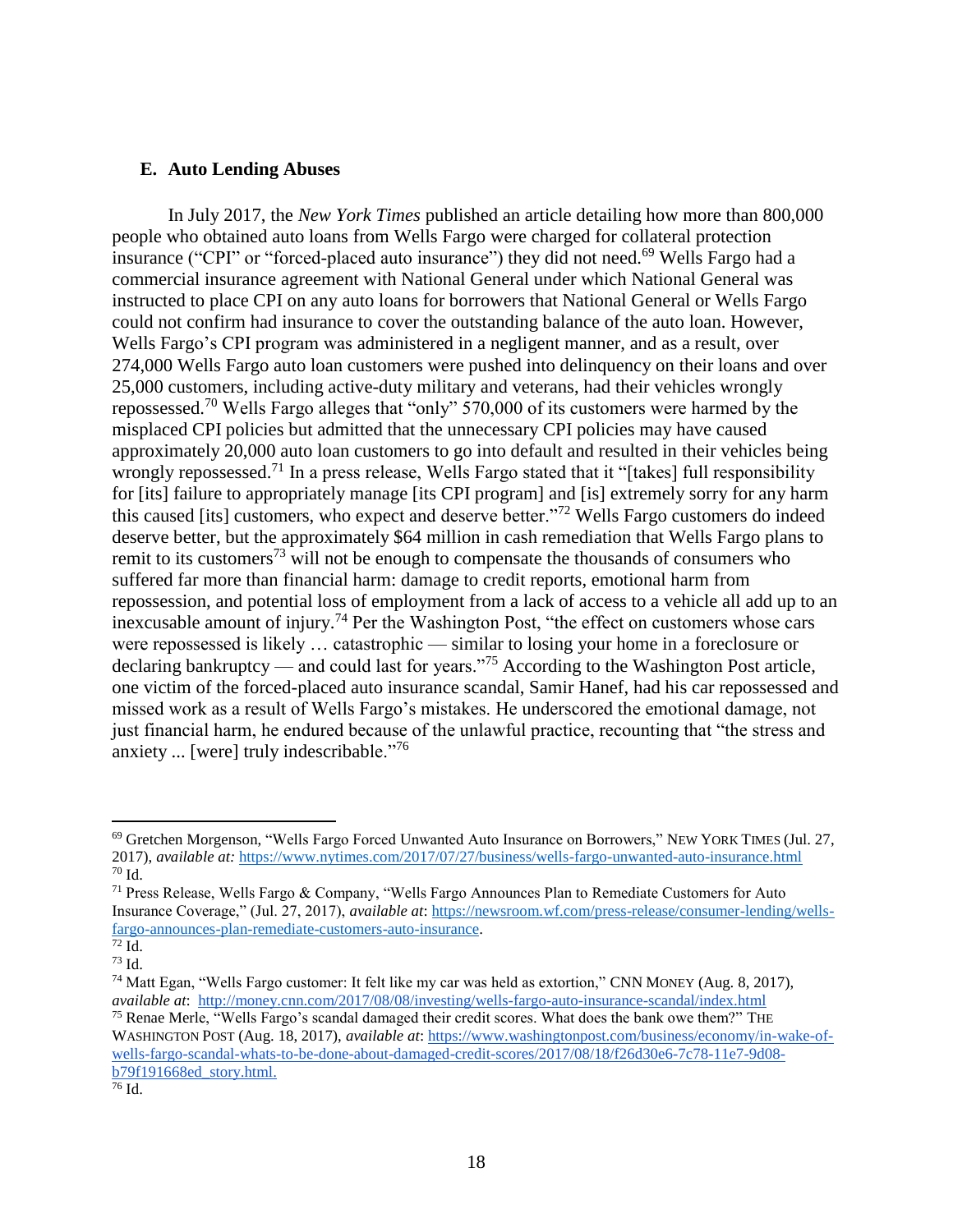This auto insurance scandal came to light only months after Wells Fargo paid \$24 million to settle allegations that it wrongfully repossessed vehicles from active-duty military members and charged them higher interest rates in violation of the Servicemembers Civil Relief Act.<sup>77</sup> The DOJ ordered Wells Fargo to pay a \$4.1 million penalty for that wrongdoing.<sup>78</sup> In an announcement about the settlement, a U.S. District Attorney stated that, "We all have an obligation to ensure that the women and men who serve our country in the Armed Forces are afforded all of the rights they are due, [and] Wells Fargo failed in that obligation."<sup>79</sup>

## <span id="page-18-0"></span>**F. Committee Republicans' Flawed Investigation into Wells Fargo's Bad Practices and Continued Misguided Attacks on the Consumer Bureau**

Instead of investigating all of the illegal conduct of Wells Fargo, including the list of nefarious actions identified in this report that resulted in tremendous consumer harm, Committee Republicans have singled out the Consumer Bureau for attention, perhaps as a means of pursuing an ideological mission of functionally terminating the Consumer Bureau.<sup>80</sup> While the Consumer Bureau has taken actions against Wells Fargo, including for the fraudulent customer account scandal, it is worth noting the Consumer Bureau was not even established until nearly a *decade after* Wells Fargo employees had begun creating fraudulent accounts to meet the bank's aggressive sales goals. Rather, the OCC was the bank's primary regulator during this period, and the OCC's Ombudsman even issued a report admitting to the OCC's shortcomings in supervising the bank.<sup>81</sup> Despite the OCC's acknowledgment of its supervisory deficiencies in this matter, Committee Republicans have ignored both the OCC's critical supervisory failures that enabled Wells Fargo to continue its fraudulent customer account scandal for a decade and the ongoing misdeeds of the bank. Furthermore, Committee Republicans have given minimal attention to authorities federal prudential regulators have yet to deploy, described in detail in the next section of the report.

In light of the growing list of consumer abuses documented earlier in this report, Ranking Member Maxine Waters (D-CA), Vice Ranking Member Daniel T. Kildee (D-MI), and Oversight and Investigations Subcommittee Ranking Member Al Green (D-TX), sent a letter to Chairman Hensarling on August 1, 2017, requesting that the Committee hold a hearing with Wells Fargo's top executives, writing, "[T]here have been seemingly never-ending developments

<sup>78</sup> Press Release, The U.S. Dept. of Justice, "Justice Department Reaches \$4 Million Settlement with Wells Fargo Dealer Services for Illegally Repossessing Servicemembers' Cars," (Sept. 29, 2016), *available at*: <https://www.justice.gov/opa/pr/justice-department-reaches-4-million-settlement-wells-fargo-dealer-services-illegally>  $79$  Id.

[financialservices.house.gov/news/documentsingle.aspx?DocumentID=400509.](https://democrats-financialservices.house.gov/news/documentsingle.aspx?DocumentID=400509)

 $\overline{a}$ 

<sup>81</sup> Office of Enterprise Governance and the Ombudsman, Office of the Comptroller of the Currency, "Lessons" Learned Review of Supervision of Sales Practices at Wells Fargo," (Apr. 19, 2017), *available at*: [https://www.occ.gov/publications/publications-by-type/other-publications-reports/pub-wells-fargo-supervision](https://www.occ.gov/publications/publications-by-type/other-publications-reports/pub-wells-fargo-supervision-lessons-learned-41917.pdf)[lessons-learned-41917.pdf.](https://www.occ.gov/publications/publications-by-type/other-publications-reports/pub-wells-fargo-supervision-lessons-learned-41917.pdf)

<sup>77</sup> Jackie Wattles, "U.S.: Wells Fargo illegally repossessed service members' cars," CNN MONEY (Sept. 30, 2016), *available at*: [http://money.cnn.com/2016/09/29/news/wells-fargo-servicemembers-cars/index.html.](http://money.cnn.com/2016/09/29/news/wells-fargo-servicemembers-cars/index.html)

<sup>&</sup>lt;sup>80</sup> E.g., see Committee Chairman Jeb Hensarling (R-TX), "How We'll Stop a Rogue Agency," THE WALL STREET JOURNAL (Feb. 8, 2017), *available at*: [https://www.wsj.com/articles/how-well-stop-a-rogue-federal-agency-](https://www.wsj.com/articles/how-well-stop-a-rogue-federal-agency-1486597413)[1486597413;](https://www.wsj.com/articles/how-well-stop-a-rogue-federal-agency-1486597413) see also Press Release, "House Republicans to Bring Bill to Floor to Gut Wall Street Reform, Harm Americans," (June 7, 2017), *available at*: [https://democrats-](https://democrats-financialservices.house.gov/news/documentsingle.aspx?DocumentID=400509)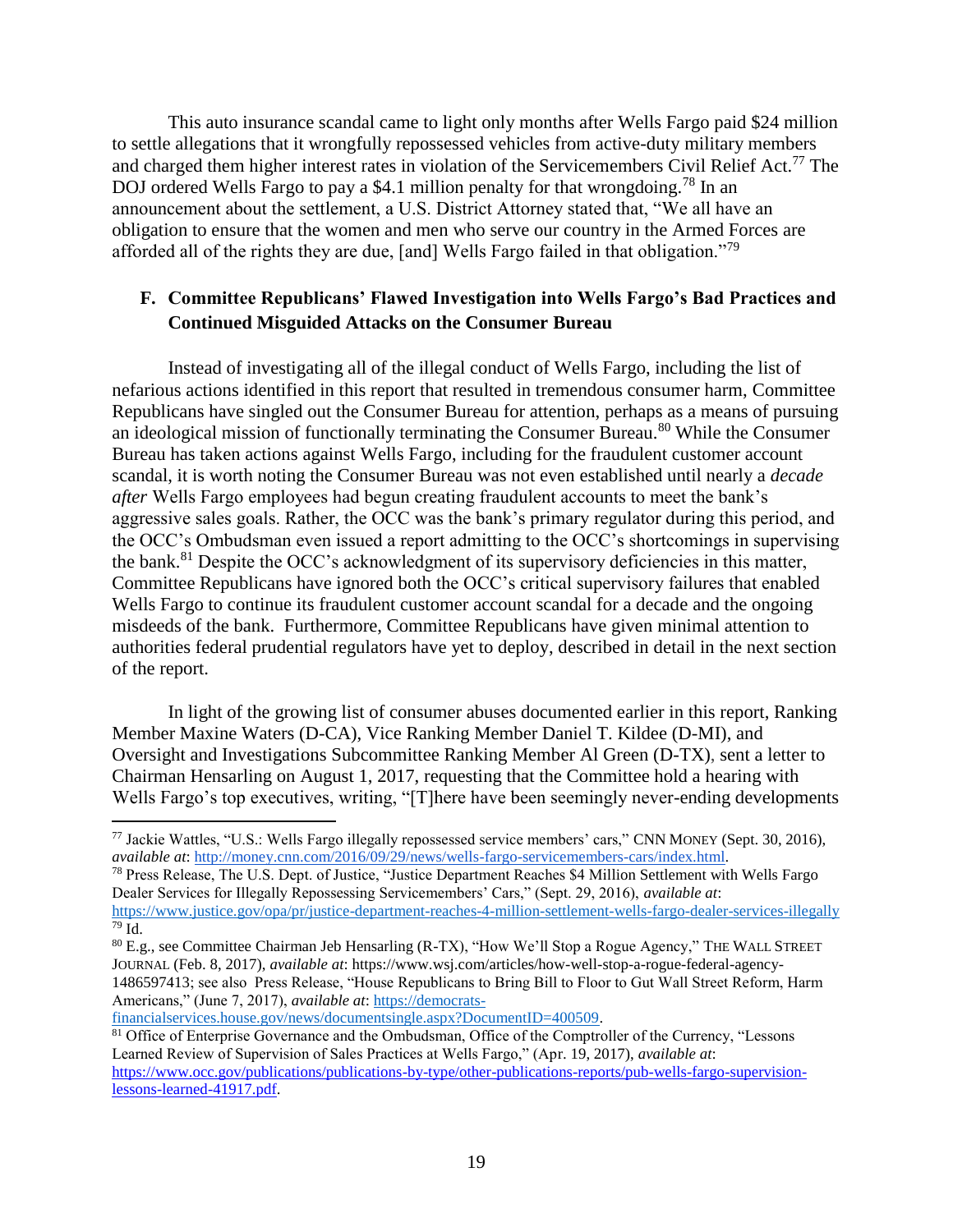about additional customers who have been harmed in a number of ways by the bank that clearly warrant Committee scrutiny."<sup>82</sup> The letter goes on to note that instead of engaging in a bipartisan investigation, Committee Republicans have run a partisan one, with Republican staff holding secret, unrecorded interviews with the Chief Executive Officer, Chief Financial Officer, General Counsel and Chief Risk Officer for Wells Fargo for three days in December 2016. Despite repeated requests, Wells Fargo executives have not submitted to interviews with Democratic staff. In addition, over 33 consumer advocacy groups have sent letters to Chairman Hensarling and the Senate Banking Committee urging additional hearings on Wells Fargo's ongoing fraud.<sup>83</sup>

Chairman Hensarling replied to the letter led by Ranking Member Waters on August 14, 2017, writing that staff-level briefings were taking place, and that, "The investigation will proceed in an orderly fashion," without committing to hold a hearing or even responding to the request to hold a hearing, in spite of the fact that former Wells Fargo CEO John Stumpf may have lied to Congress about the extent of the bank's issues when he last testified in September 2016.<sup>84</sup> The Committee has numerous oversight authorities at its disposal that it has thus far failed to utilize. These include conducting bipartisan depositions of senior Wells Fargo executives, performing more investigative due diligence with a broader scope focused on the bank to reveal how widespread the illegal activity has been, and pressing federal prudential bank regulators like the OCC to take stronger, more meaningful enforcement actions than they have taken thus far.

It is crucial for the Committee to investigate all of the recent revelations concerning Wells Fargo's wrongdoing and to hold additional public hearings this term to explore these newly uncovered issues, and what steps regulators, especially federal prudential bank regulators, should take to better hold megabanks accountable for their actions.

## <span id="page-19-0"></span>**II. Federal Regulators Must Take Stronger Actions: Ineffective Deterrence Underscores Need to Shut Down Banks like Wells Fargo**

Various government agencies have important roles to play in supervising banks under their purview and enforcing federal laws and regulations with respect to operating in a safe and sound manner, as well as complying with consumer protection laws. For the largest banks, like Wells Fargo, all three of the federal prudential banking regulators and the Consumer Bureau have certain enforcement authorities that the agencies could rely on in requiring the bank to comply with federal laws. The OCC, Wells Fargo's primary federal regulator, has a range of enforcement tools at its disposal to oversee safety, soundness, and consumer protections of the bank. The FDIC also has enforcement authority over Wells Fargo, because the bank is an insured depository institution, and the Federal Reserve Board, as the regulator of bank holding

<sup>82</sup> <https://democrats-financialservices.house.gov/news/documentsingle.aspx?DocumentID=400732>

<sup>83</sup> Press Release, "Waters Calls for Hearing to Examine Wells Fargo's Consumer Abuses" (Aug. 1, 2017), *available at*: [https://democrats-financialservices.house.gov/news/documentsingle.aspx?DocumentID=400732;](https://democrats-financialservices.house.gov/news/documentsingle.aspx?DocumentID=400732) Letter to Chairman Crapo and Ranking Member Brown of the U.S. Senate Banking Committee and Chairman Hensarling and Ranking Member Waters of the House Financial Service Committee from Americans for Financial Reform and Public Citizen, as well as 31 other consumer advocacy groups, dated Aug. 31, 2017, *available at*: [http://www.fairarbitrationnow.org/wp-content/uploads/Letter-Requesting-Additional-Wells-Fargo-Hearings.pdf.](http://www.fairarbitrationnow.org/wp-content/uploads/Letter-Requesting-Additional-Wells-Fargo-Hearings.pdf) 84 https://www.nytimes.com/2017/08/31/business/wells-fargo-testimony.html?mcubz=0& $r=0$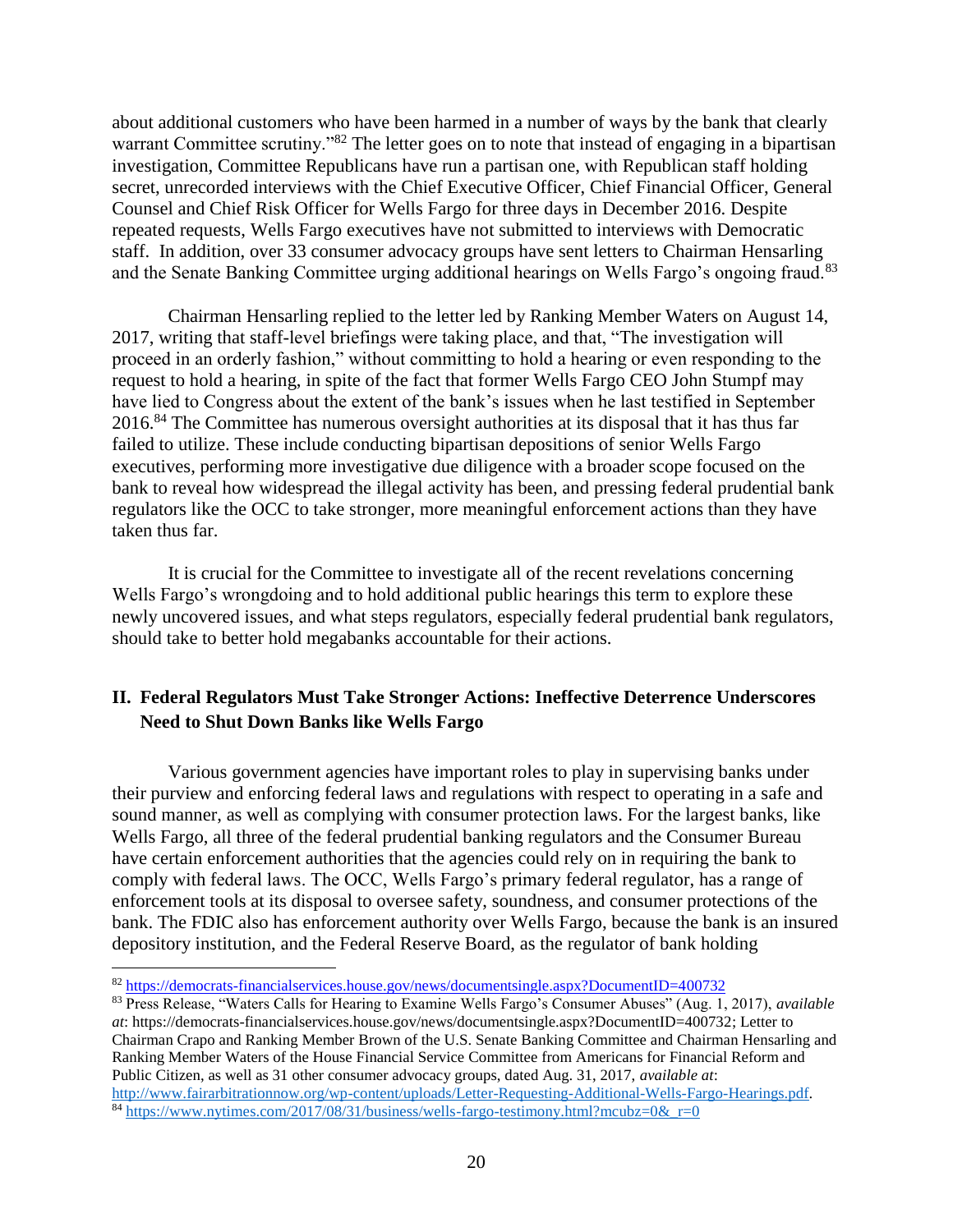companies, has enforcement authority over Wells Fargo's parent holding company. Lastly, the Consumer Bureau, as the watchdog of consumer protection laws, has the authority to supervise Wells Fargo for compliance with federal consumer protection laws.

In the case of Wells Fargo, while various civil monetary penalties have been applied in a number of cases, there are other authorities that the federal prudential banking regulators have not utilized that should be exercised to stop the bank from repeatedly and egregiously ripping off its customers.

#### <span id="page-20-0"></span>**A. Statutory Authorities of the Regulators**

The Consumer Bureau has made great strides in promoting consumers' financial protection, including returning over \$12 billion to 29 million harmed consumers since the agency was established.<sup>85</sup> However, unlike the federal prudential banking regulators, the Consumer Bureau is not a chartering or licensing agency. The Consumer Bureau has the authority to examine financial institutions for compliance with federal consumer protection laws, but its enforcement powers are more akin to those of a law enforcement agency, like the Federal Trade Commission or the Department of Justice. The Consumer Bureau's enforcement tools include investigative authority and the ability to (i) conduct hearings and adjudication proceedings; (ii) commence civil action lawsuits and make referrals to the U.S. Attorney General for criminal proceedings; (iii) issue consent orders, under which restitution, refunds, rescission or reformation of contracts, or claw-back of compensation is required; and (iv) impose civil money penalties.<sup>86</sup>

The federal prudential banking regulators, on the other hand, have certain supervisory enforcement powers that impact the operations of a banking organization, including the authority to revoke a charter or operating license of a banking organization.<sup>87</sup> For example, under the National Bank Act,<sup>88</sup> the Comptroller of the Currency ("Comptroller") is entrusted with the authority to determine whether an institution is lawfully entitled to commence the business of

<sup>85</sup> *See* H.R. Dem. Staff Rep., *The Consumer Financial Protection Bureau In Perspective* (July 21, 2017) (The Federal prudential banking regulators — OCC, FDIC, and the Federal Reserve Board — have been entrusted and authorized with the responsibility of supervising banking organizations and financial institutions operating in the U.S., including Wells Fargo. Before the enactment of the Dodd-Frank Act in 2010, these regulators were responsible for supervising banks for both safety and soundness and compliance with Federal consumer protection laws. During the 2008 financial crisis, however, Congress found that regulators were not enforcing Federal consumer protection laws appropriately, which led to widespread consumer abuses that in turn fueled the crisis and led to the collapse of the U.S. banking system. In order to protect the financial interest of consumers and restore integrity in the banking system, as part of the Dodd-Frank Act, Congress enacted the Consumer Financial Protection Act and established the Consumer Bureau. Pursuant to the Dodd-Frank Act, the responsibility for examining and supervising large banks, like Wells Fargo, for compliance with Federal consumer protection laws was then transferred from each of the prudential banking regulators to the Consumer Bureau.), *available at:* [https://democrats](https://democrats-financialservices.house.gov/uploadedfiles/cfpb_staff_report.pdf)[financialservices.house.gov/uploadedfiles/cfpb\\_staff\\_report.pdf.](https://democrats-financialservices.house.gov/uploadedfiles/cfpb_staff_report.pdf)

<sup>86</sup> 12 USC §§ 5561-5566. The Consumer Bureau may also seek these relief measures as part of administrative or court proceedings, as well as "limits on the activities or functions" of an institution. See, 12 USC  $\S 5565(a)(2)$ . <sup>87</sup> Mary Kreiner Ramirez and Steven A. Ramirez, *The Case for the Corporate Death Penalty*, pgs. 10-11, NYU Press (2017).

<sup>88</sup> 12 USC § 21 et seq.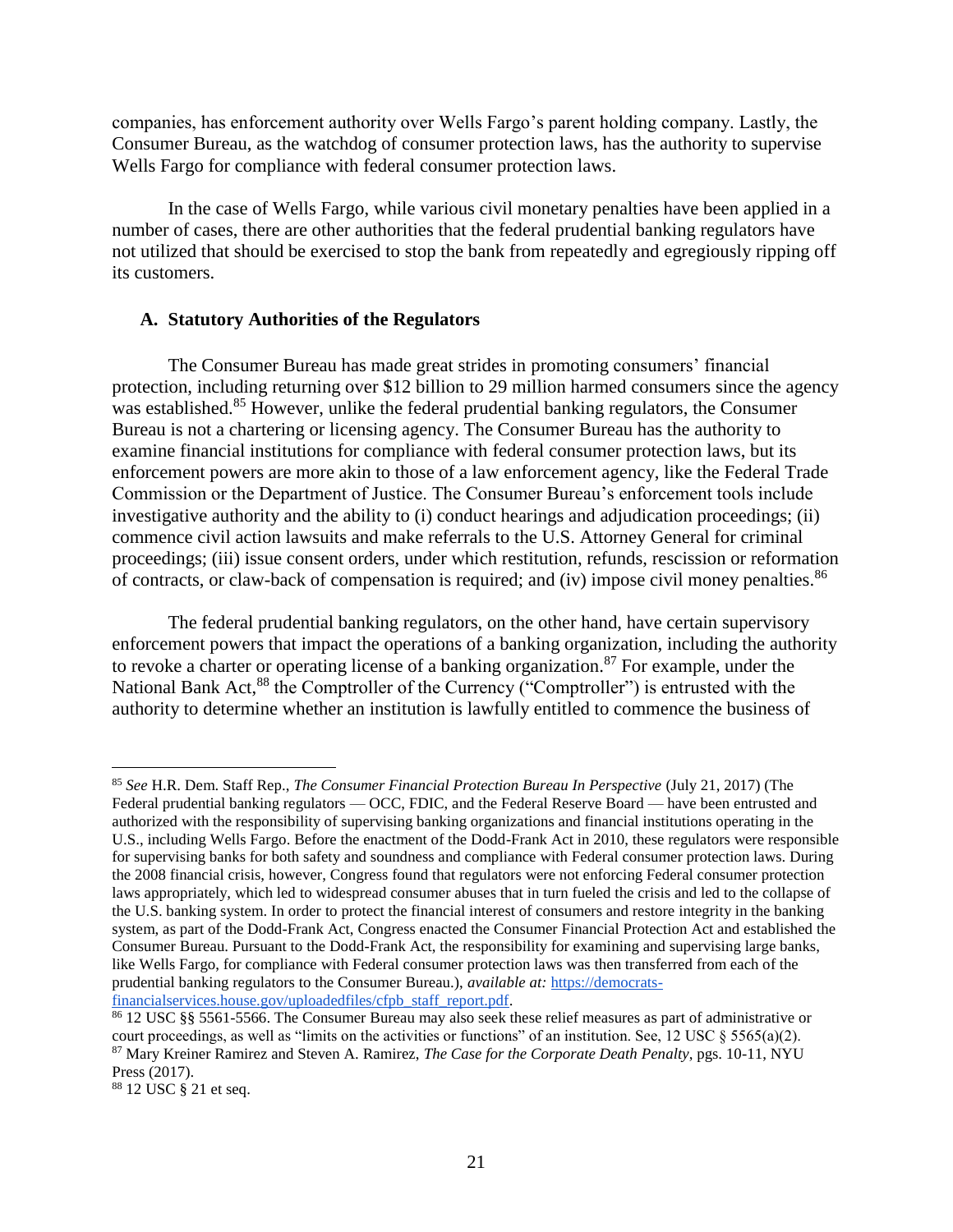banking (i.e. entitled to a national bank charter),<sup>89</sup> and banks that obtain national charters are subject to the rules, regulations and orders of the Comptroller, as well as subject to the same rights, privileges, duties, restrictions, penalties, liabilities, conditions, and limitations that apply under the national banking laws to a national bank.<sup>90</sup> In addition, the Comptroller has statutory authority to revoke the national charter of a bank if the bank is found to violate the National Bank Act or Federal Reserve Act,<sup>91</sup> as well as impose penalties on a bank or any "institutionaffiliated party" of a bank (i.e. any director, officer, employee, or controlling shareholder of, or agent for a bank).<sup>92</sup> The Comptroller may also appoint a receiver for a national bank to wind the institution down<sup>93</sup> if it has satisfied one of a number of criteria under the Federal Deposit Insurance Act.<sup>94</sup> Under the Federal Deposit Insurance Act, the Board of Directors of the FDIC ("FDIC Board"), as the overseer of the Federal Deposit Insurance Fund, is responsible for deciding which institutions qualify for federal deposit insurance, which is a necessity if the bank intends to receive deposits other than trust funds.  $\frac{5}{95}$  In considering whether to grant a depository institution federal deposit insurance, the FDIC Board is required to consider, among other things, "the general character and fitness of the management of the depository institution," and "the convenience and needs of the community to be served" by the institution.<sup>96</sup> The FDIC Board also has the statutory authority to terminate the federal deposit insurance of a financial institution on a number of grounds, including if the FDIC Board finds that the depository institution or its directors or trustees have engaged or are engaging in unsafe or unsound business practices, as well as if an institution or its directors or trustees have violated any applicable law or regulation.<sup>97</sup>

In addition, the federal prudential banking regulators have a number of other supervisory tools, public and nonpublic, to force a banking organization to comply with federal banking laws and regulations, including federal consumer protection laws and regulations. Such tools include:

- The ability to enter into informal and formal written agreements that require remediation by noncompliant institutions;
- The ability to issue civil money penalties;
- The ability to enter into consent orders that (i) require restitution or reimbursement; (ii) restrict the growth of an institution; (iii) require disposition of a loan or asset; (iv) rescind agreements or contracts; (v) require an institution to employ qualified officers, or employees; or (vi) mandates any other action the regulator determines to be appropriate;

<sup>89</sup> 12 USC § 26.

<sup>90</sup> 12 USC § 27(b)(2).

<sup>91</sup> 12 USC §§ 93(a) and 501a.

<sup>92</sup> 12 USC § 93(b).

<sup>93 12</sup> USC § 191.

<sup>94</sup> 12 USC § 1821(c)(5).

<sup>95</sup> 12 USC §§ 1814 and 1815(a).

<sup>&</sup>lt;sup>96</sup> 12 USC § 1816.

<sup>97</sup> 12 USC § 1818(a).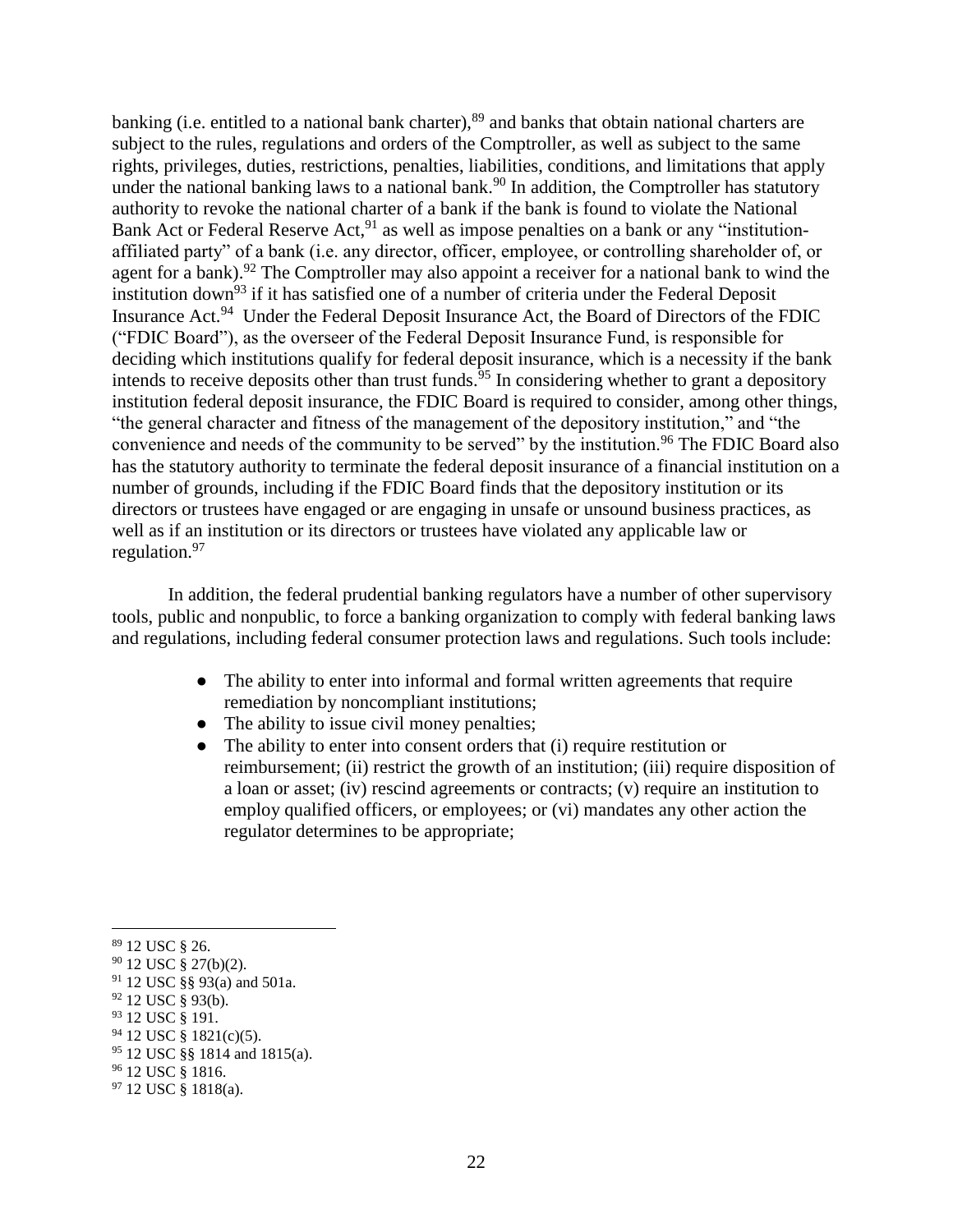- The ability to place limitations on the activities or functions of a bank or any director, officer, controlling shareholder, or employee of a bank for violations of federal banking laws or regulations;<sup>98</sup> and,
- The ability to require removal of a director, officer, or employee that is directly or indirectly responsible for an institution violating a law, regulation, consent order, or written condition of the regulator.<sup>99</sup>

## <span id="page-22-0"></span>**B. The Prudential Regulators' Failures with Wells Fargo and the Fraudulent Account Scandal**

Notwithstanding the vast variety of supervisory tools available to the federal prudential banking regulators in supervising banks and enforcing federal banking laws, regulators currently rely predominantly on consent orders and civil money penalties when there are consumer protection issues. A review of available case law and publicly available agency actions shows that the regulators tend to use their most aggressive enforcement tools, including revocation of a national bank charter and termination of deposit insurance, only in instances where a financial institution's activities rise to the level of criminal liability, threaten the solvency of the institution, or threaten the financial stability of the banking system. Even when a financial institution's violations have demonstrated a pattern and practice of reckless, unsafe, or unsound business practices, the prudential regulators have not used their most effective and statutorily available enforcement measures in curtailing such consumer protection violations by large banks.

For example, the OCC, the primary regulator of Wells Fargo, was well aware of Wells Fargo's consumer protection violations for over a decade. The OCC identified issues with the bank's sales practices as early as 2005 (Wells Fargo's internal investigation suggested these fraudulent practices began at least in 2002 if not earlier), but failed to take timely and effective supervisory or enforcement actions to curtail the practices of the bank.<sup>100</sup> According to the OCC's Ombudsman's report on the OCC's shortcomings in supervising Wells Fargo, the OCC's supervisory record for Wells Fargo "indicated several missed opportunities to perform comprehensive analyses and take more timely action beginning in 2010."<sup>101</sup> The OCC's failures included (1) untimely and ineffective supervisory actions after the OCC identified significant issues with the bank's complaint management and sales practices, including "fail[ure] to document the resolution of [over 700] whistleblower cases …[and] fail[ure] to follow-up on significant complaint management and sales practices issues"; (2) untimely and ineffective supervision of the bank's incentive sales program; (3) ineffective communication and follow-up regarding matters requiring attention communicated by the OCC to bank staff; (4) failure to address the bank's noncompliance with OCC guidance related to risk management and sales practices; and (5) unclear supervisory records.<sup>102</sup> In any of these areas and at any time after

<sup>98</sup> 12 USC § 1818(b).

<sup>99</sup> 12 USC § 1818(e).

<sup>&</sup>lt;sup>100</sup> Office of Enterprise Governance and the Ombudsman, Office of the Comptroller of the Currency, "Lessons" Learned Review of Supervision of Sales Practices at Wells Fargo," pg. 4, (Apr. 19, 2017), *available at:* [https://www.occ.gov/publications/publications-by-type/other-publications-reports/pub-wells-fargo-supervision](https://www.occ.gov/publications/publications-by-type/other-publications-reports/pub-wells-fargo-supervision-lessons-learned-41917.pdf)[lessons-learned-41917.pdf.](https://www.occ.gov/publications/publications-by-type/other-publications-reports/pub-wells-fargo-supervision-lessons-learned-41917.pdf)

 $\overline{101}$  Id. at pg. 5.

 $102$  Id. at pgs. 4-12.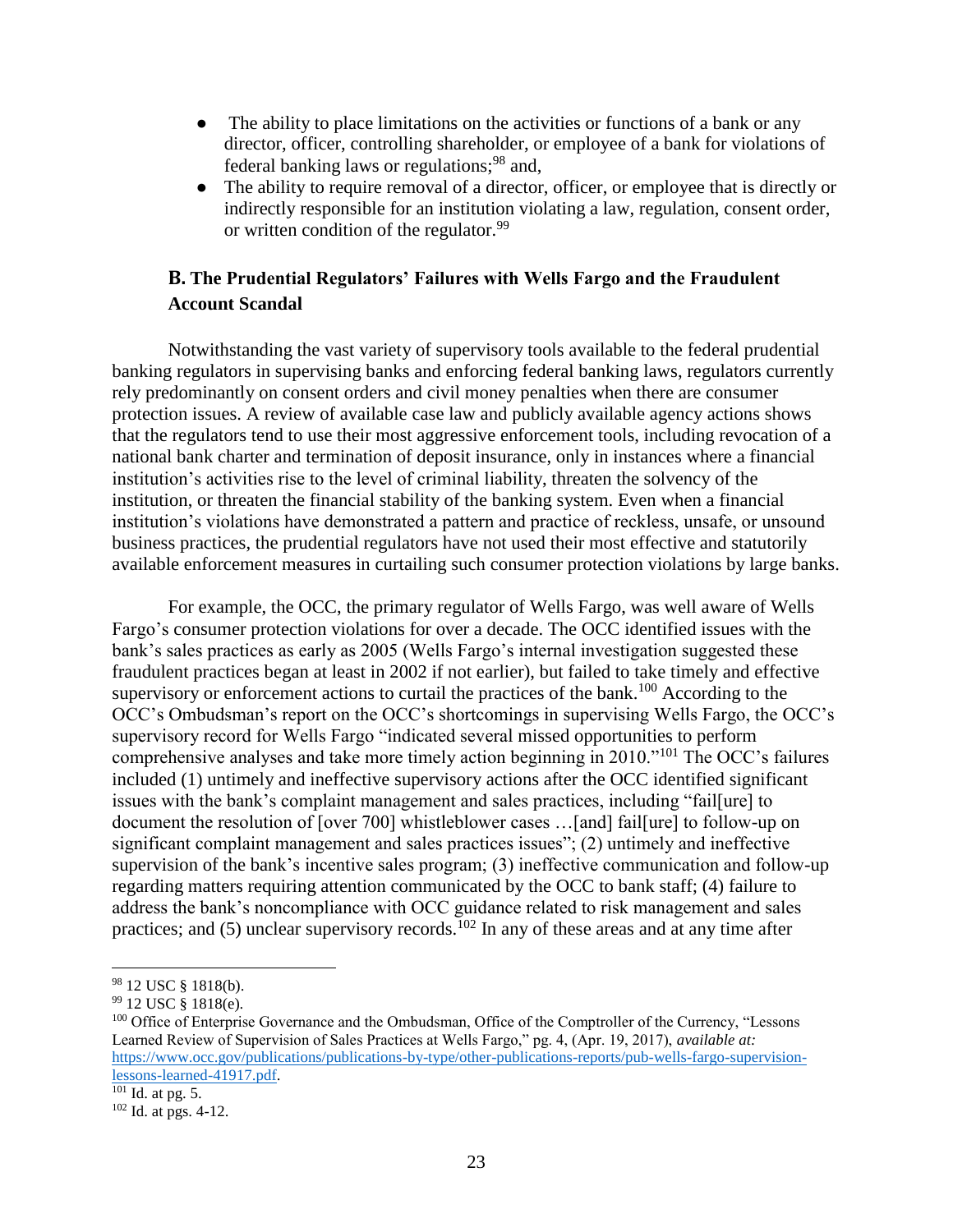identifying significant issues with the bank, the OCC could have taken enforcement action against the bank. However, the OCC failed to take any public actions against the bank until after the Consumer Bureau and LACA intervened, and the OCC's public response was limited to a consent order and civil money penalties, as well as a downgrade of the bank's CRA exam rating. Based on the OCC's supervisory review record of the bank and a lack of evidence that Wells Fargo attempted to provide meaningful restitution to consumers once it discovered the issue, it is evident that the restitution, civil money penalties, and remediation commitments obtained from Wells Fargo under its settlement agreements with the CFPB, OCC, and LACA would not have otherwise been obtained absent the intervention of the Consumer Bureau in investigating the bank, and the Consumer Bureau's effective enforcement authority, including its ability to demand vital information through its pre-litigation subpoena power and CID authority.

While the OCC was aware of Wells Fargo's unlawful sales practices years ago, the agency's mishandling of the bank's CRA examinations contributed to Wells Fargo's ability to keep the public in the dark about its longstanding and widespread unsound and unsafe operational problems. The CRA was enacted in 1977 to encourage banks to meet the credit needs of the communities where and with whom they do business, including low- and moderateincome communities and people. As such, the CRA requires federal regulators to review a bank's lending, investment, and services activities in its assessment areas and provide an overall rating based on these individual evaluations. In 2009, the OCC gave Wells Fargo an "Outstanding" CRA rating, which is the highest possible score. Although the OCC conducted a CRA evaluation of the bank in 2012, it failed to publicly release these results until March 28, 2017. Ranking Member Waters sent a letter to the OCC on October 18, 2016 expressing deep concerns about the agency's significant delay in making the bank's 2012 CRA performance publicly available and the potential that its rating would fail to appropriately incorporate the bank's extensive fair lending and consumer compliance violations, many of which are outlined previously in this report.<sup>103</sup> The OCC underscored that it was updating its policies, procedures, and practices "to ensure that, going forward, CRA performance evaluations are completed and published in a timely fashion and eliminating any backlogs" in its January 5, 2017, response.<sup>104</sup> Even the bank seemed to acknowledge the agency's CRA regulatory failures, with its CEO, Mr. Timothy Sloan, stating that, "[w]ith more than four years having passed since the end of our last CRA evaluation period, Wells Fargo intends to ask the OCC to accelerate the timing of its next exam so that [it] may continue to serve most effectively the low- and moderate-income communities in which [it] operate[s]."<sup>105</sup>

Even more troubling than the OCC's slowness in publicly releasing the 2012 CRA result is the quality of the CRA evaluation for the bank, which gives the bank an "Outstanding" rating for its overall performance, with an "Outstanding" on the lending test, an "Outstanding" on the investment test, and a "High Satisfactory" on its service tests. While it is true that the OCC ultimately downgraded the bank's final rating to "Needs to Improve" based on "non-CRA performance factors" related to matters raised in consent orders, the initial rating of

<sup>&</sup>lt;sup>103</sup> Letter dated October 18, 2016, from Ranking Member Waters to the OCC.

<sup>&</sup>lt;sup>104</sup> Letter dated January 5, 2017, from Thomas Curry, Comptroller of the Currency, to Ranking Member Waters.

<sup>105</sup> BUSINESSWIRE, "Wells Fargo Announces Community Reinvestment Act Rating,," (Mar. 28, 2017), *available at*: [http://www.businesswire.com/news/home/20170328006184/en/Wells-Fargo-Announces-Community-Reinvestment-](http://www.businesswire.com/news/home/20170328006184/en/Wells-Fargo-Announces-Community-Reinvestment-Act-Rating)[Act-Rating](http://www.businesswire.com/news/home/20170328006184/en/Wells-Fargo-Announces-Community-Reinvestment-Act-Rating)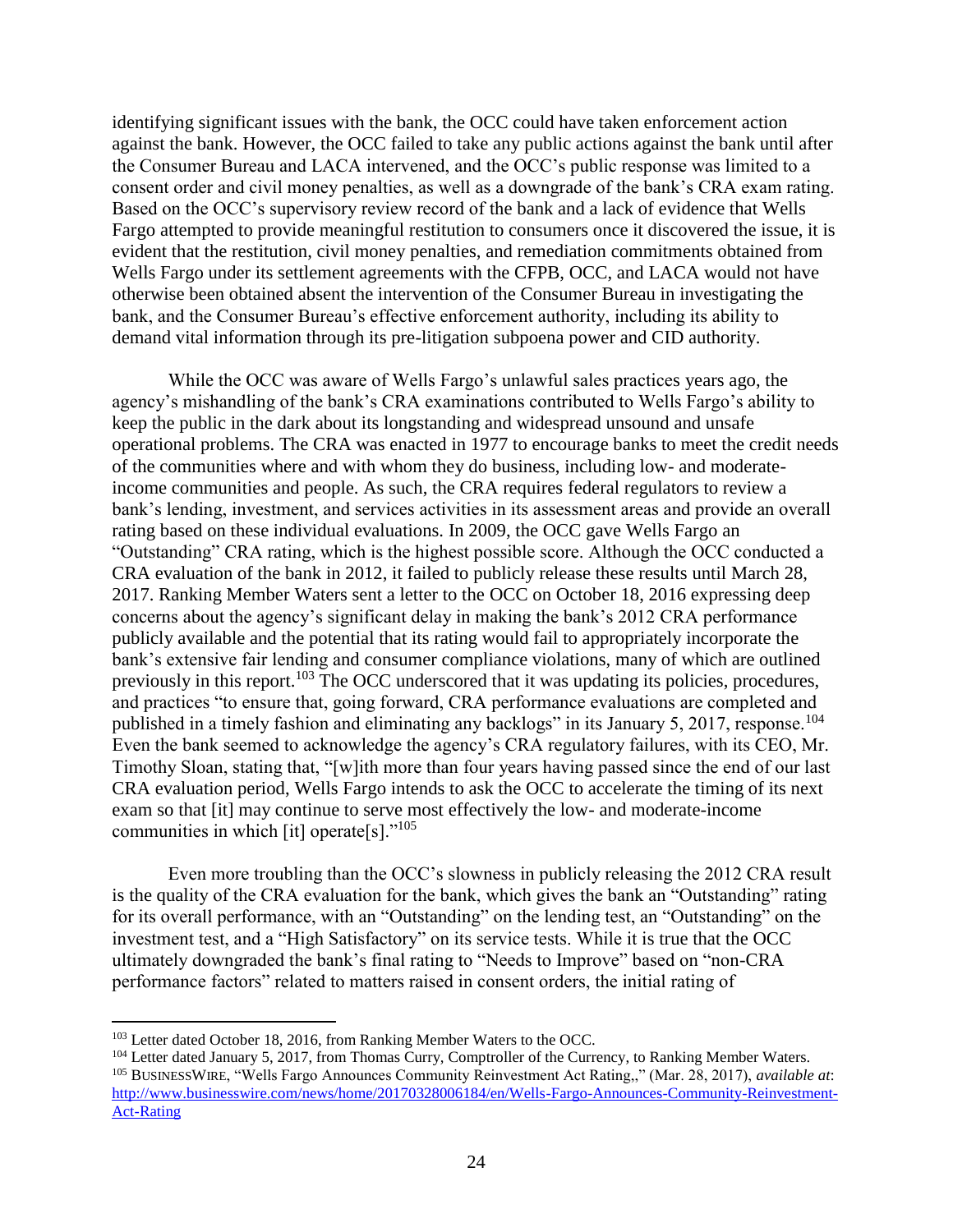"Outstanding" calls into question whether the agency really "gives serious consideration to any findings of discriminatory or other illegal credit practices by an institution," as it claimed in its January letter.

Additionally, the federal prudential banking regulators have also failed to hold the board of directors and senior officers of the largest banks accountable (i.e., by removing them from their positions or holding them civilly liable) for their acts or omissions that contributed to or enabled Wells Fargo's repeated violations of federal consumer protection laws.<sup>106</sup> After the 2008 financial crisis and with the enactment of the Dodd-Frank Act, the federal prudential banking regulators, and the Federal Reserve Board specifically, place significantly higher expectations on the boards of directors of large banking organizations, including the expectation that a board be more involved in risk-management and compliance of the bank with federal banking laws rather than delegated such responsibilities to lower-management.<sup>107</sup> However, such heightened board expectations have generally been tied to capital matters of the bank,<sup>108</sup> as well as the bank's compliance with prudential banking laws, such as the Bank Secrecy Act, rather than the bank's compliance with federal consumer protection laws. And most recently in August 2017, Governor Jerome Powell revealed in his speech, "The Role of Boards at Large Financial Firms," that the Federal Reserve Board plans to propose a new framework for oversight of bank holding company boards that would seemingly make the boards less responsible for overseeing the operations of the banking organization that directly impact services provided to consumers.<sup>109</sup> Given the federal prudential banking regulators' current reluctance to hold the boards and senior officers of the largest banking organization accountable for egregious consumer abuses, like those exhibited by Wells Fargo, it is not appropriate for regulators to further lessen the oversight responsibilities of the boards of the largest banks.

In response to the fraudulent account scandal and growing cases of massive consumer abuse, Wells Fargo tried to remedy the situation by firing thousands of low-ranking staff, accepting the retirement of the Chief Executive Officer, and terminating a few mid-level officers

the banking industry," (Aug. 29, 2017), *available at:*

 $\overline{a}$ 

[https://www.federalreserve.gov/newsevents/speech/powell20170830a.htm.](https://www.federalreserve.gov/newsevents/speech/powell20170830a.htm) 

<sup>109</sup> Press Release, Governor Jerome H. Powell, "The Role of Boards at Large Financial Firms," Board of Governors of the Federal Reserve System (Aug. 30, 2017), *available at:*

<https://www.federalreserve.gov/newsevents/speech/powell20170830a.htm>

<sup>&</sup>lt;sup>106</sup> See Letter from Sen. Warren to Hon. Janet Yellen, Chair of the Federal Reserve Board of Governors (Aug. 16, 2017), *available at:* [https://www.warren.senate.gov/files/documents/2017\\_08\\_16\\_Fed\\_Followup\\_WellsFargo.pdf;](https://www.warren.senate.gov/files/documents/2017_08_16_Fed_Followup_WellsFargo.pdf) see also, Alex Morrell, "The Federal Reserve has done nothing: Elizabeth Warren urges the Fed to clean house at Wells Fargo," BUSINESS INSIDER (Jun. 19, 2017), *available at:* [http://www.businessinsider.com/elizabeth-warren](http://www.businessinsider.com/elizabeth-warren-letter-fed-wells-fargo-board-of-directors-2017-6)[letter-fed-wells-fargo-board-of-directors-2017-6.](http://www.businessinsider.com/elizabeth-warren-letter-fed-wells-fargo-board-of-directors-2017-6) The Federal Reserve most recently used its authority to permanently bar a former executive of Four Oaks Bank and Trust Company from the banking industry. See Press Release, "Federal Reserve Board permanently bars former employee of Four Oaks Bank and Trust Company from

[https://www.federalreserve.gov/newsevents/pressreleases/enforcement20170829a.htm.](https://www.federalreserve.gov/newsevents/pressreleases/enforcement20170829a.htm) Senior executives and directors at the larger institutions should equally be held accountable for wrongdoings.

<sup>&</sup>lt;sup>107</sup> Press Release, Governor Jerome H. Powell, "The Role of Boards at Large Financial Firms," Board of Governors of the Federal Reserve System (Aug. 30, 2017), *available at:*

<sup>&</sup>lt;sup>108</sup> E.g., Under the Federal Reserve Board's Comprehensive Capital Analysis and Review supervisory process, directors on the boards of institutions subject to the process are required to review and approve the capital plans of their respective bank holding companies prior to the submission of the capital plan. See 12 CFR 225.8(d).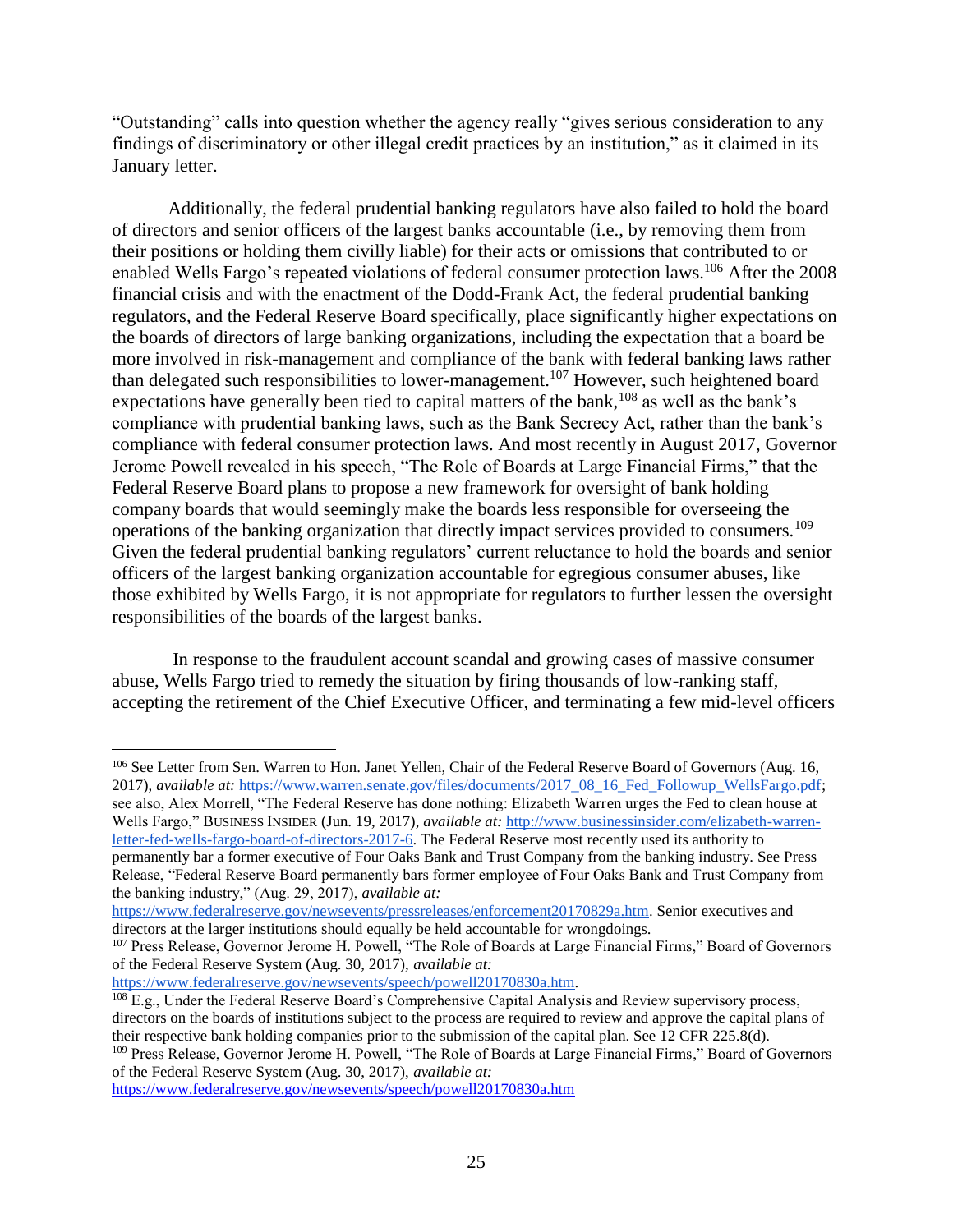who were deemed responsible by the bank for the consumer law violations.<sup>110</sup> Wells Fargo also clawed back some executive compensation, and made several changes to its board of directors, including recently naming Elizabeth Duke, a former Governor of the Federal Reserve Board, as the new Chair of the board starting next year. However, these actions will not prevent more consumers from being harmed by the bank based on its pattern and practice of flouting the law.<sup>111</sup> Such decisions of whether a director or senior executive officer should be removed or a senior officer should be promoted to lead an organization that has repeatedly violated consumer protection laws for over a period of a decade should not be left solely to the institution. Rather, the federal prudential banking regulators should intervene and oversee the process to prevent the institution from continuing to victimize its customers. For example, the decision of the board of Wells Fargo to elevate Tim Sloan to the chief executive officer position of the bank, even though he was the chief operating officer with direct responsibility for the actions of the bank's employees during the fraudulent account scandal, raises questions as to whether Wells Fargo's board is serious about fixing the culture of the bank. However, the federal prudential banking regulators have not publicly indicated any opposition or concern with Wells Fargo's choice.<sup>112</sup> Due to the reluctance of Wells Fargo's shareholders to hold its top leadership accountable and fix its corporate culture, the OCC or the Federal Reserve Board should exercise their legal authority to remove the bank's legacy Board members. Cam Fine, president and CEO of the Independent Community Bankers of America (the nation's largest community bank advocacy  $(2 \text{group})$ ,<sup>113</sup> released a statement highlighting this disconnect, stating that:

"The most shocking aspect of the multiple Wells scandals is not that some of these practices have gone on for years—it is that Federal regulators have taken no meaningful action against the board and senior managers who were supposedly responsible for the ethical, moral and legal conduct of the bank. Federal regulators haven't even given them a good slap on the wrist… The Wells Fargo board should be replaced, and so should its senior management. End of story."<sup>114</sup>

<sup>110</sup> Wells Fargo, "Independent Directors of the Board of Wells Fargo & Company Sales Practices Investigation Report," (Apr. 10, 2017), *available at:* [https://www08.wellsfargomedia.com/assets/pdf/about/investor](https://www08.wellsfargomedia.com/assets/pdf/about/investor-relations/presentations/2017/board-report.pdf)[relations/presentations/2017/board-report.pdf](https://www08.wellsfargomedia.com/assets/pdf/about/investor-relations/presentations/2017/board-report.pdf)

<sup>&</sup>lt;sup>111</sup> See Letter from Sen. Warren to Hon. Janet Yellen, Chair of the Federal Reserve Board of Governors (Aug. 16, 2017), *available at*:<https://democrats-financialservices.house.gov/news/documentsingle.aspx?DocumentID=400736> <sup>112</sup> On November 16, 2016, the OCC revoked provisions of its original September 29 enforcement action against Wells Fargo for the bank's fake account scandal. This resulted in a requirement that Wells Fargo must provide the OCC with written notices if it plans to replace board members or bank executives. In spite of this, to date, the OCC has not taken any public action or released any public comments regarding these changes to Wells Fargo's board or leadership. *See* Press Release, OCC, *Statement Regarding Revocation of Relief to Wells Fargo Bank, N.A., from Certain Regulatory Consequences of Enforcement Actions* (Nov. 18, 2016), [https://www.occ.gov/topics/laws](https://www.occ.gov/topics/laws-regulations/enforcement-actions/statement-wellsfargo-111816.pdf)[regulations/enforcement-actions/statement-wellsfargo-111816.pdf.](https://www.occ.gov/topics/laws-regulations/enforcement-actions/statement-wellsfargo-111816.pdf)

<sup>&</sup>lt;sup>113</sup> "The Independent Community Bankers of America, the nation's voice for more than 6,000 community banks of all sizes and charter types, is dedicated exclusively to representing the interests of the community banking industry and its membership through effective advocacy, best-in-class education and high-quality products and services." INDEPENDENT COMMUNITY BANKERS OF AMERICA,<http://www.icba.org/about> (last visited Sep. 6, 2017). <sup>114</sup> Press Release, ICBA, *ICBA's Cam Fine Reacts to Latest Wells Fargo Scandal News* (Sep. 6, 2017),

[http://www.icba.org/news/press-releases/2017/09/06/icba-s-cam-fine-reacts-to-latest-wells-fargo-scandal-news.](http://www.icba.org/news/press-releases/2017/09/06/icba-s-cam-fine-reacts-to-latest-wells-fargo-scandal-news)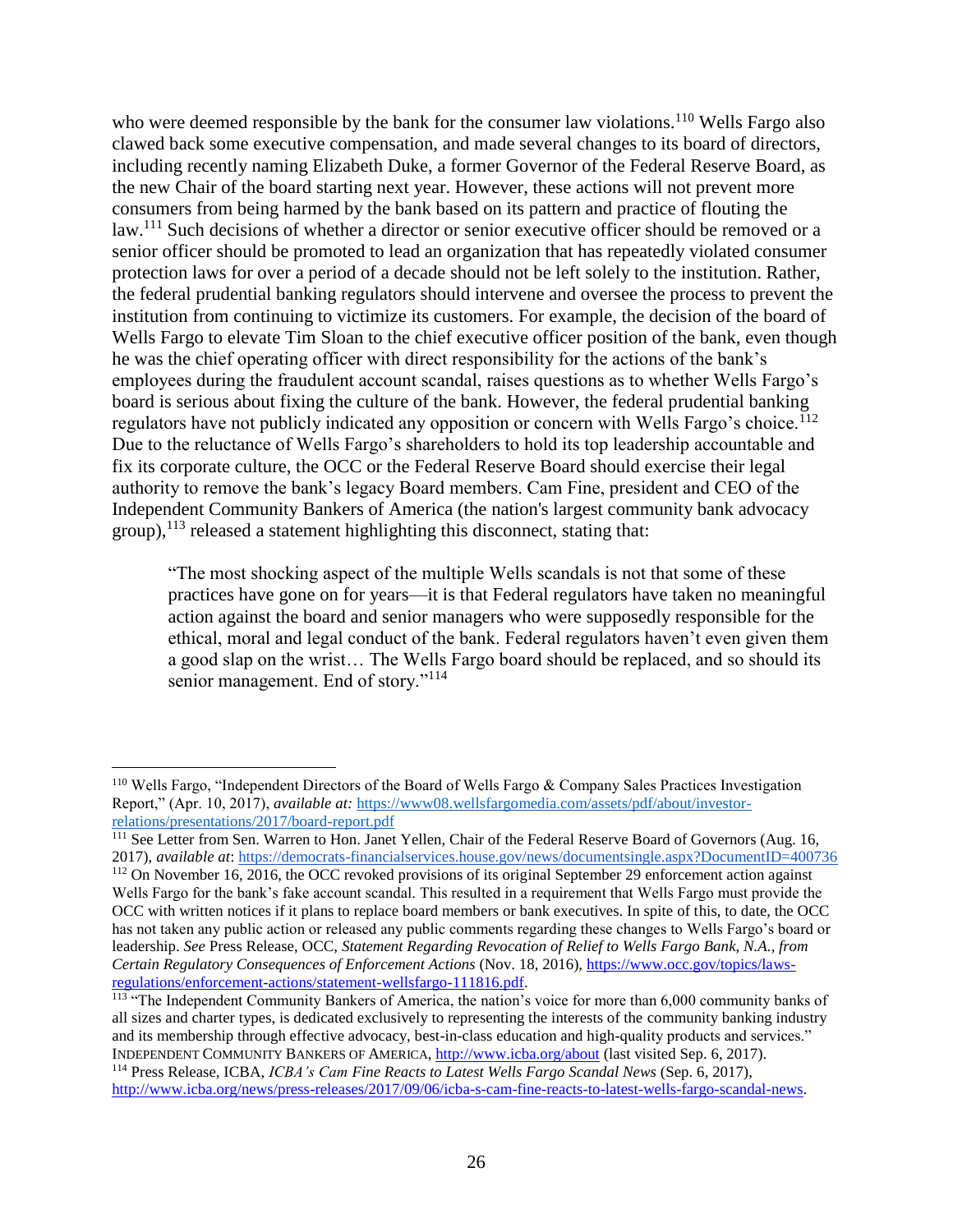On August 16, 2017, Senator Elizabeth Warren made a similar request to the Federal Reserve Board.<sup>115</sup>Given the extent of the scandals discussed above at Wells Fargo, every member of the Board who presided over the banks' alarming consumer abuses should have been removed by the prudential regulators long ago for failing to conduct adequate oversight of the bank. Furthermore, the OCC's late public response to the Wells Fargo fraudulent account scandal, delayed downgrade of the bank's CRA exam, as well as the OCC's Ombudsman's report on the agency's shortcomings in supervising the bank, demonstrate that the OCC failed to use appropriate and effective enforcement measures in curtailing the abusive sales practices of Wells Fargo. Even though Wells Fargo has continued to engage in a litany of consumer protection violations and deceptive business practices, resulting in several lawsuits, the OCC, the FDIC, and the Fed have not publicly announced their intent to use more potent enforcement measures, including consideration of whether Wells Fargo deserves to continue operating certain retail business lines, or, more appropriately, given the laundry list of large-scale consumer abuses, continue operating as a national bank and continue being afforded federal deposit insurance.

| <b>NAME</b>                                          | <b>Present During Consumer</b><br><b>Protection Failures</b> | <b>Still on Board as of</b><br>September 8, 2017                           |
|------------------------------------------------------|--------------------------------------------------------------|----------------------------------------------------------------------------|
| <b>CEO/President</b><br><b>Timothy Sloan</b>         | <b>YES</b>                                                   | <b>YES</b><br>(joined Wells Fargo in 1987)                                 |
| <b>Chair of the Board</b><br><b>Stephen Sanger</b>   | <b>YES</b>                                                   | <b>YES</b><br>(retiring on Dec. $31, 2017$ )                               |
| <b>Director, Vice Chair</b><br><b>Elizabeth Duke</b> | <b>YES</b>                                                   | <b>YES</b><br>(promoted to Chairman of the<br>Board as of Jan. 1, 2018 to) |
| <b>Director</b><br>John Baker III                    | <b>YES</b>                                                   | <b>YES</b>                                                                 |
| <b>Director</b><br>John Chen                         | <b>YES</b>                                                   | <b>YES</b>                                                                 |
| <b>Director</b><br>Lloyd Dean                        | <b>YES</b>                                                   | <b>YES</b>                                                                 |
| <b>Director</b><br><b>Susan Engel</b>                | <b>YES</b>                                                   | <b>YES</b>                                                                 |
| <b>Director</b><br>Enrique Hernandez, Jr.            | <b>YES</b>                                                   | <b>YES</b>                                                                 |
| <b>Director</b><br><b>Donald James</b>               | <b>YES</b>                                                   | <b>YES</b>                                                                 |
| <b>Director</b><br>Cynthia Milligan                  | <b>YES</b>                                                   | <b>YES</b><br>(retiring on Dec. 31, 2017)                                  |

<span id="page-26-0"></span>**Figure 3. Wells Fargo Board of Directors<sup>116</sup>**

<sup>&</sup>lt;sup>115</sup> See Letter from Sen. Warren to Hon. Janet Yellen, Chair of the Federal Reserve Board of Governors (Aug. 16, 2017), *available at*: [https://www.warren.senate.gov/files/documents/2017\\_08\\_16\\_Fed\\_Followup\\_WellsFargo.pdf](https://www.warren.senate.gov/files/documents/2017_08_16_Fed_Followup_WellsFargo.pdf) <sup>116</sup> See Wells Fargo, *Wells Fargo & Company 2017 Proxy Statement*, (Mar. 15, 2017), p. 29-39, *available at*: [https://www08.wellsfargomedia.com/assets/pdf/about/investor-relations/presentations/2017/board-report.pdf.](https://www08.wellsfargomedia.com/assets/pdf/about/investor-relations/presentations/2017/board-report.pdf)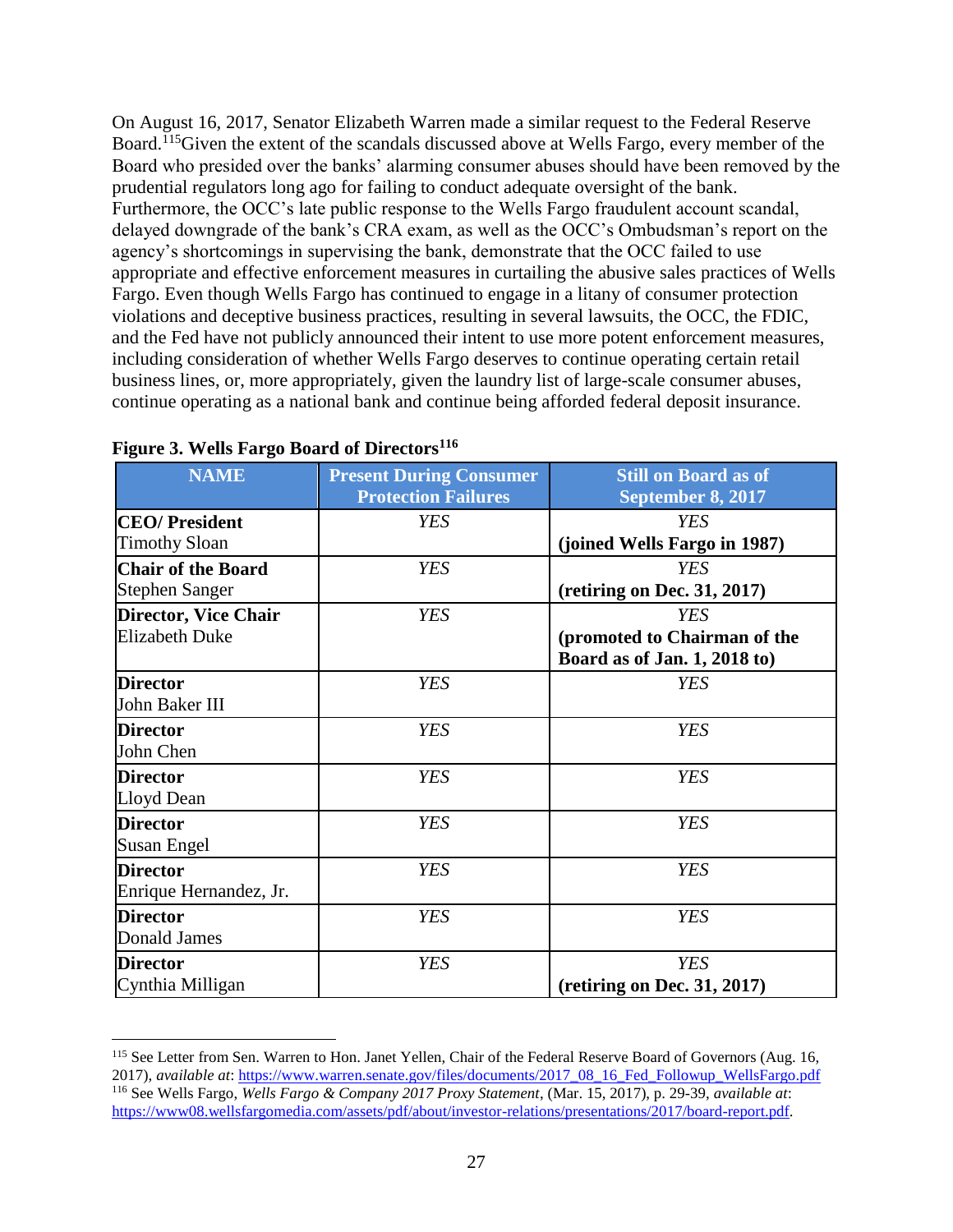| <b>NAME</b>                                 | <b>Present During Consumer</b><br><b>Protection Failures</b> | <b>Still on Board as of</b><br>September 8, 2017    |
|---------------------------------------------|--------------------------------------------------------------|-----------------------------------------------------|
| <b>Director</b><br><b>Karen Peetz</b>       | NO                                                           | <b>YES</b>                                          |
| <b>Director</b><br>Federico Peña            | <b>YES</b>                                                   | <b>YES</b>                                          |
| <b>Director</b><br>Juan Pujadas             | NO                                                           | <b>YES</b>                                          |
| <b>Director</b><br><b>James Quigley</b>     | <b>YES</b>                                                   | <b>YES</b>                                          |
| <b>Director</b><br><b>Ronald Sargent</b>    | NO                                                           | <b>YES</b>                                          |
| <b>Director</b><br><b>Susan Swenson</b>     | <b>YES</b>                                                   | <b>YES</b><br>$(\text{restring on Dec. } 31, 2017)$ |
| <b>Director</b><br><b>Suzanne Vautrinot</b> | <b>YES</b>                                                   | YES                                                 |

<span id="page-27-0"></span>Source: [https://www08.wellsfargomedia.com/assets/pdf/about/investor-relations/annual-reports/2017](https://www08.wellsfargomedia.com/assets/pdf/about/investor-relations/annual-reports/2017-proxy-statement.pdf) [proxy-statement.pdf](https://www08.wellsfargomedia.com/assets/pdf/about/investor-relations/annual-reports/2017-proxy-statement.pdf)

#### **III. If Regulators Don't Act, Congress Must Compel Action to Better Protect Consumers**

#### <span id="page-27-1"></span>**A. Need for Congressional Action**

 $\overline{a}$ 

Banks that are repeatedly cited for violating consumer protection laws, and are generally found to be engaging in reckless unsafe or unsound banking practices that result in the bank being unjustly enriched to the financial detriment of its customers, should not only be restricted from engaging in certain business activities, but also should be considered candidates for losing their federal charters. Federal prudential banking regulators have acknowledged that violations of consumer protection laws can become safety and soundness issues for a bank. In its consent order with Wells Fargo, the OCC noted as part of its findings that the agency identified certain "deficiencies and unsafe or unsound practices in the Bank's risk management and oversight of the Bank's sales practices,"<sup>117</sup> which led to the fraudulent account scandal. And following the Wells Fargo enforcement action, Chair Yellen of the Federal Reserve Board stated in her quarterly press conference in September, 2016, that instances of consumer harm "can become safety and soundness issues," and "[a]t least one of the lessons from the financial crisis, I think, is that abuses of consumers of the sort that we saw in the subprime lending ultimately did become safety and soundness issues."<sup>118</sup> However, both the OCC and Federal Reserve Board have abstained from using their full arsenal of enforcement tools in penalizing or deterring Wells

<sup>117</sup> Press Release, Office of the Comptroller of the Currency, "OCC Assesses Penalty Against Wells Fargo, Orders Restitution for Unsafe or Unsound Sales Practices," (Sept. 8, 2016), *available at:* [https://www.occ.treas.gov/news](https://www.occ.treas.gov/news-issuances/news-releases/2016/nr-occ-2016-106.html)[issuances/news-releases/2016/nr-occ-2016-106.html.](https://www.occ.treas.gov/news-issuances/news-releases/2016/nr-occ-2016-106.html)

<sup>&</sup>lt;sup>118</sup> See, Transcript of Chair Yellen's Quarterly Press Conference on Monetary Policy and the Economy, (Sept. 21, 2016), *available at:* [https://www.federalreserve.gov/mediacenter/files/FOMCpresconf20160921.pdf.](https://www.federalreserve.gov/mediacenter/files/FOMCpresconf20160921.pdf)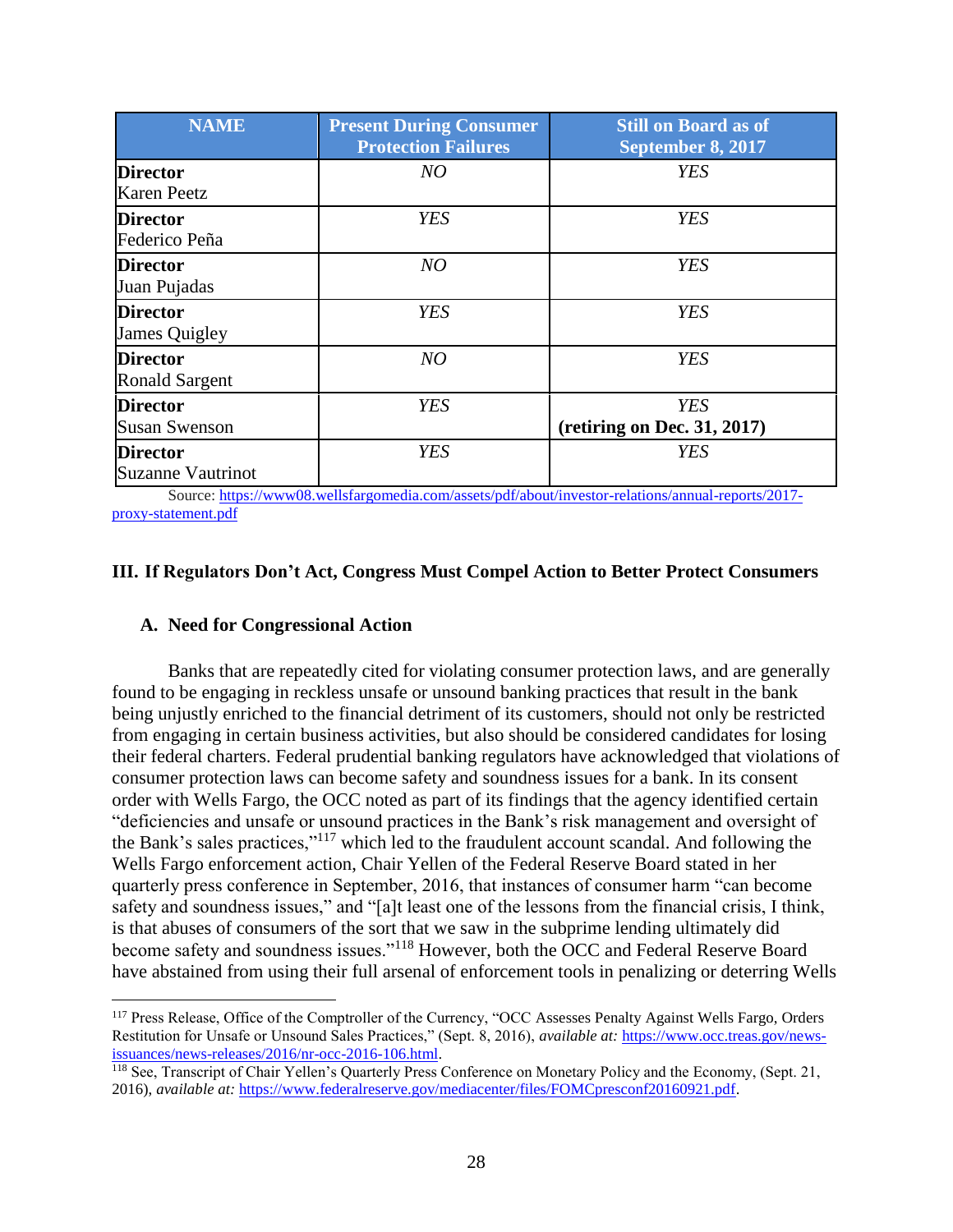Fargo from continuing to impose financial harm on its customers.<sup>119</sup> Because the federal prudential banking regulators refuse to fully employ their enforcement powers under their chartering authorities in instances of egregious consumer protection violations by financial institutions, Congress should pass legislation that would require the regulators to use these existing authorities to revoke the charter of such banks and put them out of business. Congress should similarly require the FDIC to terminate the deposit insurance of such banks. Furthermore, Congress should clarify that federal prudential banking regulators must utilize all of their enforcement tools, including those under their chartering authority, to penalize banks for repeated and extensive consumer protection violations that warrant a more forceful response than a slap on the wrist.

#### <span id="page-28-0"></span>**B. Additional Legislative Considerations**

 $\overline{a}$ 

In addition to compelling regulators to shut down financial institutions that repeatedly and egregiously harm consumers, and strengthening the ability to shut down banks that extensively break consumer laws, there are additional dynamics Congress should consider to strengthen the enforcement tools that will hold banks and their senior executives and directors accountable for their actions.

For example, federal prudential banking regulators need to hold the board of directors and senior officers accountable for their actions or inactions in ensuring that financial institutions are complying with federal consumer protection laws. One significant barrier to holding senior executives at large financial institutions like Wells Fargo accountable has been the difficulty in demonstrating that high level officials knew about the fraud being committed. This obstacle was recently highlighted by Christy Romero, the Special Inspector General for The Troubled Asset Relief Program ("SIGTARP"), a federal law enforcement agency that is primarily tasked with investigating crime at financial institutions that received federal bailout funds distributed after the financial crisis through the TARP programs. As of December 16, 2016, SIGTARP's efforts have resulted in 88 bankers being criminally charged and 23 bankers being civilly charged, with 44 bankers sentenced to prison.<sup>120</sup> SIGTARP concluded that the organizational structure of large financial institutions enables bank leadership to insulate themselves from knowledge of crime or civil fraud. SIGTARP has called for a legislative fix that would require the CEO, CFO, and COO at the largest Wall Street banks to sign an annual certification to law enforcement that they have conducted due diligence and can certify that there is no criminal conduct or civil fraud within

<sup>&</sup>lt;sup>119</sup> After being questioned by Senator Warren during the Federal Reserve's semiannual testimony before the Senate Banking Committee about whether the Federal Reserve planned to dismiss members of Wells Fargo's board for its consumer protection violations, Chairwoman Yellen indicated that the Board may take further action, stating, "I will say that the behavior that we saw was egregious and unacceptable... we do have the power if it proves appropriate to remove directors. A number of actions already have been taken. We need to conduct a thorough investigation to look at the full record to understand the root causes of the problems. We are certainly prepared to take enforcement actions if those prove to be appropriate." See Jeff Cox, "Fed is prepared to act against Wells Fargo if warranted, Yellen says," CNBC, (Jul. 13, 2017), *available at:* [https://www.cnbc.com/2017/07/13/fed-is-prepared-to-act](https://www.cnbc.com/2017/07/13/fed-is-prepared-to-act-against-wells-fargo-if-warranted-yellen-says.html)[against-wells-fargo-if-warranted-yellen-says.html.](https://www.cnbc.com/2017/07/13/fed-is-prepared-to-act-against-wells-fargo-if-warranted-yellen-says.html)

<sup>&</sup>lt;sup>120</sup> Office of the Special Inspector General for the Troubled Asset Relief Program, "Quarterly Report to Congress," (Jan. 27, 2017), [https://www.sigtarp.gov/Documents/January\\_27\\_2017\\_Report\\_To\\_Congress.pdf.](https://www.sigtarp.gov/Documents/January_27_2017_Report_To_Congress.pdf)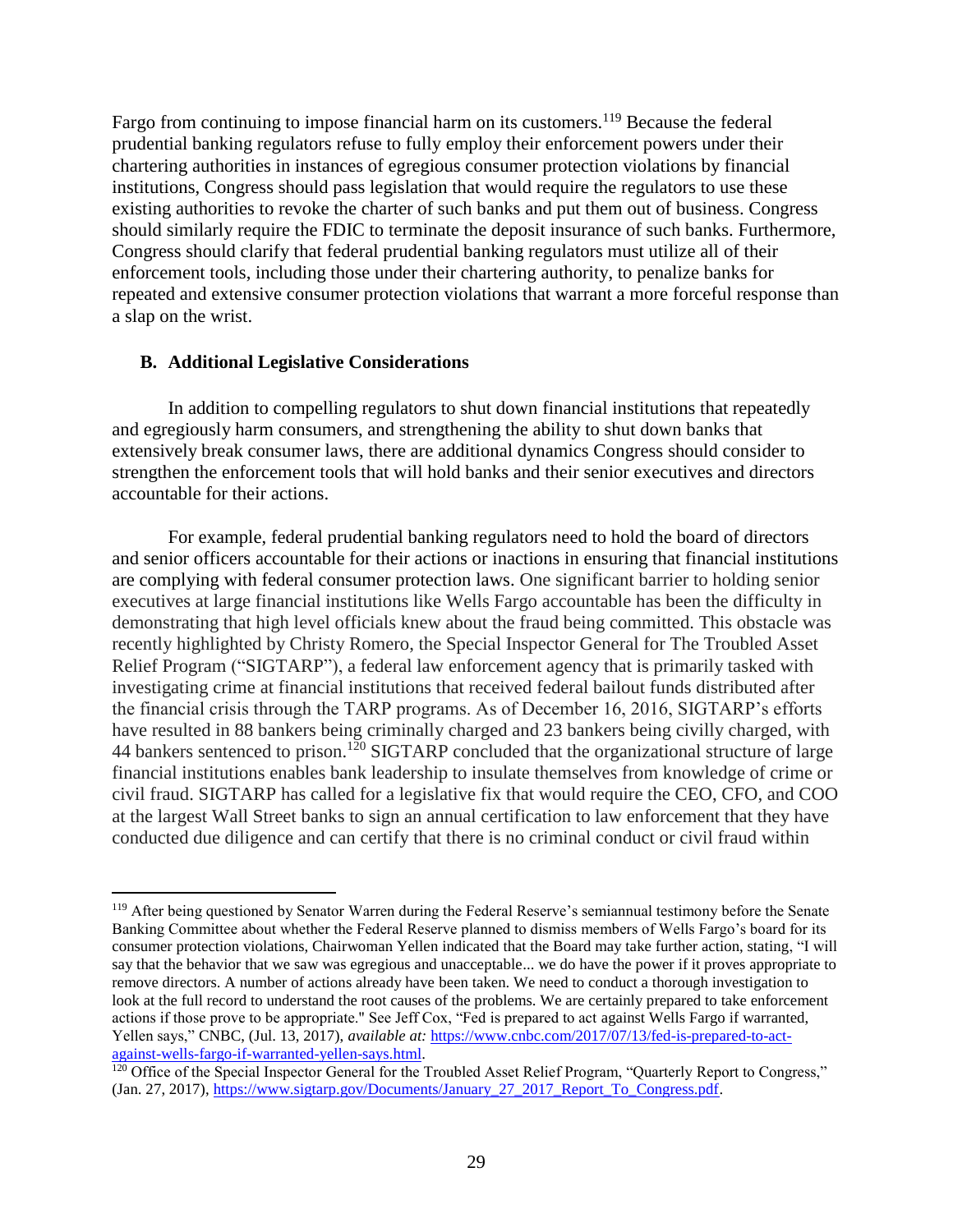their organization.<sup>121</sup> SIGTARP argues that this attestation requirement would then make it more likely that a bank's illicit conduct would be brought to the attention of the CEO and board of directors.

As previously noted, the Federal Reserve Board, OCC, and FDIC currently have the authority to remove institution-affiliated parties (including senior executives) from banking organizations for certain conduct, and the regulators also have the statutory authority to ban such individuals from working in the banking industry generally, as well as the ability to hold such individuals personally liable for losses to a banking organization, its shareholders, or other persons harmed by the individual's acts. However, due to the flexibility in management style allowed by banking organizations, board members and senior officers are often able to insulate themselves from the wrongdoings of bank staff and lower management. At the largest banks, supervisory issues identified by bank examiners are rarely escalated to senior executives and the board of directors, which provides such senior officers with the ability to have deniable culpability and thereby avoid being held personally accountable for the wrongdoings of the bank. Congress should consider legislation that would require the board of directors and senior officers of the largest banks to be more involved in oversight of their banks and be informed about supervisory matters identified by bank examiners, regardless of the organizational structure chosen by the bank. Such a law may have resulted in swifter action by the Wells Fargo board of directors and senior management in ending the abusive sales practices identified by OCC bank examiners and noted in their supervisory record for the bank as early as 2005.

In designing a legislative response, Congress should consider focusing attention on the largest banks operating in the United States, such as those affiliated with a global systemically important banking organization. These few banks, including Wells Fargo, currently make up about half of total U.S. deposits $122$  and interact with millions of consumers. In addition, previous enforcement of consumer violations by bank regulators tended to focus on smaller banks. For example, research has found that most previous OCC actions regarding violations of consumer lending laws targeted small national banks, even though a handful of large banks accounted for four-fifths of all complaints received by the OCC.<sup>123</sup> One analysis noted that, "[D]uring 1995-2007, the OCC issued only 13 public enforcement orders against national banks for violations of consumer protection laws. Most of those enforcement orders were issued against small national banks…"<sup>124</sup> Furthermore, a number of enforcement tools remain and can be applied as necessary to smaller banks and other financial institutions. Any illegal activity by

<sup>&</sup>lt;sup>121</sup> Office of the Special Inspector General for the Troubled Asset Relief Program, "Quarterly Report to Congress," (Oct. 26, 2017), [https://www.sigtarp.gov/Quarterly%20Reports/October\\_26\\_2016\\_Report\\_To\\_Congress.pdf.](https://www.sigtarp.gov/Quarterly%20Reports/October_26_2016_Report_To_Congress.pdf) <sup>122</sup> *See U.S. Department of the Treasury, "A Financial System That Creates Economic Opportunities: Banks and* Credit Unions," (June 2017), *available at:* [https://www.treasury.gov/press-center/press](https://www.treasury.gov/press-center/press-releases/Documents/A%20Financial%20System.pdf)[releases/Documents/A%20Financial%20System.pdf.](https://www.treasury.gov/press-center/press-releases/Documents/A%20Financial%20System.pdf)

<sup>&</sup>lt;sup>123</sup> Center for Responsible Lending, "Neglect and Inaction: An Analysis of Federal Banking Regulators' Failure to Enforce Consumer Protections," (July 13, 2009) *available at*: [http://www.responsiblelending.org/mortgage](http://www.responsiblelending.org/mortgage-lending/policy-legislation/regulators/neglect-and-inaction-7-10-09-final.pdf)[lending/policy-legislation/regulators/neglect-and-inaction-7-10-09-final.pdf.](http://www.responsiblelending.org/mortgage-lending/policy-legislation/regulators/neglect-and-inaction-7-10-09-final.pdf)

<sup>&</sup>lt;sup>124</sup> Arthur E. Wilmarth, Jr., "Cuomo v. Clearing House: The Supreme Court responds to the subprime financial crisis and delivers a major victory for the dual banking system and consumer protection," THE PANIC OF 2008: CAUSES, CONSEQUENCES, AND IMPLICATIONS FOR REFORM (edited by Lawrence E. Mitchell, Arthur E. Wilmarth, Jr.; Jan. 1, 2010) at 308.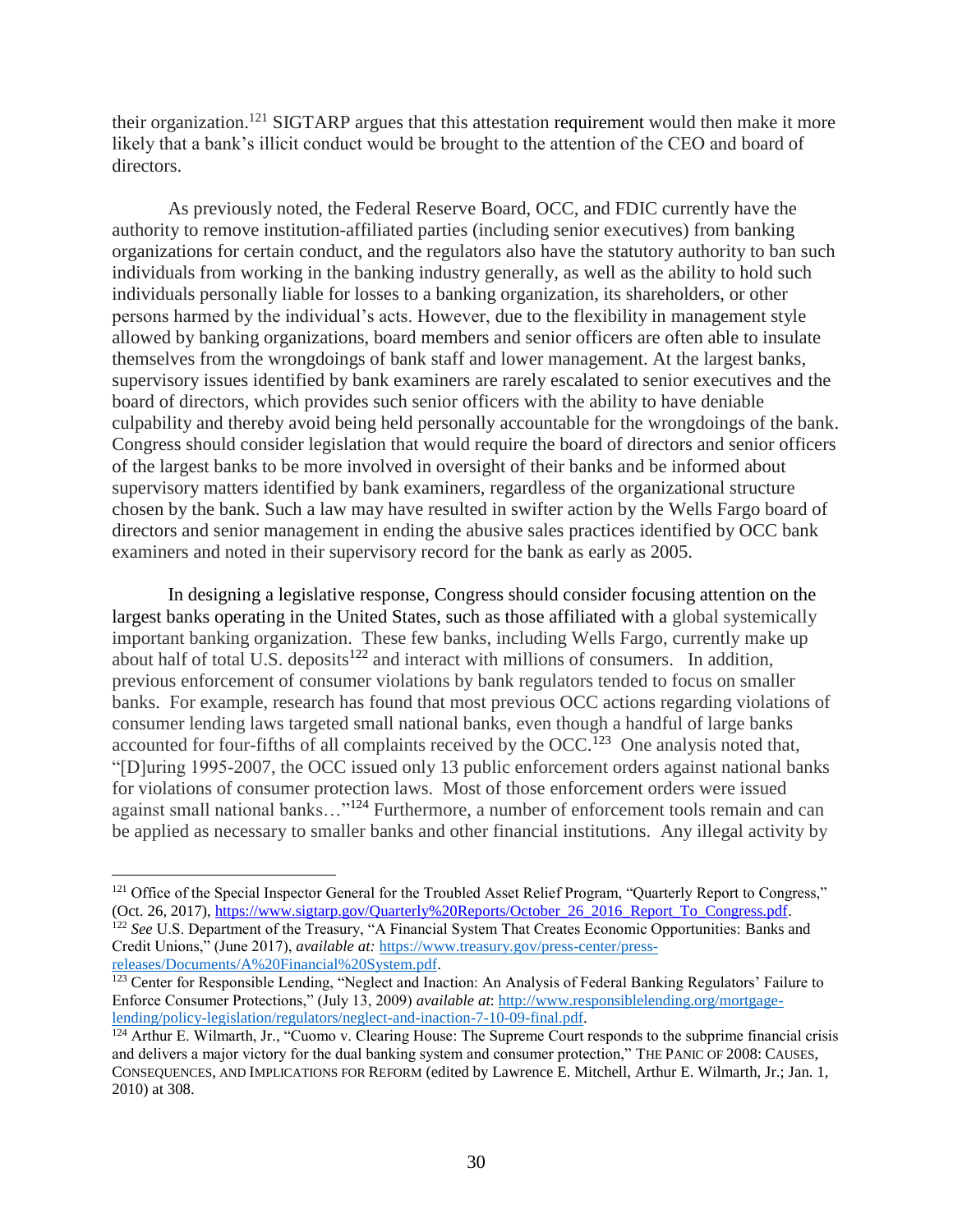megabanks, however, that is not effectively deterred will have the greatest negative impact on the American people and the economy. Therefore, legislation should focus regulatory attention and impose the strictest requirements on megabanks.<sup>125</sup>

Congress should also consider strengthening state authorities.<sup>126</sup> Because of preemption issues, state regulators have limited ability to curtail bad practices that happen in their states. For example, on February 4, 2003, the California Commissioner of Corporations ("Commissioner"), who is responsible for enforcing California laws for licensed home-mortgage lenders, including a state statute that prohibits lenders from charging interest rates on loans during certain periods, $127$ instituted administrative proceedings against Wells Fargo Home Mortgage Inc. ("WFHMI") to revoke its license to operate in California. WFHMI is a wholly owned subsidiary of Wells Fargo National Bank that was licensed to conduct real estate lending under the California Residential Mortgage Lending Act and the California Finance Lenders Law.<sup>128</sup> The Commissioner initiated the proceedings after Wells Fargo refused to comply with its request to conduct audits of its residential mortgages to determine whether it had overcharged interest and provided unduly low estimates of certain classes of settlement fees in violation of California law. On August 12, 2005, the Ninth Circuit held that that the National Bank Act preempted state regulators' investigative and licensing authority over the operating subsidiaries of national banks.<sup>129</sup> Because the federal appeals court found that in this case, federal banking law preempted state law, the Commissioner was blocked from revoking Wells Fargo's license to engage in residential mortgage lending in California, notwithstanding the Commissioner's intent, and general public interest, of protecting California consumers. State regulators should be able to enforce state consumer protection laws against national banks if it is in the public interest to do so. In addition, Congress should consider allowing state regulators to petition the federal banking regulators to review consumer protection abuses in their states for compliance with federal consumer protection laws and appropriate federal enforcement.

<sup>&</sup>lt;sup>125</sup> Such an approach is consistent with the tiered regulatory approach established by the Dodd-Frank Act, and ensures the strictest requirements and oversight is focused on the largest, riskiest financial institutions while providing for better calibrated oversight for community banks and credit unions that are critical to the communities they serve. E.g., see Former Treasury Secretary Jacob J. Lew, "How Wall Street Reform Strengthened our Financial System and Laid the Foundation for Long-Run Growth," NYU Journal of Legislation and Policy (Dec. 2016) *available at*: [http://www.nyujlpp.org/wp-content/uploads/2016/12/Lew-Eight-Years-After-The-Financial-Crisis-](http://www.nyujlpp.org/wp-content/uploads/2016/12/Lew-Eight-Years-After-The-Financial-Crisis-19nyujlpp611.pdf)[19nyujlpp611.pdf;](http://www.nyujlpp.org/wp-content/uploads/2016/12/Lew-Eight-Years-After-The-Financial-Crisis-19nyujlpp611.pdf) Remarks by Daniel K. Tarullo, "Tailoring Community Bank Regulation and Supervision," at ICBA's 2015 Washington Policy Summit (Apr. 30, 2015), *available at*:

[https://www.federalreserve.gov/newsevents/speech/tarullo20150430a.htm;](https://www.federalreserve.gov/newsevents/speech/tarullo20150430a.htm) and Remarks by Governor Tarullo, "A Tiered Approach to Regulation and Supervision of Community Banks", at the Community Bankers Symposium in Chicago (Nov. 7, 2014), *available at*[: https://www.federalreserve.gov/newsevents/speech/tarullo20141107a.htm.](https://www.federalreserve.gov/newsevents/speech/tarullo20141107a.htm)

 $126$  Title X of the Dodd-Frank Act partially addressed the limits of state authority to adequately protect residents from financial wrongdoing by national banks as occurred in 2003 with Wells Fargo in California, by clarifying, among other things, that a state has the power to apply and enforce its consumer financial laws if it provides greater consumer protections than otherwise afforded under Federal laws for national banks. However, it did not create a clear mechanism for states to force national banks out of the business of banking within their states for egregious violations of consumer protections.

<sup>127</sup> Cal. Fin. Code § 50204(o) prohibited the charging *per diem* interest on all loans.

<sup>128</sup> Cal. Fin. Code §§ 50000 et seq.; Cal. Fin. Code §§ 22000 et seq.

<sup>129</sup> *Wells Fargo Bank N.A. v. Boutris*, 419 F.3d. 949 (9th Cir. 2005).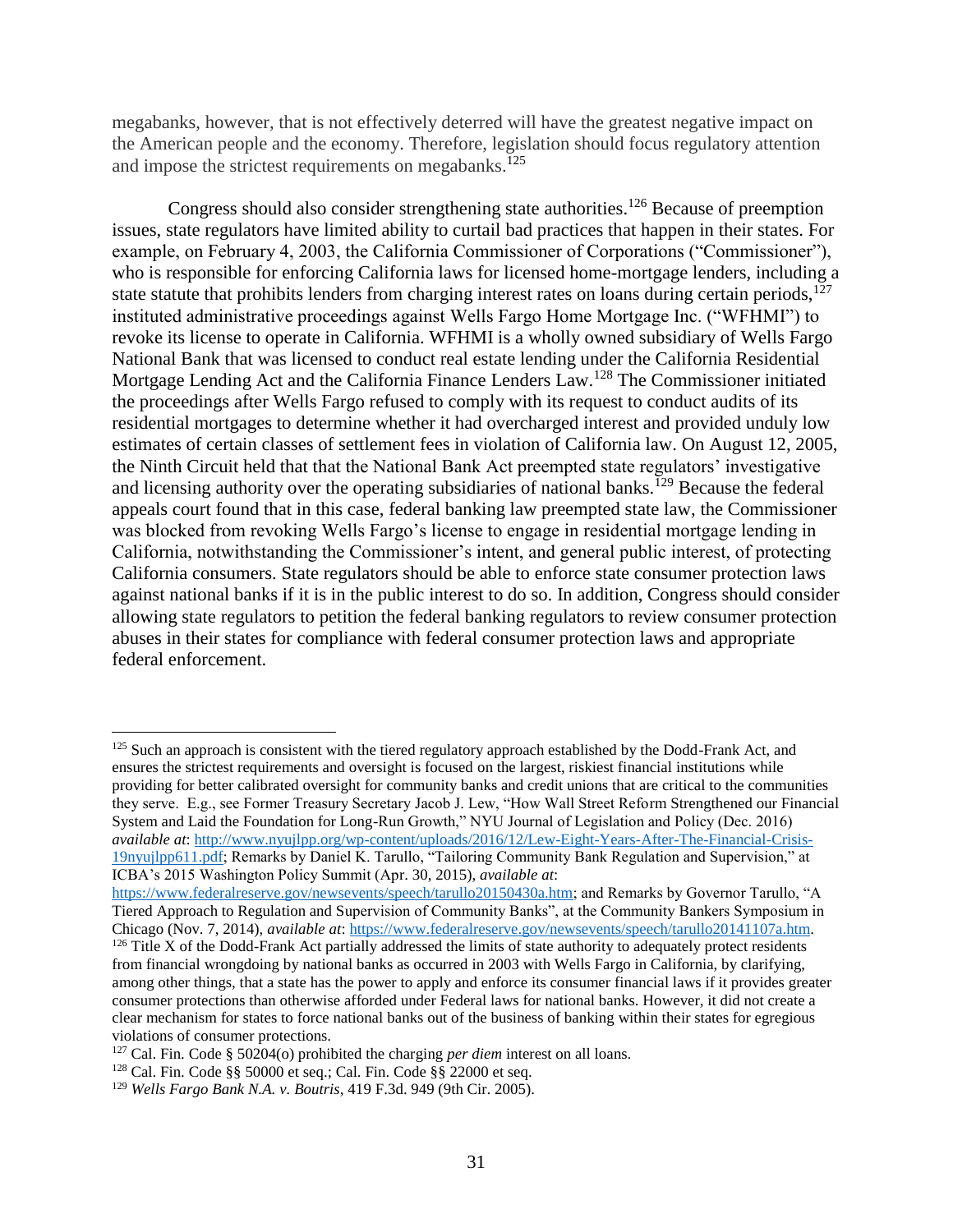#### <span id="page-31-0"></span>**IV.Conclusion**

 $\overline{a}$ 

The federal prudential banking regulators should be more aggressive in their use of enforcement measures against megabanks that demonstrate a pattern of engaging in unlawful conduct that harms consumers. Recently, Federal Reserve Board Chair Janet Yellen hinted that there is indeed more that federal prudential banking regulators could and should do with respect to Wells Fargo. She said, "Let me say that I consider the behavior of Wells Fargo toward its customers to have been egregious and unacceptable. We take our supervision responsibilities of the company very seriously. And we are attempting to understand what the root causes of those problems are and to address them."<sup>130</sup> Furthermore, the 2008 financial crisis revealed that predatory business practices of banking organizations that harms millions of consumers constitute reckless unsafe and unsound banking practices that warrant regulators' use of the most severe enforcement tools to combat violations of consumer protections, not just for circumstances that involve prudential matters.

Because of the large profits earned at megabanks, and the substantial number of consumers that have obtained services or products from them, it is particularly important for regulators to focus on these institutions in determining appropriate measures to protect and deter unlawful conduct from occurring at them. Consent orders or settlement agreements that require civil monetary penalties, but that do not otherwise pose any real restrictions or limitations on the business activities of a megabank, have not been effective deterrent measures. As such, regulators' should use more aggressive enforcement tools to effectively deter large institutions from violating laws and harm millions of consumers.

If federal prudential banking regulators continue to shy away from using these tools, then Congress must force them to do so, in order to protect American consumers and the needs of the public. Congress should also strengthen the enforcement framework to provide for a more powerful deterrent against future bad behavior by megabanks and their senior executives that demonstrate a reckless disregard for the law and their customers. A more holistic investigation into the incidents that have occurred at Wells Fargo, and why regulators' actions have not been successful preventing the reckless behavior that has been unmasked at the bank, should have been the focus of the Committee's resources. Even absent this congressional scrutiny, we believe there is sufficient information to demonstrate that legislation is needed to prevent megabanks from repeatedly victimizing consumers, and such legislation should force federal prudential banking regulators to aggressively utilize their most potent enforcement tools, including winding down a bank found to repeatedly violate consumer protection laws.

<sup>130</sup> John Heltman, "Yellen signals Wells may face more actions," AMERICAN BANKER (Sep. 20, 2017), *available at*: [https://www.americanbanker.com/news/fed-chair-janet-yellen-signals-wells-fargo-may-face-more-regulatory](https://www.americanbanker.com/news/fed-chair-janet-yellen-signals-wells-fargo-may-face-more-regulatory-actions)[actions.](https://www.americanbanker.com/news/fed-chair-janet-yellen-signals-wells-fargo-may-face-more-regulatory-actions)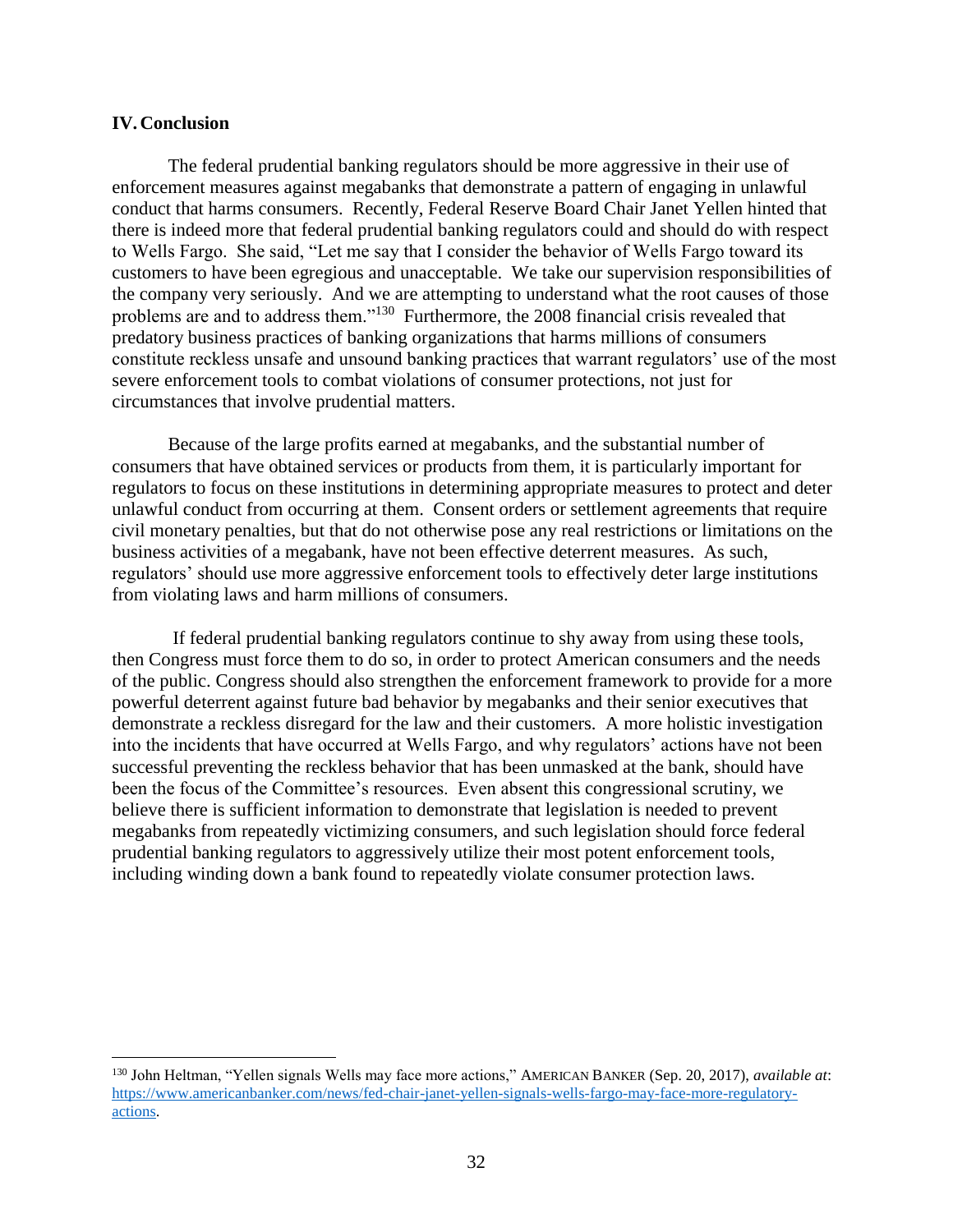# **Appendix A**

# <span id="page-32-1"></span><span id="page-32-0"></span>**Wells Fargo Annual Profits between 2000-2016**

| Year | <b>Net Income</b> |
|------|-------------------|
| 2000 | \$4,026,000,000   |
| 2001 | \$3,423,000,000   |
| 2002 | \$5,710,000,000   |
| 2003 | \$6,202,000,000   |
| 2004 | \$7,014,000,000   |
| 2005 | \$7,671,000,000   |
| 2006 | \$8,420,000,000   |
| 2007 | \$8,057,000,000   |
| 2008 | \$2,655,000,000   |
| 2009 | \$12,275,000,000  |
| 2010 | \$12,362,000,000  |
| 2011 | \$15,869,000,000  |
| 2012 | \$18,897,000,000  |
| 2013 | \$21,878,000,000  |
| 2014 | \$23,057,000,000  |
| 2015 | \$22,894,000,000  |
| 2016 | \$21,938,000,000  |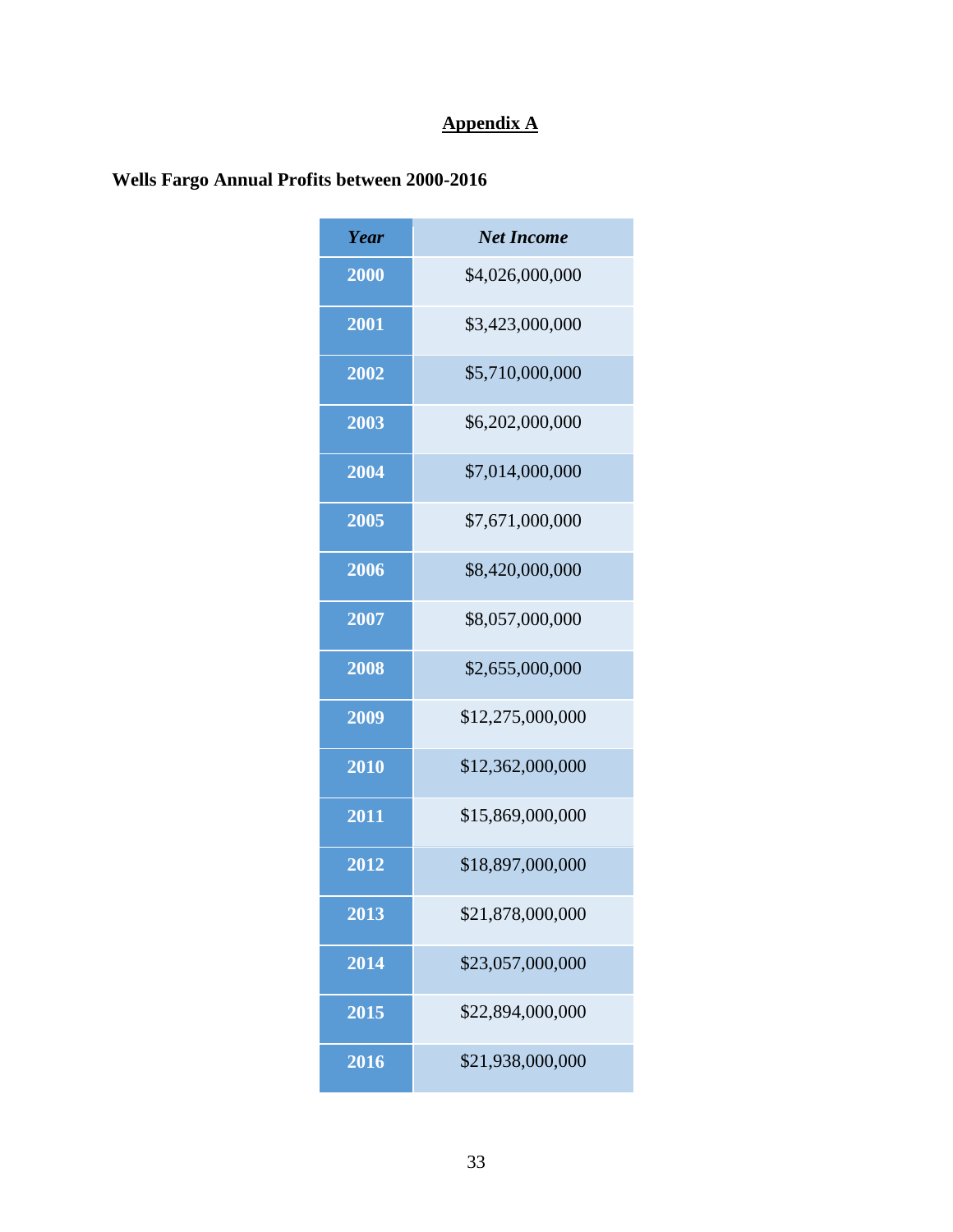## **Appendix B**

## <span id="page-33-1"></span><span id="page-33-0"></span>**Legal Actions listed in Wells Fargo's June 30, 2017 Quarterly Public Filing**

\*\*The following text was copied verbatim from Wells Fargo's Form 10-Q for the quarter ended June 30, 2017:<sup>131</sup>

**"ATM ACCESS FEE LITIGATION.** In October 2011, plaintiffs filed a putative class action, *Mackmin, et. al. v. Visa, Inc. et. al.*, against Wells Fargo & Company, Wells Fargo Bank, N.A., Visa, MasterCard, and several other banks in the United States District Court for the District of Columbia. Plaintiffs allege that the Visa and MasterCard requirement that if an ATM operator charges an access fee on Visa and MasterCard transactions, then that fee cannot be greater than the access fee charged for transactions on other networks violates antitrust rules. Plaintiffs seek treble damages, restitution, injunctive relief and attorneys' fees where available under Federal and state law. Two other antitrust cases which make similar allegations were filed in the same court, but these cases did not name Wells Fargo as a defendant. On February 13, 2013, the district court granted defendants' motions to dismiss and dismissed the three actions. Plaintiffs appealed the dismissals and, on August 4, 2015, the United States Court of Appeals for the District of Columbia Circuit vacated the district court's decisions and remanded the three cases to the district court for further proceedings. On June 28, 2016, the United States Supreme Court granted defendants' petitions for writ of certiorari to review the decisions of the United States Court of Appeals for the District of Columbia. On November 17, 2016, the United States Supreme Court dismissed the petitions as improvidently granted, and the three cases returned to the district court for further proceedings."

**"AUTO LENDING MATTERS** As the Company centralizes operations in its dealer services business and tightens controls and oversight of third-party risk management, the Company anticipates it will identify and remediate issues related to historical practices concerning the origination, servicing, and/or collection of indirect consumer auto loans, including related insurance products. For example, in July 2017, the Company announced a plan to remediate customers who may have been financially harmed due to issues related to automobile collateral protection insurance (CPI) policies purchased through a thirdparty vendor on their behalf (based on an understanding by the vendor that the borrowers' insurance had lapsed). The Company determined that certain external vendor processes and operational controls were inadequate, and, as a result, customers may have been charged premiums for CPI even if they were paying for their own vehicle insurance, as required, and in some cases the CPI premiums may have contributed to a default that led to their vehicle's repossession. The Company discontinued the CPI program in September 2016. Multiple putative class action cases alleging, among other things, unfair and deceptive practices relating to these CPI policies, have been filed against the Company in United States Federal courts, including in the United States District Courts for the Northern District of California and Southern District of New York. In addition, the Company has identified certain issues related to the unused portion of guaranteed auto protection waiver or insurance agreements between the dealer and, by assignment, the lender, which may result in refunds to customers in certain states. These and other issues related to the origination, servicing and/or collection of indirect consumer auto loans, including related insurance products, may subject the Company to formal or informal inquiries, investigations or examinations from Federal, state and/or local government agencies, and may also subject the Company to litigation."

<sup>131</sup> [https://www.sec.gov/Archives/edgar/data/72971/000007297117000397/wfc-](https://www.sec.gov/Archives/edgar/data/72971/000007297117000397/wfc-06302017x10q.htm#sCA946102DED95B69B353022FFC25B00A)[06302017x10q.htm#sCA946102DED95B69B353022FFC25B00A](https://www.sec.gov/Archives/edgar/data/72971/000007297117000397/wfc-06302017x10q.htm#sCA946102DED95B69B353022FFC25B00A)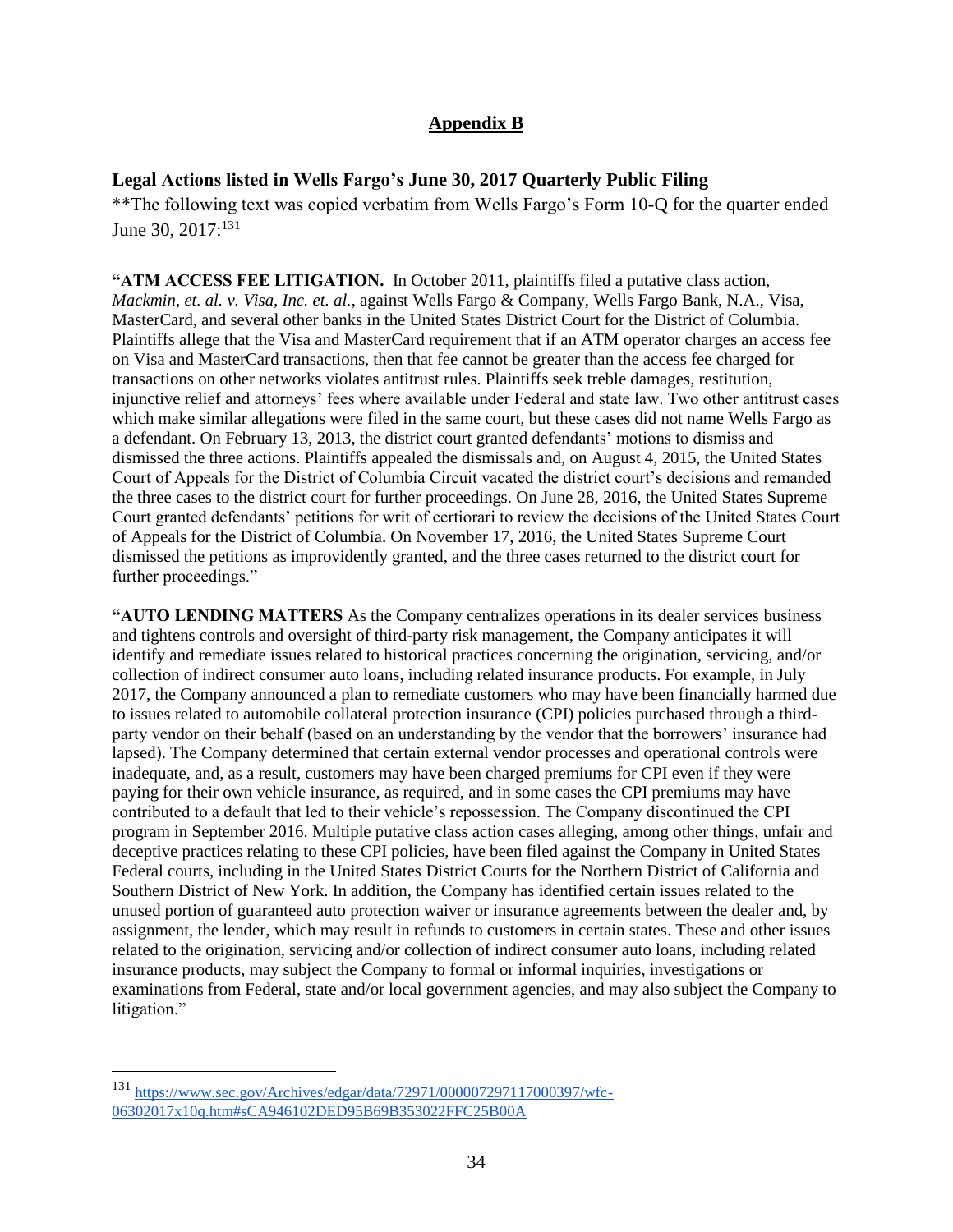#### **"CONSUMER DEPOSIT ACCOUNT RELATED REGULATORY INVESTIGATION** The Consumer Financial Protection Bureau (CFPB) has commenced an investigation into whether customers were unduly harmed by the Company's procedures regarding the freezing (and, in many cases, closing) of consumer deposit accounts after the Company detected suspected fraudulent activity (by third-parties or account holders) that affected those accounts."

**"INADVERTENT CLIENT INFORMATION DISCLOSURE** in July 2017, the Company inadvertently provided certain client information in response to a third-party subpoena issued in a civil litigation. The Company obtained temporary restraining orders in New Jersey and New York state courts requiring the electronic data and all copies to be delivered to the New Jersey state court for safekeeping. The Company has made voluntary self-disclosure to various regulatory agencies."

**"INTERCHANGE LITIGATION** Plaintiffs representing a putative class of merchants have filed putative class actions, and individual merchants have filed individual actions, against Wells Fargo Bank, N.A., Wells Fargo & Company, Wachovia Bank, N.A. and Wachovia Corporation regarding the interchange fees associated with Visa and MasterCard payment card transactions. Visa, MasterCard and several other banks and bank holding companies are also named as defendants in these actions. These actions have been consolidated in the United States District Court for the Eastern District of New York. The amended and consolidated complaint asserts claims against defendants based on alleged violations of Federal and state antitrust laws and seeks damages, as well as injunctive relief. Plaintiff merchants allege that Visa, MasterCard and payment card issuing banks unlawfully colluded to set interchange rates. Plaintiffs also allege that enforcement of certain Visa and MasterCard rules and alleged tying and bundling of services offered to merchants are anticompetitive. Wells Fargo and Wachovia, along with other defendants and entities, are parties to Loss and Judgment Sharing Agreements, which provide that they, along with other entities, will share, based on a formula, in any losses from the Interchange Litigation. On July 13, 2012, Visa, MasterCard and the financial institution defendants, including Wells Fargo, signed a memorandum of understanding with plaintiff merchants to resolve the consolidated class action and reached a separate settlement in principle of the consolidated individual actions. The settlement payments to be made by all defendants in the consolidated class and individual actions totaled approximately \$6.6 billion before reductions applicable to certain merchants opting out of the settlement. The class settlement also provided for the distribution to class merchants of 10 basis points of default interchange across all credit rate categories for a period of eight consecutive months. The District Court granted final approval of the settlement, which was appealed to the Second Circuit Court of Appeals by settlement objector merchants. Other merchants opted out of the settlement and are pursuing several individual actions. On June 30, 2016, the Second Circuit Court of Appeals vacated the settlement agreement and reversed and remanded the consolidated action to the United States District Court for the Eastern District of New York for further proceedings. On November 23, 2016, prior class counsel filed a petition to the United States Supreme Court, seeking review of the reversal of the settlement by the Second Circuit, and the Supreme Court denied the petition on March 27, 2017. On November 30, 2016, the District Court appointed lead class counsel for a damages class and an equitable relief class. Several of the opt-out litigations were settled during the pendency of the Second Circuit appeal while others remain pending. Discovery is proceeding in the opt-out litigations and the remanded class cases."

**"MORTGAGE INTEREST RATE LOCK RELATED REGULATORY INVESTIGATION** The CFPB has commenced an investigation into the Company's policies and procedures regarding the circumstances in which the Company required customers to pay fees for the extension of interest rate lock periods for residential mortgages."

**"MORTGAGE RELATED REGULATORY INVESTIGATIONS** Federal and state government agencies, including the United States Department of Justice (the "Department of Justice"), continue investigations or examinations of certain mortgage related activities of Wells Fargo and predecessor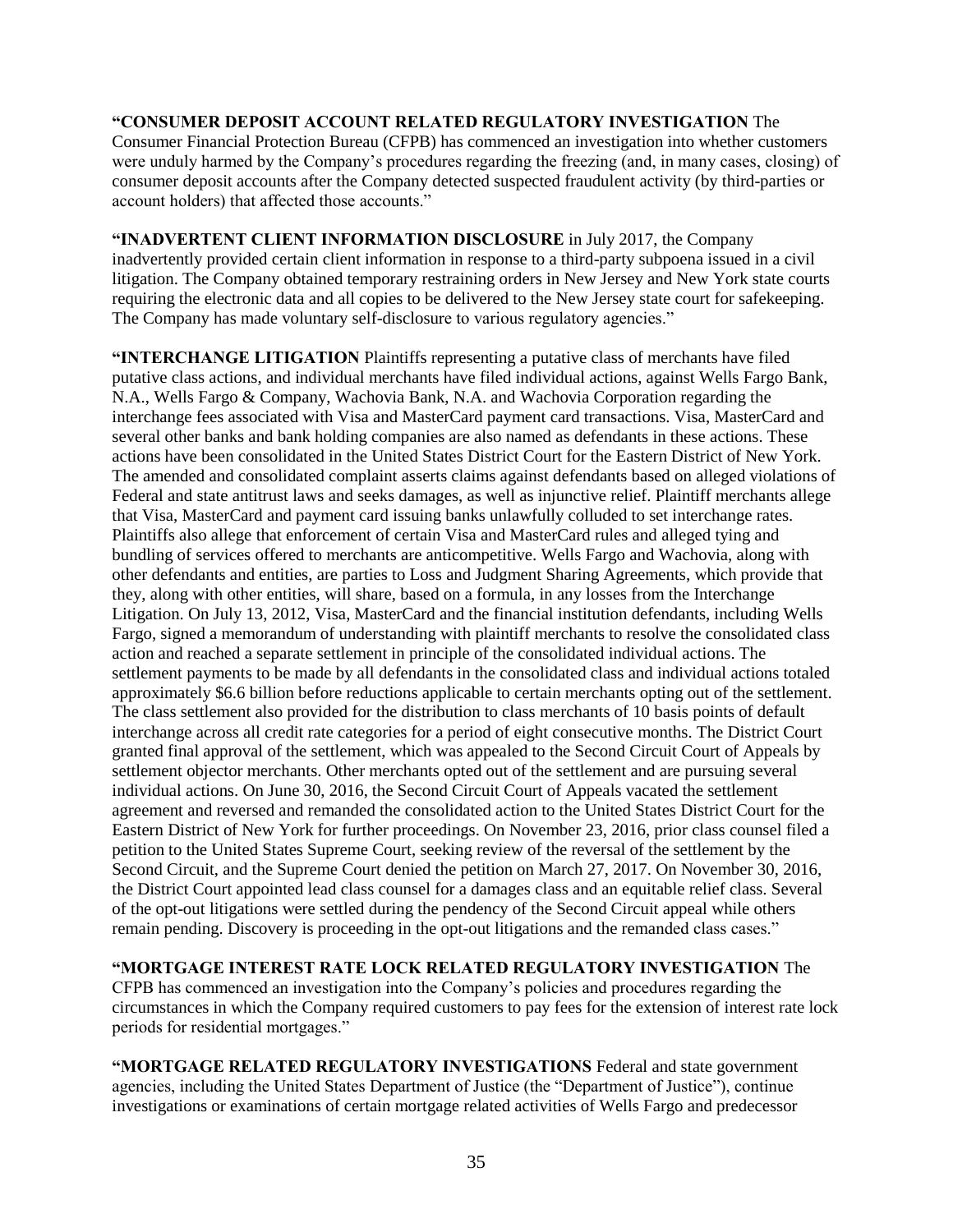institutions. Wells Fargo, for itself and for predecessor institutions, has responded, and continues to respond, to requests from these agencies seeking information regarding the origination, underwriting and securitization of residential mortgages, including sub-prime mortgages. These agencies have advanced theories of purported liability with respect to certain of these activities. The Department of Justice and Wells Fargo continue to discuss the matter, including potential settlement of the Department of Justice's concerns; however, litigation with these agencies, including with the Department of Justice, remains a possibility. Other financial institutions have entered into similar settlements with these agencies, the nature of which related to the specific activities of those financial institutions, including the imposition of significant financial penalties and remedial actions."

**"OFAC RELATED INVESTIGATION** The Company has self-identified an issue whereby certain foreign banks utilized a Wells Fargo software-based solution to conduct import/export trade-related financing transactions with countries and entities prohibited by the Office of Foreign Assets Control ("OFAC") of the United States Department of the Treasury. We do not believe any funds related to these transactions flowed through accounts at Wells Fargo as a result of the aforementioned conduct. The Company has made a voluntary self-disclosure to OFAC and is cooperating with an inquiry from the Department of Justice."

**"ORDER OF POSTING LITIGATION** Plaintiffs filed a series of putative class actions against Wachovia Bank, N.A. and Wells Fargo Bank, N.A., as well as many other banks, challenging the "high to low" order in which the banks post debit card transactions to consumer deposit accounts. Most of these actions were consolidated in multi-district litigation proceedings (the "MDL proceedings") in the United States District Court for the Southern District of Florida. The court in the MDL proceedings has certified a class of putative plaintiffs, and Wells Fargo moved to compel arbitration of the claims of unnamed class members. The court denied the motions to compel arbitration on October 17, 2016. Wells Fargo has appealed this decision to the Eleventh Circuit Court of Appeals."

**"RMBS TRUSTEE LITIGATION** In November 2014, a group of institutional investors (the "Institutional Investor Plaintiffs") filed a putative class action in the United States District Court for the Southern District of New York against Wells Fargo Bank, N.A., alleging claims against the bank in its capacity as trustee for a number of residential mortgage-backed securities ("RMBS") trusts (the "Federal Court Complaint"). Similar complaints have been filed against other trustees in various courts, including in the Southern District of New York, in New York state court and in other states, by RMBS investors. The Federal Court Complaint alleges that Wells Fargo Bank, N.A., as trustee, caused losses to investors and asserts causes of action based upon, among other things, the trustee's alleged failure to notify and enforce repurchase obligations of mortgage loan sellers for purported breaches of representations and warranties, notify investors of alleged events of default, and abide by appropriate standards of care following alleged events of default. Plaintiffs seek money damages in an unspecified amount, reimbursement of expenses, and equitable relief. In December 2014 and December 2015, certain other investors filed four complaints alleging similar claims against Wells Fargo Bank, N.A. in the Southern District of New York, and the various cases pending against Wells Fargo are proceeding before the same judge. On January 19, 2016, an order was entered in connection with the Federal Court Complaint in which the District Court dismissed claims related to certain of the trusts at issue (the "Dismissed Trusts"). The Company's motion to dismiss the Federal Court Complaint was granted in part and denied in part in March 2017. In May 2017, the Company filed third-party complaints against certain investment advisors affiliated with the Institutional Investor Plaintiffs seeking contribution with respect to claims alleged in the Federal Court Complaint.

A complaint raising similar allegations to the Federal Court Complaint was filed in May 2016 in New York state court by a different plaintiff investor. In addition, the Institutional Investor Plaintiffs subsequently filed a complaint relating to the Dismissed Trusts and certain additional trusts in California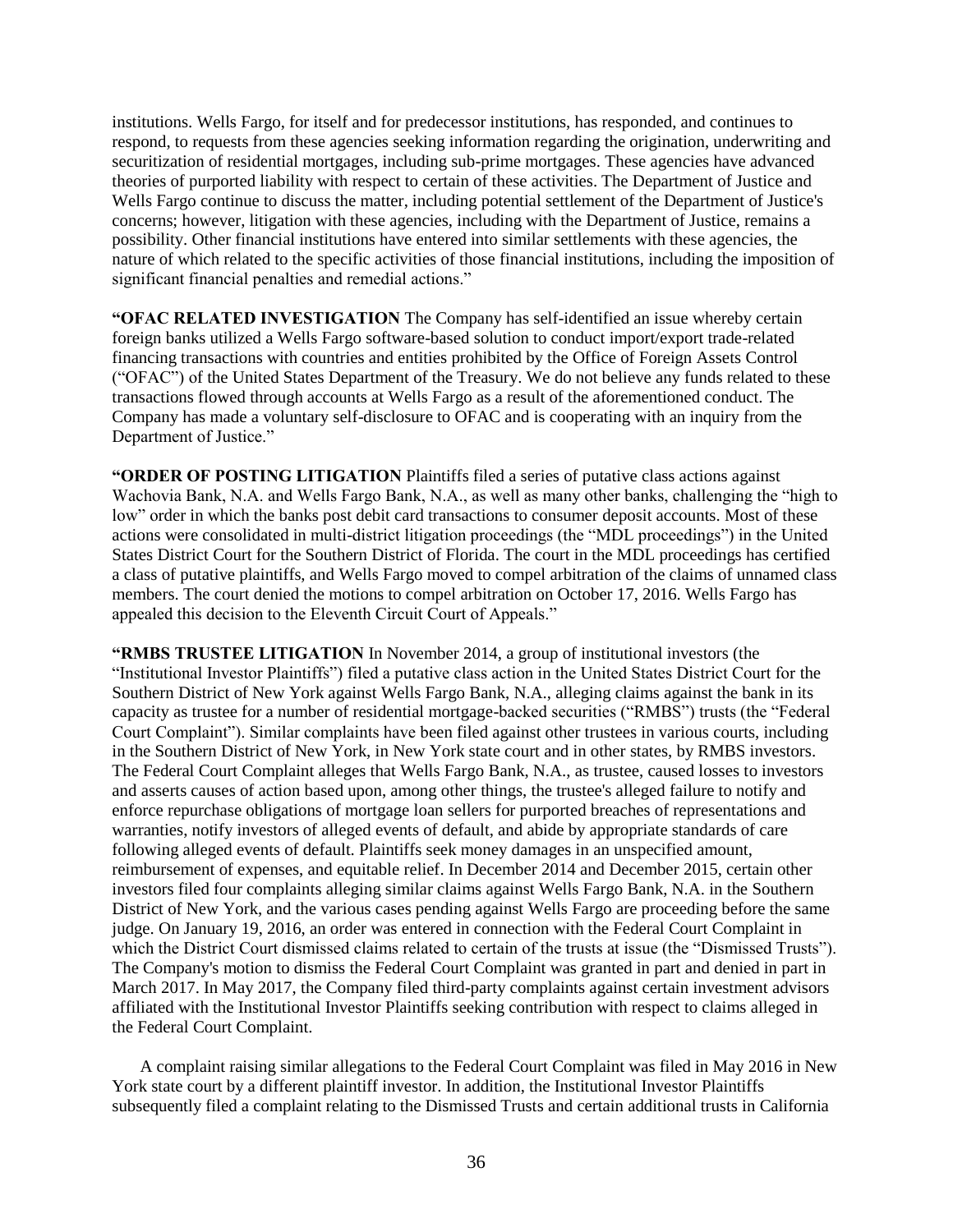state court (the "California Action"). The California Action was subsequently dismissed in September 2016. In December 2016, the Institutional Investor Plaintiffs filed a new putative class action complaint in New York state court in respect of 261 RMBS trusts, including the Dismissed Trusts, for which Wells Fargo Bank, N.A. serves or served as trustee (the "State Court Action"). The Company has moved to dismiss the complaint.

In July 2017, certain of the plaintiffs from the State Court Action filed a civil complaint relating to Wells Fargo Bank, N.A.'s setting aside reserves for legal fees and expenses in connection with the liquidation of eleven RMBS trusts at issue in the State Court Action. The complaint seeks, among other relief, declarations that Wells Fargo Bank, N.A. is not entitled to indemnification, the advancement of funds or the taking of reserves from trust funds for legal fees and expenses it incurs in defending the claims in the State Court Action."

**"SALES PRACTICES MATTERS** Federal, state and local government agencies, including the Department of Justice, the United States Securities and Exchange Commission and the United States Department of Labor, and state attorneys general and prosecutors' offices, as well as Congressional committees, have undertaken formal or informal inquiries, investigations or examinations arising out of certain sales practices of the Company that were the subject of settlements with the Consumer Financial Protection Bureau, the Office of the Comptroller of the Currency and the Office of the Los Angeles City Attorney announced by the Company on September 8, 2016. The Company has responded, and continues to respond, to requests from a number of the foregoing seeking information regarding these sales practices and the circumstances of the settlements and related matters.

In addition, a number of lawsuits have also been filed by non-governmental parties seeking damages or other remedies related to these sales practices. First, various class plaintiffs purporting to represent consumers who allege that they received products or services without their authorization or consent have brought separate putative class actions against the Company in the United States District Court for the Northern District of California and various other jurisdictions. In April 2017, the Company entered into a settlement agreement in the first-filed action, *Jabbari v. Wells Fargo Bank, N.A*., to resolve claims regarding certain products or services provided without authorization or consent for the time period May 1, 2002 to April 20, 2017. Pursuant to the settlement, we will pay \$142 million for remediation, attorneys' fees, and settlement fund claims administration. In the unlikely event that the \$142 million settlement total is not enough to provide remediation, pay attorneys' fees, pay settlement fund claims administration costs, and have at least \$25 million left over to distribute to all class members, the Company will contribute additional funds to the settlement. The court granted preliminary approval of the settlement in July 2017. A final approval hearing has been scheduled for the first quarter of 2018. Second, Wells Fargo shareholders are pursuing a consolidated securities fraud class action in the United States District Court for the Northern District of California alleging certain misstatements and omissions in the Company's disclosures related to sales practices matters. Third, Wells Fargo shareholders have brought numerous shareholder derivative lawsuits asserting breach of fiduciary duty claims, among others, against current and former directors and officers for their alleged failure to detect and prevent sales practices issues, which lawsuits are consolidated into two separate actions in the United States District Court for the Northern District of California and California state court, as well as two separate actions in Delaware state court. Fourth, a range of employment litigation has been brought against Wells Fargo, including an Employee Retirement Income Security Act class action in the United States District Court for the District of Minnesota brought on behalf of 401(k) plan participants; class actions pending in the United States District Courts for the Northern District of California and Eastern District of New York on behalf of employees who allege that they protested sales practice misconduct and/or were terminated for not meeting sales goals; various wage and hour class actions brought in Federal and state court in California, New Jersey, and Pennsylvania on behalf of non-exempt branch based employees alleging sales pressure resulted in uncompensated overtime; and multiple single plaintiff Sarbanes-Oxley Act